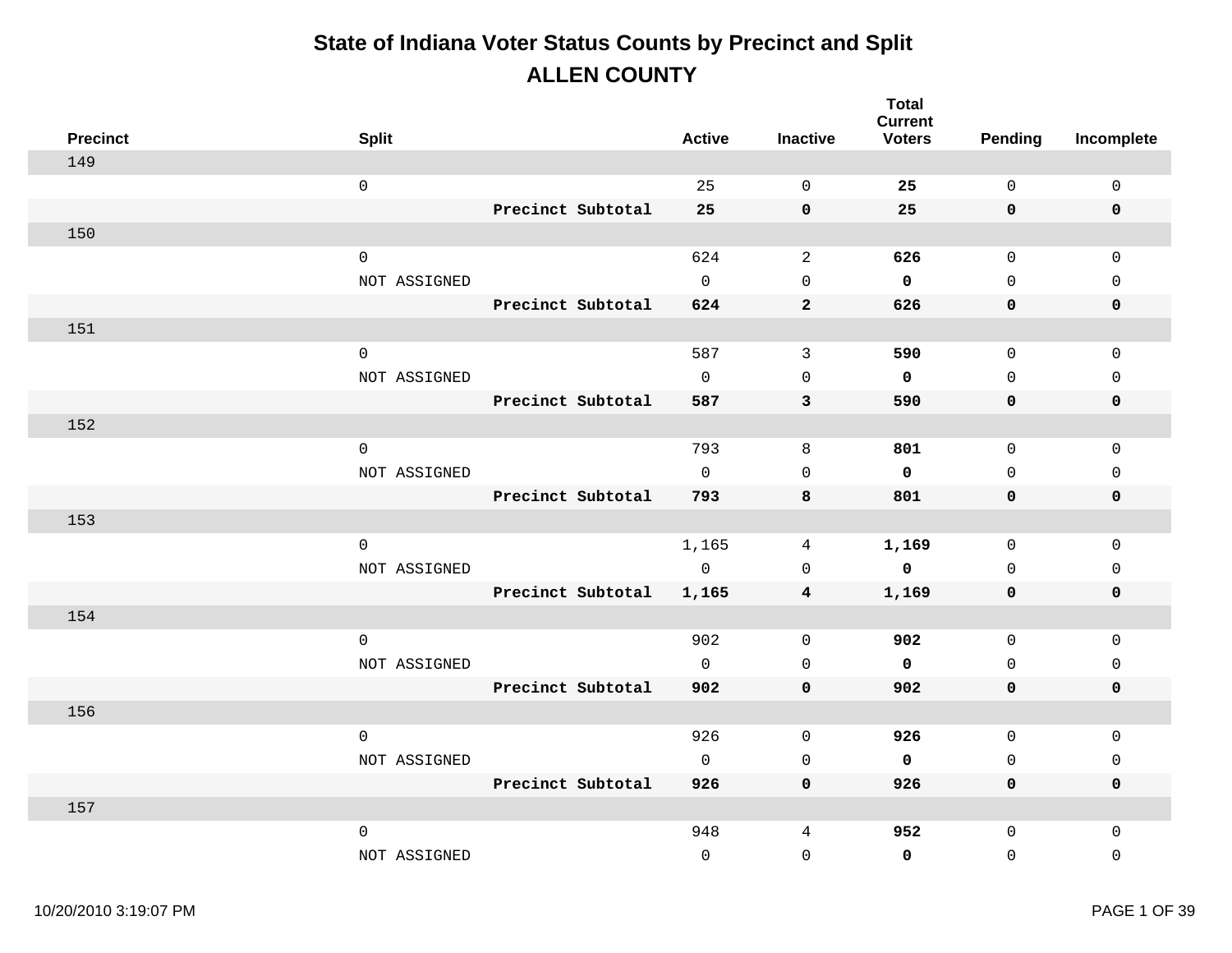|     |                     |              | Precinct Subtotal | 948             | $\overline{\mathbf{4}}$ | 952                     | 0           | $\mathbf 0$  |
|-----|---------------------|--------------|-------------------|-----------------|-------------------------|-------------------------|-------------|--------------|
| 158 |                     |              |                   |                 |                         |                         |             |              |
|     | $\mathbf 0$         |              |                   | 515             | $\overline{a}$          | 517                     | 0           | $\mathbf{0}$ |
|     |                     | NOT ASSIGNED |                   | $\mathbf 0$     | $\mathbf 0$             | $\mathbf 0$             | $\mathbf 0$ | $\Omega$     |
|     |                     |              | Precinct Subtotal | 515             | $\overline{2}$          | 517                     | 0           | $\mathbf 0$  |
| 162 |                     |              |                   |                 |                         |                         |             |              |
|     | $\mathsf{O}\xspace$ |              |                   | 747             | $\mathbf 1$             | 748                     | 0           | $\mathbf{0}$ |
|     |                     | NOT ASSIGNED |                   | $\Omega$        | $\Omega$                | $\mathbf 0$             | $\Omega$    | $\mathbf 0$  |
|     |                     |              | Precinct Subtotal | 747             | $\mathbf{1}$            | 748                     | 0           | $\mathbf 0$  |
| 163 |                     |              |                   |                 |                         |                         |             |              |
|     | $\mathbf 0$         |              |                   | 1,142           | $\mathbf 1$             | 1,143                   | 0           | $\Omega$     |
|     |                     | NOT ASSIGNED |                   | $\mathbf 0$     | $\Omega$                | $\mathbf 0$             | $\mathbf 0$ | $\mathbf{0}$ |
|     |                     |              | Precinct Subtotal | 1,142           | $\mathbf{1}$            | 1,143                   | 0           | $\mathbf 0$  |
| 164 |                     |              |                   |                 |                         |                         |             |              |
|     | $\mathbf 0$         |              |                   | 241             | 2                       | 243                     | 0           | $\mathbf{0}$ |
|     |                     | NOT ASSIGNED |                   | $\mathbf 0$     | $\mathbf 0$             | $\mathbf 0$             | $\mathbf 0$ | $\Omega$     |
|     |                     |              | Precinct Subtotal | 241             | $\overline{2}$          | 243                     | 0           | $\mathbf 0$  |
| 165 |                     |              |                   |                 |                         |                         |             |              |
|     | $\mathsf{O}\xspace$ |              |                   | $7\phantom{.0}$ | $\mathbf 0$             | $7\phantom{.0}$         | $\mathbf 0$ | $\mathbf{0}$ |
|     |                     |              | Precinct Subtotal | $7\overline{ }$ | $\mathbf 0$             | $7\overline{ }$         | 0           | $\mathbf 0$  |
| 166 |                     |              |                   |                 |                         |                         |             |              |
|     | $\mathsf 0$         |              |                   | 1,178           | $\mathbf 1$             | 1,179                   | 0           | $\mathbf{0}$ |
|     |                     | NOT ASSIGNED |                   | $\overline{0}$  | $\mathsf{O}$            | $\overline{\mathbf{0}}$ | $\Omega$    | $\mathbf 0$  |
|     |                     |              | Precinct Subtotal | 1,178           | $\mathbf{1}$            | 1,179                   | 0           | $\mathbf 0$  |
| 168 |                     |              |                   |                 |                         |                         |             |              |
|     | $\mathsf 0$         |              |                   | 1,104           | $\Omega$                | 1,104                   | 0           | $\mathbf 0$  |
|     |                     | NOT ASSIGNED |                   | $\overline{0}$  | $\Omega$                | $\overline{\mathbf{0}}$ | $\mathbf 0$ | $\Omega$     |
|     |                     |              | Precinct Subtotal | 1,104           | 0                       | 1,104                   | 0           | $\mathbf 0$  |
| 169 |                     |              |                   |                 |                         |                         |             |              |
|     | $\mathbf 0$         |              |                   | 950             | $\mathbf{1}$            | 951                     | 0           | 0            |
|     |                     | NOT ASSIGNED |                   | $\mathbf 0$     | $\mathbf 0$             | $\mathbf 0$             | $\mathbf 0$ | $\Omega$     |
|     |                     |              | Precinct Subtotal | 950             | $\mathbf{1}$            | 951                     | 0           | 0            |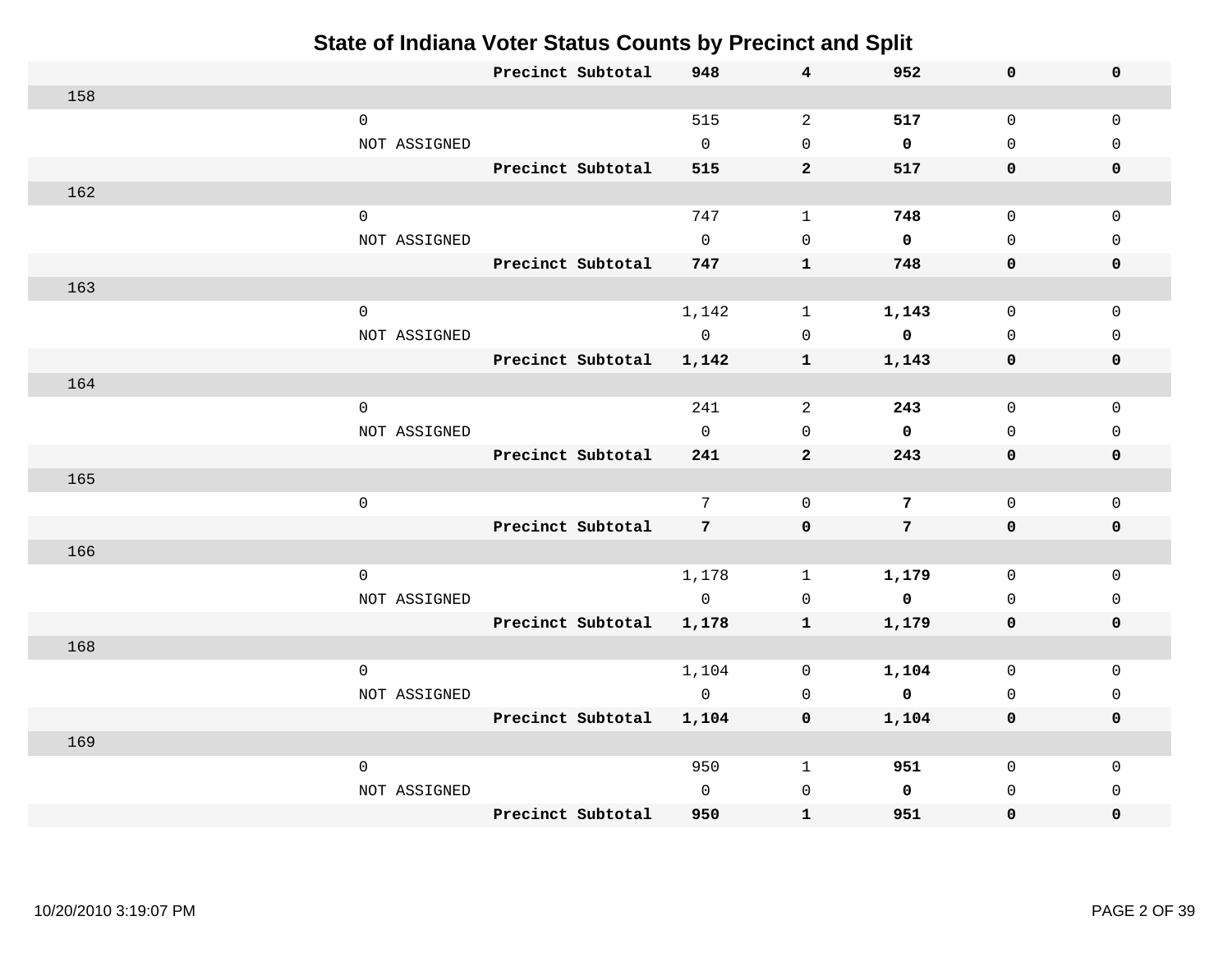| <b>Precinct</b> | <b>Split</b> |                   | <b>Active</b>  | Inactive       | <b>Total</b><br><b>Current</b><br><b>Voters</b> | <b>Pending</b> | Incomplete  |
|-----------------|--------------|-------------------|----------------|----------------|-------------------------------------------------|----------------|-------------|
| 170             |              |                   |                |                |                                                 |                |             |
|                 | $\mathbf 0$  |                   | 1,020          | 2              | 1,022                                           | $\mathbf 0$    | $\mathbf 0$ |
|                 | NOT ASSIGNED |                   | $\mathbf 0$    | $\mathbf 0$    | $\mathbf 0$                                     | $\mathbf 0$    | 0           |
|                 |              | Precinct Subtotal | 1,020          | $\mathbf{2}$   | 1,022                                           | 0              | $\mathbf 0$ |
| 171             |              |                   |                |                |                                                 |                |             |
|                 | $\mathbf 0$  |                   | 768            | $\mathbf{1}$   | 769                                             | $\mathsf{O}$   | $\mathsf 0$ |
|                 | NOT ASSIGNED |                   | $\overline{0}$ | $\mathbf 0$    | $\mathbf 0$                                     | $\mathbf 0$    | 0           |
|                 |              | Precinct Subtotal | 768            | $\mathbf{1}$   | 769                                             | 0              | 0           |
| 172             |              |                   |                |                |                                                 |                |             |
|                 | $\mathsf{O}$ |                   | 1,076          | 3              | 1,079                                           | $\mathsf{O}$   | 0           |
|                 | NOT ASSIGNED |                   | $\overline{0}$ | 0              | $\mathbf 0$                                     | $\mathbf 0$    | 0           |
|                 |              | Precinct Subtotal | 1,076          | 3              | 1,079                                           | 0              | 0           |
| 174             |              |                   |                |                |                                                 |                |             |
|                 | $\mathbf 0$  |                   | 528            | 2              | 530                                             | 0              | 0           |
|                 | NOT ASSIGNED |                   | $\mathsf{O}$   | 0              | $\mathbf 0$                                     | $\mathbf 0$    | 0           |
|                 |              | Precinct Subtotal | 528            | $\mathbf{2}$   | 530                                             | 0              | 0           |
| 175             |              |                   |                |                |                                                 |                |             |
|                 | $\mathbf 0$  |                   | 1,252          | 3              | 1,255                                           | 0              | $\mathbf 0$ |
|                 | NOT ASSIGNED |                   | $\mathbf 0$    | 0              | $\mathbf 0$                                     | 0              | 0           |
|                 |              | Precinct Subtotal | 1,252          | 3              | 1,255                                           | 0              | 0           |
| 176             |              |                   |                |                |                                                 |                |             |
|                 | $\mathbf 0$  |                   | 872            | 0              | 872                                             | 0              | 0           |
|                 | NOT ASSIGNED |                   | $\mathbf{0}$   | $\mathbf 0$    | 0                                               | $\mathbf 0$    | 0           |
|                 |              | Precinct Subtotal | 872            | 0              | 872                                             | 0              | 0           |
| 177             |              |                   |                |                |                                                 |                |             |
|                 | $\mathbf 0$  |                   | 775            | $\overline{c}$ | 777                                             | $\mathsf{O}$   | 0           |
|                 | NOT ASSIGNED |                   | 0              | $\mathsf 0$    | 0                                               | $\mathsf 0$    | 0           |
|                 |              | Precinct Subtotal | 775            | $\bf{2}$       | 777                                             | 0              | 0           |
| 178             |              |                   |                |                |                                                 |                |             |
|                 | $\mathsf{O}$ |                   | 1,062          | 0              | 1,062                                           | 0              | 0           |
|                 | NOT ASSIGNED |                   | $\overline{0}$ | 0              | $\mathbf 0$                                     | 0              | 0           |
|                 |              | Precinct Subtotal | 1,062          | 0              | 1,062                                           | $\mathbf 0$    | 0           |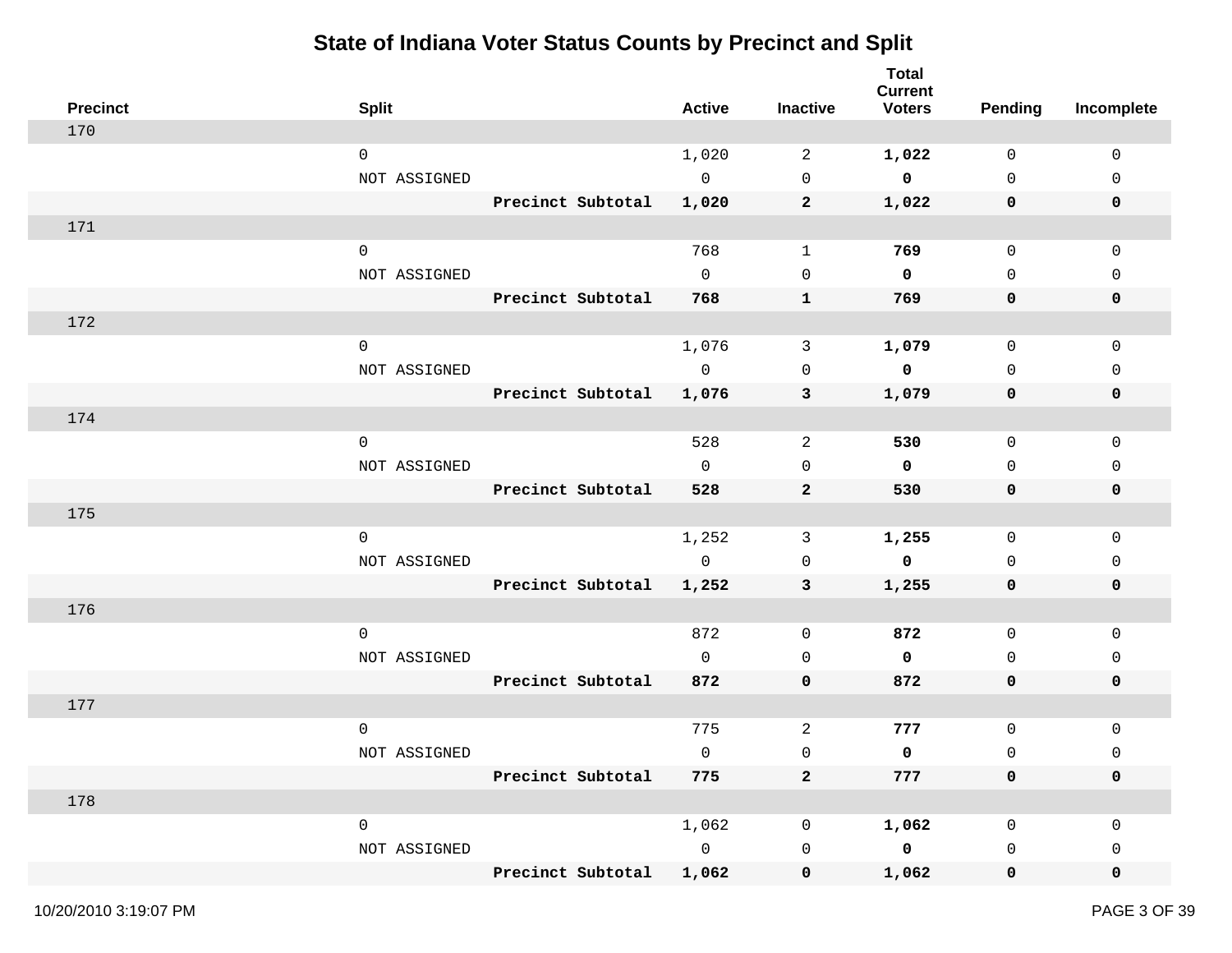| <b>Precinct</b> | <b>Split</b> |                         | <b>Active</b> | <b>Inactive</b> | <b>Total</b><br><b>Current</b><br><b>Voters</b> | <b>Pending</b>      | Incomplete   |
|-----------------|--------------|-------------------------|---------------|-----------------|-------------------------------------------------|---------------------|--------------|
| 179             |              |                         |               |                 |                                                 |                     |              |
|                 | $\mathbf 0$  |                         | 910           | 0               | 910                                             | $\mathsf{O}$        | $\mathbf 0$  |
|                 | NOT ASSIGNED |                         | $\mathbf 0$   | $\mathbf 0$     | 0                                               | $\mathsf{O}$        | 0            |
|                 |              | Precinct Subtotal       | 910           | 0               | 910                                             | 0                   | 0            |
| 180             |              |                         |               |                 |                                                 |                     |              |
|                 | $\mathbf 0$  |                         | 935           | $\mathbf{1}$    | 936                                             | $\mathsf{O}$        | $\mathsf 0$  |
|                 | NOT ASSIGNED |                         | $\mathbf 0$   | 0               | $\mathbf 0$                                     | $\mathbf 0$         | $\mathbf{0}$ |
|                 |              | Precinct Subtotal       | 935           | $\mathbf{1}$    | 936                                             | $\mathbf 0$         | 0            |
| 181             |              |                         |               |                 |                                                 |                     |              |
|                 | $\mathsf{O}$ |                         | 727           | $\mathsf{O}$    | 727                                             | $\mathsf{O}$        | $\mathsf 0$  |
|                 | NOT ASSIGNED |                         | $\mathbf 0$   | 0               | 0                                               | $\mathsf{O}\xspace$ | $\mathbf{0}$ |
|                 |              | Precinct Subtotal       | 727           | 0               | 727                                             | 0                   | 0            |
| 183             |              |                         |               |                 |                                                 |                     |              |
|                 | $\mathbf 0$  |                         | 877           | 0               | 877                                             | $\mathsf{O}$        | 0            |
|                 | NOT ASSIGNED |                         | $\mathbf 0$   | 0               | 0                                               | 0                   | 0            |
|                 |              | Precinct Subtotal       | 877           | 0               | 877                                             | 0                   | 0            |
| 184             |              |                         |               |                 |                                                 |                     |              |
|                 | $\mathbf 0$  |                         | 819           | $\mathbf{1}$    | 820                                             | $\mathsf{O}$        | $\mathbf 0$  |
|                 | NOT ASSIGNED |                         | $\mathbf 0$   | 0               | 0                                               | 0                   | 0            |
|                 |              | Precinct Subtotal       | 819           | ${\bf 1}$       | 820                                             | 0                   | 0            |
| 185             |              |                         |               |                 |                                                 |                     |              |
|                 | $\mathbf 0$  |                         | 1,031         | 1               | 1,032                                           | 0                   | 0            |
|                 | NOT ASSIGNED |                         | $\mathbf 0$   | 0               | 0                                               | 0                   | 0            |
|                 |              | Precinct Subtotal       | 1,031         | $\mathbf{1}$    | 1,032                                           | 0                   | 0            |
| 186             |              |                         |               |                 |                                                 |                     |              |
|                 | $\mathbf 0$  |                         | 1,309         | $\mathbf 1$     | 1,310                                           | $\mathsf{O}\xspace$ | 0            |
|                 | NOT ASSIGNED |                         | $\mathbf 0$   | $\mathsf{O}$    | 0                                               | $\mathsf 0$         | 0            |
|                 |              | Precinct Subtotal 1,309 |               | $\mathbf{1}$    | 1,310                                           | $\mathbf 0$         | 0            |
| 187             |              |                         |               |                 |                                                 |                     |              |
|                 | $\mathsf{O}$ |                         | 811           | $\overline{a}$  | 813                                             | $\mathsf{O}$        | $\mathbf 0$  |
|                 | NOT ASSIGNED |                         | $\mathbf 0$   | $\mathsf{O}$    | $\mathbf 0$                                     | 0                   | 0            |
|                 |              | Precinct Subtotal       | 811           | $\mathbf{2}$    | 813                                             | $\mathbf 0$         | 0            |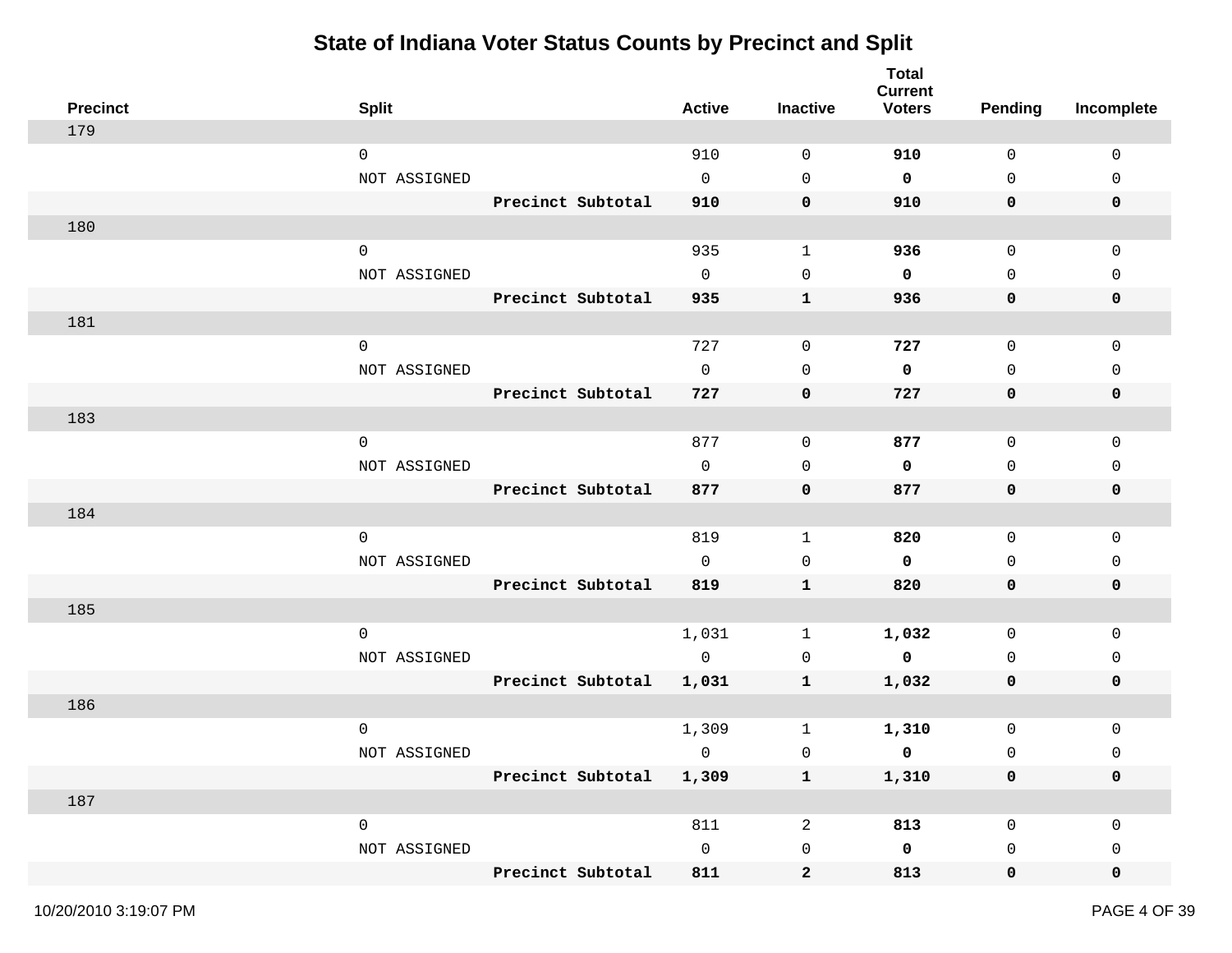| <b>Precinct</b> | <b>Split</b>        |                   | <b>Active</b>  | <b>Inactive</b> | <b>Total</b><br><b>Current</b><br><b>Voters</b> | Pending      | Incomplete   |
|-----------------|---------------------|-------------------|----------------|-----------------|-------------------------------------------------|--------------|--------------|
| 188             |                     |                   |                |                 |                                                 |              |              |
|                 | $\mathbf 0$         |                   | 995            | 2               | 997                                             | $\Omega$     | $\mathbf 0$  |
|                 | NOT ASSIGNED        |                   | $\Omega$       | $\Omega$        | $\mathbf 0$                                     | $\Omega$     | $\Omega$     |
|                 |                     | Precinct Subtotal | 995            | $\overline{2}$  | 997                                             | $\mathbf 0$  | $\mathbf 0$  |
| 189             |                     |                   |                |                 |                                                 |              |              |
|                 | $\mathbf 0$         |                   | 1,085          | $\mathbf 0$     | 1,085                                           | $\mathsf{O}$ | $\mathbf 0$  |
|                 | NOT ASSIGNED        |                   | $\Omega$       | $\Omega$        | $\mathbf 0$                                     | $\Omega$     | $\Omega$     |
|                 |                     | Precinct Subtotal | 1,085          | $\mathbf 0$     | 1,085                                           | $\mathbf 0$  | $\mathbf 0$  |
| 190             |                     |                   |                |                 |                                                 |              |              |
|                 | $\mathbf 0$         |                   | 1,346          | 0               | 1,346                                           | $\mathbf 0$  | $\mathbf{0}$ |
|                 | NOT ASSIGNED        |                   | $\overline{0}$ | $\mathbf 0$     | $\mathbf 0$                                     | $\mathbf 0$  | $\mathbf{0}$ |
|                 |                     | Precinct Subtotal | 1,346          | $\mathbf 0$     | 1,346                                           | 0            | $\mathbf 0$  |
| 192             |                     |                   |                |                 |                                                 |              |              |
|                 | $\mathbf 0$         |                   | 881            | $\mathbf{1}$    | 882                                             | $\mathbf 0$  | $\mathbf{0}$ |
|                 | NOT ASSIGNED        |                   | $\overline{0}$ | $\mathbf 0$     | $\mathbf 0$                                     | $\mathbf 0$  | $\mathbf 0$  |
|                 |                     | Precinct Subtotal | 881            | $\mathbf{1}$    | 882                                             | 0            | 0            |
| 193             |                     |                   |                |                 |                                                 |              |              |
|                 | $\mathbf 0$         |                   | 101            | $\mathbf 0$     | 101                                             | $\Omega$     | $\Omega$     |
|                 | NOT ASSIGNED        |                   | $\Omega$       | $\mathbf 0$     | $\mathbf 0$                                     | $\Omega$     | $\mathbf{0}$ |
|                 |                     | Precinct Subtotal | 101            | $\mathbf 0$     | 101                                             | $\mathbf 0$  | $\mathbf 0$  |
| 194             |                     |                   |                |                 |                                                 |              |              |
|                 | $\Omega$            |                   | 1,183          | $\mathbf{1}$    | 1,184                                           | $\Omega$     | $\Omega$     |
|                 | NOT ASSIGNED        |                   | $\overline{0}$ | $\mathbf 0$     | $\overline{\mathbf{0}}$                         | $\mathbf 0$  | $\mathbf 0$  |
|                 |                     | Precinct Subtotal | 1,183          | $\mathbf{1}$    | 1,184                                           | 0            | 0            |
| 195             |                     |                   |                |                 |                                                 |              |              |
|                 | $\mathbf 0$         |                   | 1,153          | 1               | 1,154                                           | $\mathbf 0$  | $\mathbf{0}$ |
|                 | NOT ASSIGNED        |                   | $\overline{0}$ | $\mathbf 0$     | $\mathbf{o}$                                    | $\Omega$     | $\mathbf 0$  |
|                 |                     | Precinct Subtotal | 1,153          | 1               | 1,154                                           | 0            | $\mathbf 0$  |
| 196             |                     |                   |                |                 |                                                 |              |              |
|                 | $\mathsf{O}\xspace$ |                   | 10             | 0               | 10                                              | $\mathsf{O}$ | 0            |
|                 |                     | Precinct Subtotal | 10             | $\mathbf 0$     | 10                                              | 0            | 0            |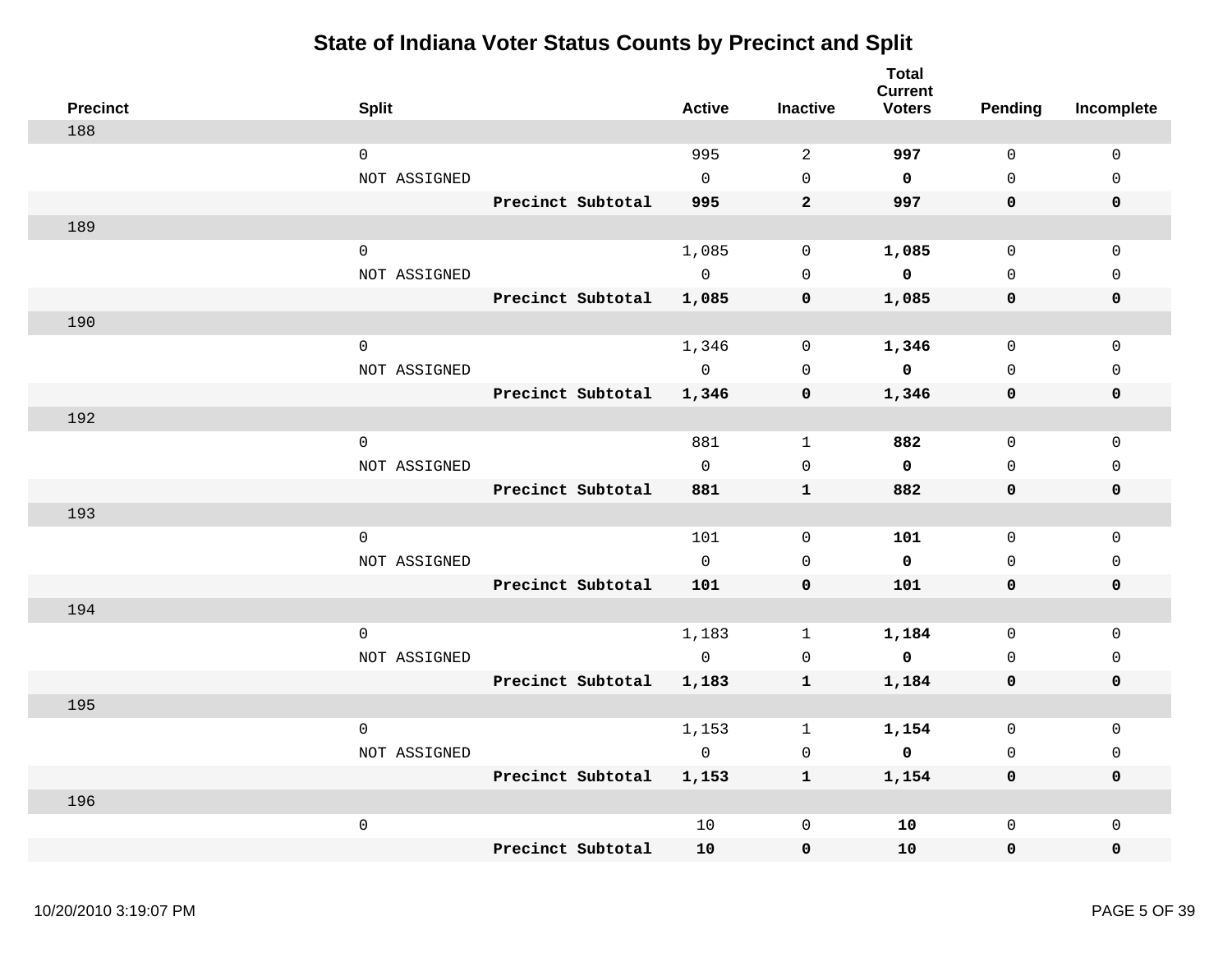| <b>Precinct</b> | <b>Split</b> |                         | <b>Active</b>  | <b>Inactive</b>         | <b>Total</b><br><b>Current</b><br><b>Voters</b> | <b>Pending</b> | Incomplete   |
|-----------------|--------------|-------------------------|----------------|-------------------------|-------------------------------------------------|----------------|--------------|
| 203             |              |                         |                |                         |                                                 |                |              |
|                 | $\mathsf{O}$ |                         | 978            | $\mathbf 1$             | 979                                             | $\mathbf 0$    | $\mathbf 0$  |
|                 | NOT ASSIGNED |                         | $\mathsf{O}$   | 0                       | $\mathbf 0$                                     | $\mathbf 0$    | 0            |
|                 |              | Precinct Subtotal       | 978            | $\mathbf{1}$            | 979                                             | 0              | 0            |
| 204             |              |                         |                |                         |                                                 |                |              |
|                 | $\mathsf{O}$ |                         | 1,075          | $\overline{a}$          | 1,077                                           | $\mathbf 0$    | $\mathbf 0$  |
|                 | NOT ASSIGNED |                         | $\overline{0}$ | $\mathbf 0$             | 0                                               | $\mathbf 0$    | $\Omega$     |
|                 |              | Precinct Subtotal       | 1,075          | $\mathbf{2}$            | 1,077                                           | 0              | 0            |
| 205             |              |                         |                |                         |                                                 |                |              |
|                 | $\mathsf 0$  |                         | 734            | 4                       | 738                                             | $\mathsf{O}$   | $\mathbf 0$  |
|                 | NOT ASSIGNED |                         | $\mathbf{0}$   | $\mathbf 0$             | $\mathbf 0$                                     | $\mathbf 0$    | $\Omega$     |
|                 |              | Precinct Subtotal       | 734            | $\overline{\mathbf{4}}$ | 738                                             | 0              | 0            |
| 207             |              |                         |                |                         |                                                 |                |              |
|                 | 0            |                         | 1,265          | 3                       | 1,268                                           | $\mathbf 0$    | $\mathbf{0}$ |
|                 | NOT ASSIGNED |                         | $\mathsf 0$    | 0                       | $\mathbf 0$                                     | 0              | 0            |
|                 |              | Precinct Subtotal       | 1,265          | 3                       | 1,268                                           | 0              | 0            |
| 209             |              |                         |                |                         |                                                 |                |              |
|                 | $\mathsf{O}$ |                         | 554            | $\mathbf{1}$            | 555                                             | 0              | $\mathbf 0$  |
|                 | NOT ASSIGNED |                         | $\mathsf{O}$   | 0                       | 0                                               | $\mathbf 0$    | 0            |
|                 |              | Precinct Subtotal       | 554            | $\mathbf{1}$            | 555                                             | 0              | 0            |
| 210             |              |                         |                |                         |                                                 |                |              |
|                 | $\mathsf{O}$ |                         | 919            | $\overline{a}$          | 921                                             | $\mathbf 0$    | $\mathbf 0$  |
|                 | NOT ASSIGNED |                         | $\Omega$       | $\mathbf 0$             | 0                                               | $\mathbf 0$    | 0            |
|                 |              | Precinct Subtotal       | 919            | $\mathbf{2}$            | 921                                             | $\mathbf 0$    | 0            |
| 211             |              |                         |                |                         |                                                 |                |              |
|                 | $\mathbf 0$  |                         | 1,237          | $\mathbf 1$             | 1,238                                           | 0              | 0            |
|                 | NOT ASSIGNED |                         | 0              | 0                       | 0                                               | $\mathbf 0$    | 0            |
|                 |              | Precinct Subtotal 1,237 |                | $\mathbf{1}$            | 1,238                                           | 0              | 0            |
| 213             |              |                         |                |                         |                                                 |                |              |
|                 | 0            |                         | 1,289          | 9                       | 1,298                                           | 0              | 0            |
|                 | NOT ASSIGNED |                         | $\overline{0}$ | $\mathsf{O}\xspace$     | $\mathbf 0$                                     | 0              | 0            |
|                 |              | Precinct Subtotal       | 1,289          | 9                       | 1,298                                           | 0              | 0            |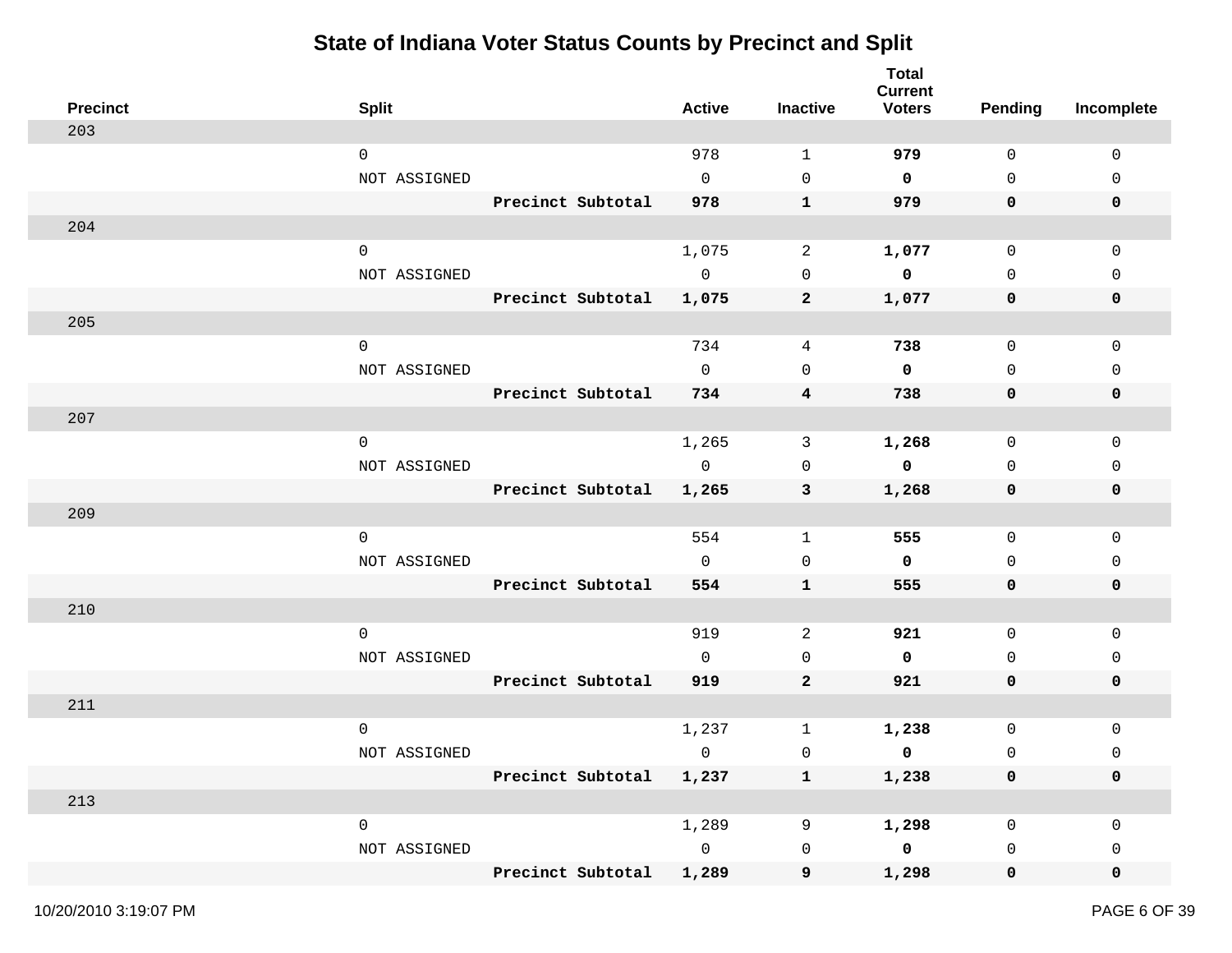| <b>Precinct</b> | <b>Split</b>        |                   | <b>Active</b> | Inactive            | <b>Total</b><br><b>Current</b><br><b>Voters</b> | <b>Pending</b> | Incomplete   |
|-----------------|---------------------|-------------------|---------------|---------------------|-------------------------------------------------|----------------|--------------|
| 214             |                     |                   |               |                     |                                                 |                |              |
|                 | $\mathbf 0$         |                   | 515           | 3                   | 518                                             | 0              | $\mathbf{0}$ |
|                 | NOT ASSIGNED        |                   | $\mathbf{0}$  | $\mathsf{O}$        | 0                                               | 0              | 0            |
|                 |                     | Precinct Subtotal | 515           | 3                   | 518                                             | 0              | 0            |
| 217             |                     |                   |               |                     |                                                 |                |              |
|                 | $\mathbf 0$         |                   | 1,234         | 5                   | 1,239                                           | $\mathsf{O}$   | $\mathbf 0$  |
|                 | NOT ASSIGNED        |                   | $\mathbf 0$   | $\mathbf 0$         | 0                                               | $\mathbf 0$    | $\mathbf 0$  |
|                 |                     | Precinct Subtotal | 1,234         | 5                   | 1,239                                           | 0              | 0            |
| 218             |                     |                   |               |                     |                                                 |                |              |
|                 | $\mathsf{O}\xspace$ |                   | 935           | $\mathbf{1}$        | 936                                             | $\mathsf{O}$   | $\mathsf{O}$ |
|                 | NOT ASSIGNED        |                   | $\mathbf 0$   | $\mathbf 0$         | 0                                               | $\mathbf 0$    | $\mathbf 0$  |
|                 |                     | Precinct Subtotal | 935           | $\mathbf{1}$        | 936                                             | 0              | 0            |
| 255             |                     |                   |               |                     |                                                 |                |              |
|                 | $\mathsf{O}\xspace$ |                   | 989           | 2                   | 991                                             | 0              | $\mathbf 0$  |
|                 | NOT ASSIGNED        |                   | $\mathbf 0$   | $\mathbf 0$         | 0                                               | 0              | $\mathbf 0$  |
|                 |                     | Precinct Subtotal | 989           | $\mathbf{2}$        | 991                                             | 0              | 0            |
| 256             |                     |                   |               |                     |                                                 |                |              |
|                 | $\mathbf 0$         |                   | 980           | $\mathsf{O}$        | 980                                             | 0              | $\mathbf 0$  |
|                 | NOT ASSIGNED        |                   | $\mathbf 0$   | $\mathbf 0$         | 0                                               | $\mathbf 0$    | 0            |
|                 |                     | Precinct Subtotal | 980           | $\mathbf 0$         | 980                                             | 0              | 0            |
| 257             |                     |                   |               |                     |                                                 |                |              |
|                 | $\mathbf 0$         |                   | 799           | 19                  | 818                                             | 0              | $\mathbf 0$  |
|                 | NOT ASSIGNED        |                   | $\mathbf 0$   | $\mathsf{O}$        | 0                                               | 0              | 0            |
|                 |                     | Precinct Subtotal | 799           | 19                  | 818                                             | $\mathbf 0$    | 0            |
| 258             |                     |                   |               |                     |                                                 |                |              |
|                 | $\mathbf 0$         |                   | 696           | 2                   | 698                                             | $\mathsf{O}$   | 0            |
|                 | NOT ASSIGNED        |                   | 0             | $\mathsf{O}\xspace$ | 0                                               | 0              | 0            |
|                 |                     | Precinct Subtotal | 696           | $\mathbf{2}$        | 698                                             | 0              | 0            |
| 259             |                     |                   |               |                     |                                                 |                |              |
|                 | $\mathsf{O}\xspace$ |                   | 652           | 0                   | 652                                             | $\mathsf{O}$   | $\mathbf 0$  |
|                 | NOT ASSIGNED        |                   | $\mathsf{O}$  | $\mathsf{O}$        | 0                                               | 0              | $\mathbf 0$  |
|                 |                     | Precinct Subtotal | 652           | 0                   | 652                                             | $\mathbf 0$    | 0            |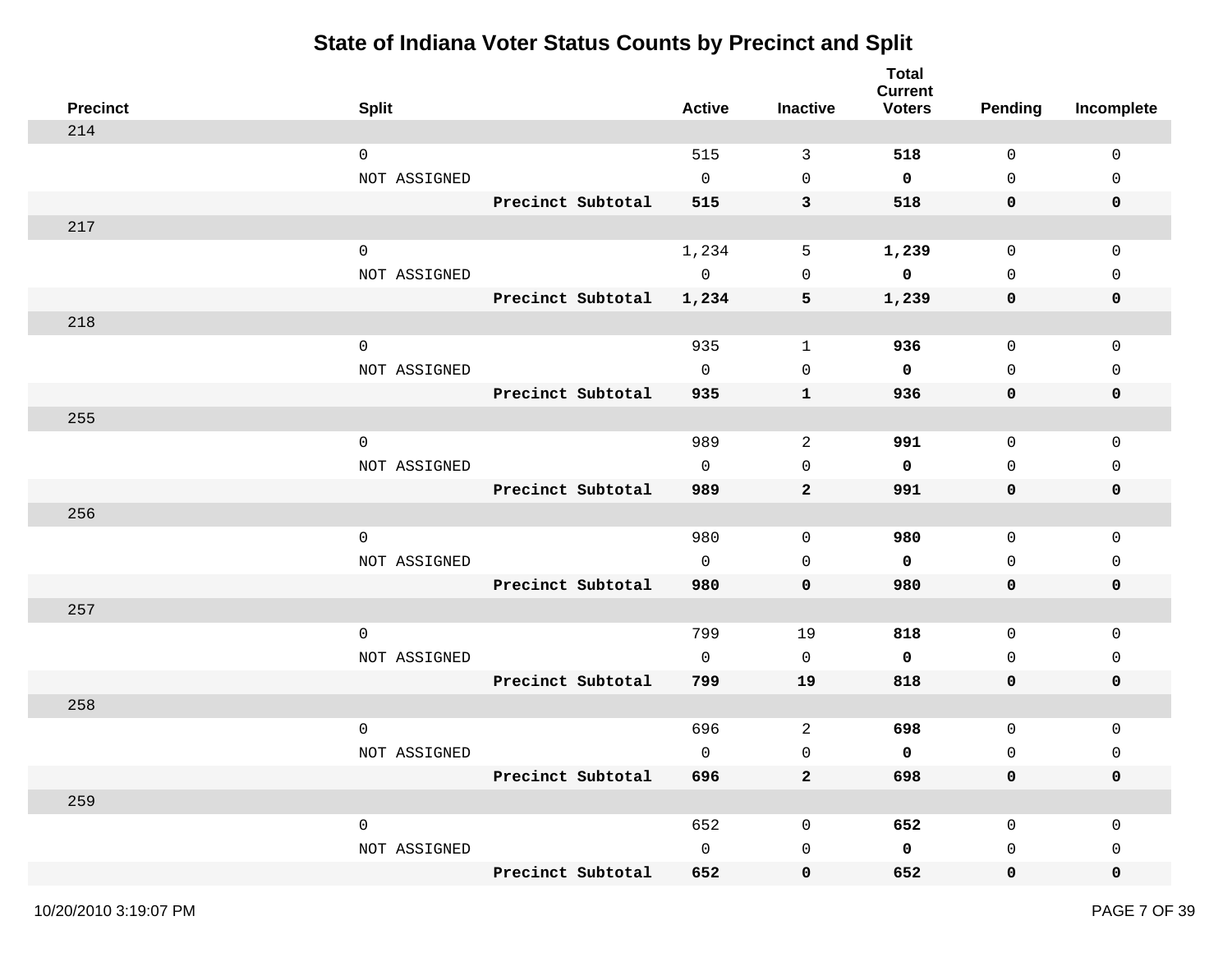| <b>Precinct</b> | <b>Split</b>        |                   | <b>Active</b> | <b>Inactive</b>         | <b>Total</b><br><b>Current</b><br><b>Voters</b> | <b>Pending</b>      | Incomplete  |
|-----------------|---------------------|-------------------|---------------|-------------------------|-------------------------------------------------|---------------------|-------------|
| 260             |                     |                   |               |                         |                                                 |                     |             |
|                 | $\mathsf{O}$        |                   | 990           | 10                      | 1,000                                           | $\mathbf 0$         | $\mathbf 0$ |
|                 | NOT ASSIGNED        |                   | 0             | 0                       | $\mathbf 0$                                     | $\mathsf{O}$        | 0           |
|                 |                     | Precinct Subtotal | 990           | 10                      | 1,000                                           | 0                   | 0           |
| 261             |                     |                   |               |                         |                                                 |                     |             |
|                 | $\mathsf{O}\xspace$ |                   | 843           | $\mathbf 1$             | 844                                             | $\mathsf{O}$        | 0           |
|                 | NOT ASSIGNED        |                   | $\mathbf 0$   | 0                       | $\mathbf 0$                                     | $\mathbf 0$         | 0           |
|                 |                     | Precinct Subtotal | 843           | $\mathbf{1}$            | 844                                             | 0                   | 0           |
| 263             |                     |                   |               |                         |                                                 |                     |             |
|                 | $\mathsf{O}\xspace$ |                   | 478           | $\mathsf{O}\xspace$     | 478                                             | $\mathsf{O}$        | $\mathsf 0$ |
|                 | NOT ASSIGNED        |                   | $\mathbf 0$   | 0                       | 0                                               | $\mathbf 0$         | 0           |
|                 |                     | Precinct Subtotal | 478           | 0                       | 478                                             | 0                   | 0           |
| 270             |                     |                   |               |                         |                                                 |                     |             |
|                 | $\mathsf{O}$        |                   | 623           | 0                       | 623                                             | 0                   | 0           |
|                 | NOT ASSIGNED        |                   | 0             | 0                       | 0                                               | 0                   | 0           |
|                 |                     | Precinct Subtotal | 623           | 0                       | 623                                             | 0                   | 0           |
| 285             |                     |                   |               |                         |                                                 |                     |             |
|                 | $\mathbf 0$         |                   | 617           | 4                       | 621                                             | $\mathsf{O}\xspace$ | $\mathbf 0$ |
|                 | NOT ASSIGNED        |                   | 0             | 0                       | 0                                               | 0                   | 0           |
|                 |                     | Precinct Subtotal | 617           | $\overline{\mathbf{4}}$ | 621                                             | 0                   | 0           |
| 286             |                     |                   |               |                         |                                                 |                     |             |
|                 | $\mathbf 0$         |                   | 982           | $\mathbf{1}$            | 983                                             | $\mathsf{O}$        | $\mathbf 0$ |
|                 | NOT ASSIGNED        |                   | $\Omega$      | 0                       | 0                                               | 0                   | 0           |
|                 |                     | Precinct Subtotal | 982           | ${\bf 1}$               | 983                                             | 0                   | 0           |
| 287             |                     |                   |               |                         |                                                 |                     |             |
|                 | $\mathbf 0$         |                   | 1,037         | 1                       | 1,038                                           | $\mathsf{O}\xspace$ | 0           |
|                 | NOT ASSIGNED        |                   | $\mathbf 0$   | 0                       | 0                                               | 0                   | 0           |
|                 |                     | Precinct Subtotal | 1,037         | $\mathbf{1}$            | 1,038                                           | $\pmb{0}$           | 0           |
| 288             |                     |                   |               |                         |                                                 |                     |             |
|                 | $\mathsf{O}\xspace$ |                   | 959           | $\overline{a}$          | 961                                             | $\mathsf{O}$        | 0           |
|                 | NOT ASSIGNED        |                   | $\mathsf{O}$  | $\mathsf 0$             | $\pmb{0}$                                       | 0                   | 0           |
|                 |                     | Precinct Subtotal | 959           | $\boldsymbol{2}$        | 961                                             | $\mathbf 0$         | 0           |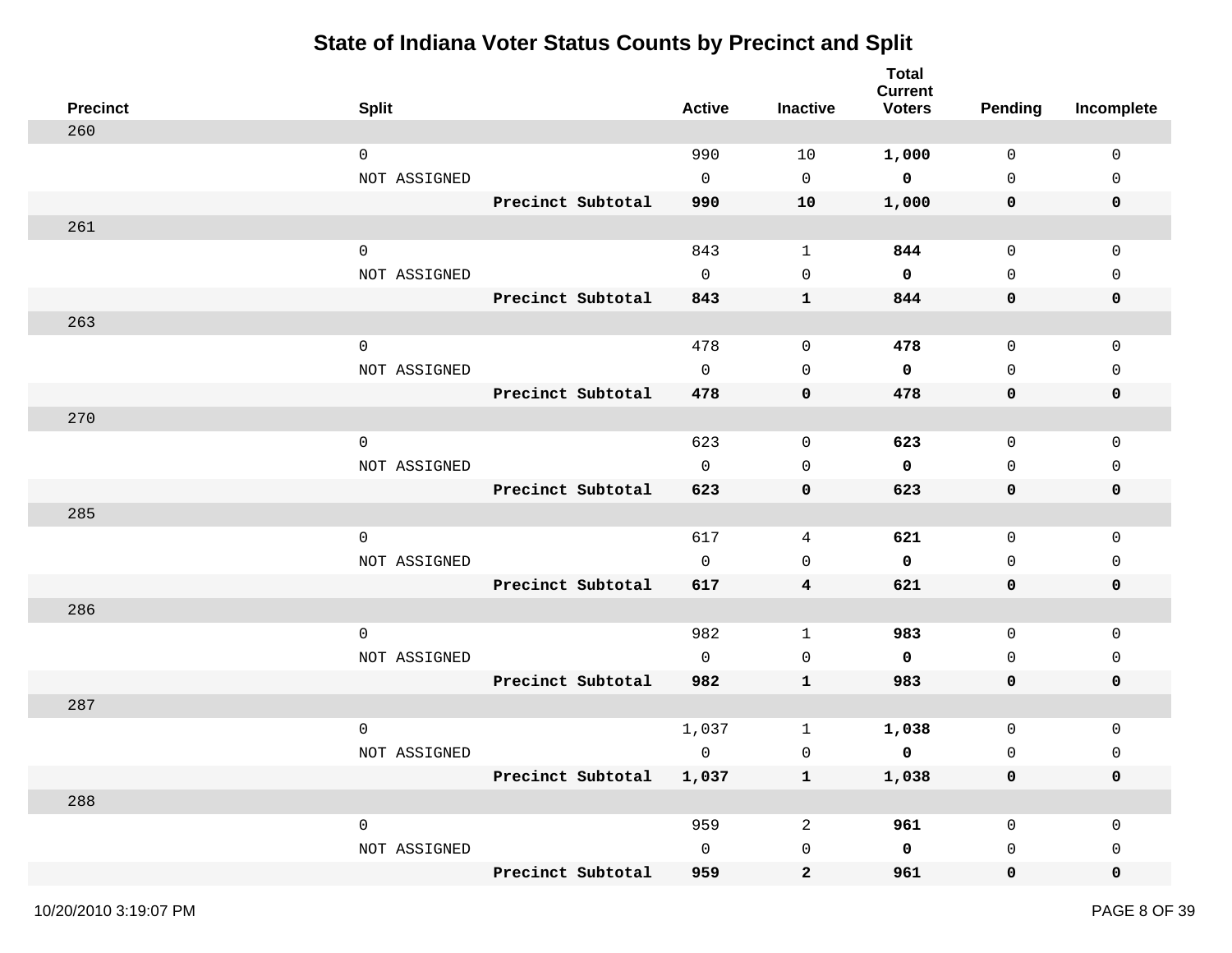| <b>Precinct</b> | <b>Split</b> |                   | <b>Active</b>  | <b>Inactive</b>         | <b>Total</b><br><b>Current</b><br><b>Voters</b> | <b>Pending</b> | Incomplete   |
|-----------------|--------------|-------------------|----------------|-------------------------|-------------------------------------------------|----------------|--------------|
| 289             |              |                   |                |                         |                                                 |                |              |
|                 | $\mathbf 0$  |                   | 1,249          | 0                       | 1,249                                           | $\mathbf 0$    | $\mathbf 0$  |
|                 | NOT ASSIGNED |                   | $\overline{0}$ | $\mathbf 0$             | $\overline{\mathbf{0}}$                         | $\mathbf 0$    | 0            |
|                 |              | Precinct Subtotal | 1,249          | 0                       | 1,249                                           | 0              | $\mathbf 0$  |
| 290             |              |                   |                |                         |                                                 |                |              |
|                 | $\mathbf 0$  |                   | 1,328          | 5                       | 1,333                                           | $\mathsf{O}$   | $\mathsf 0$  |
|                 | NOT ASSIGNED |                   | $\overline{0}$ | 0                       | 0                                               | $\mathbf 0$    | $\mathbf{0}$ |
|                 |              | Precinct Subtotal | 1,328          | $\overline{\mathbf{5}}$ | 1,333                                           | 0              | 0            |
| 291             |              |                   |                |                         |                                                 |                |              |
|                 | $\mathsf{O}$ |                   | 626            | $\mathbf{1}$            | 627                                             | $\mathsf{O}$   | $\mathbf 0$  |
|                 | NOT ASSIGNED |                   | $\Omega$       | $\mathbf 0$             | $\mathbf 0$                                     | $\mathbf 0$    | 0            |
|                 |              | Precinct Subtotal | 626            | $\mathbf{1}$            | 627                                             | 0              | 0            |
| 292             |              |                   |                |                         |                                                 |                |              |
|                 | $\mathbf 0$  |                   | 1,042          | 3                       | 1,045                                           | 0              | 0            |
|                 | NOT ASSIGNED |                   | $\overline{0}$ | $\mathbf 0$             | $\mathbf{o}$                                    | $\mathbf 0$    | 0            |
|                 |              | Precinct Subtotal | 1,042          | $\mathbf{3}$            | 1,045                                           | 0              | 0            |
| 293             |              |                   |                |                         |                                                 |                |              |
|                 | $\mathbf 0$  |                   | 1,059          | 4                       | 1,063                                           | 0              | $\mathbf 0$  |
|                 | NOT ASSIGNED |                   | $\overline{0}$ | 0                       | $\mathbf 0$                                     | 0              | 0            |
|                 |              | Precinct Subtotal | 1,059          | 4                       | 1,063                                           | 0              | 0            |
| 296             |              |                   |                |                         |                                                 |                |              |
|                 | $\mathbf 0$  |                   | 722            | 8                       | 730                                             | 0              | 0            |
|                 | NOT ASSIGNED |                   | $\overline{0}$ | $\mathbf 0$             | $\mathbf 0$                                     | $\mathbf 0$    | 0            |
|                 |              | Precinct Subtotal | 722            | 8                       | 730                                             | 0              | 0            |
| 297             |              |                   |                |                         |                                                 |                |              |
|                 | $\mathbf 0$  |                   | 885            | 5                       | 890                                             | $\mathsf{O}$   | 0            |
|                 | NOT ASSIGNED |                   | 0              | $\mathsf 0$             | 0                                               | $\mathsf 0$    | 0            |
|                 |              | Precinct Subtotal | 885            | 5                       | 890                                             | $\mathbf 0$    | 0            |
| 298             |              |                   |                |                         |                                                 |                |              |
|                 | $\mathsf{O}$ |                   | 562            | $\mathsf{3}$            | 565                                             | $\mathsf{O}$   | 0            |
|                 | NOT ASSIGNED |                   | $\mathsf{O}$   | $\mathsf{O}$            | 0                                               | 0              | $\mathbf{0}$ |
|                 |              | Precinct Subtotal | 562            | 3                       | 565                                             | $\mathbf 0$    | 0            |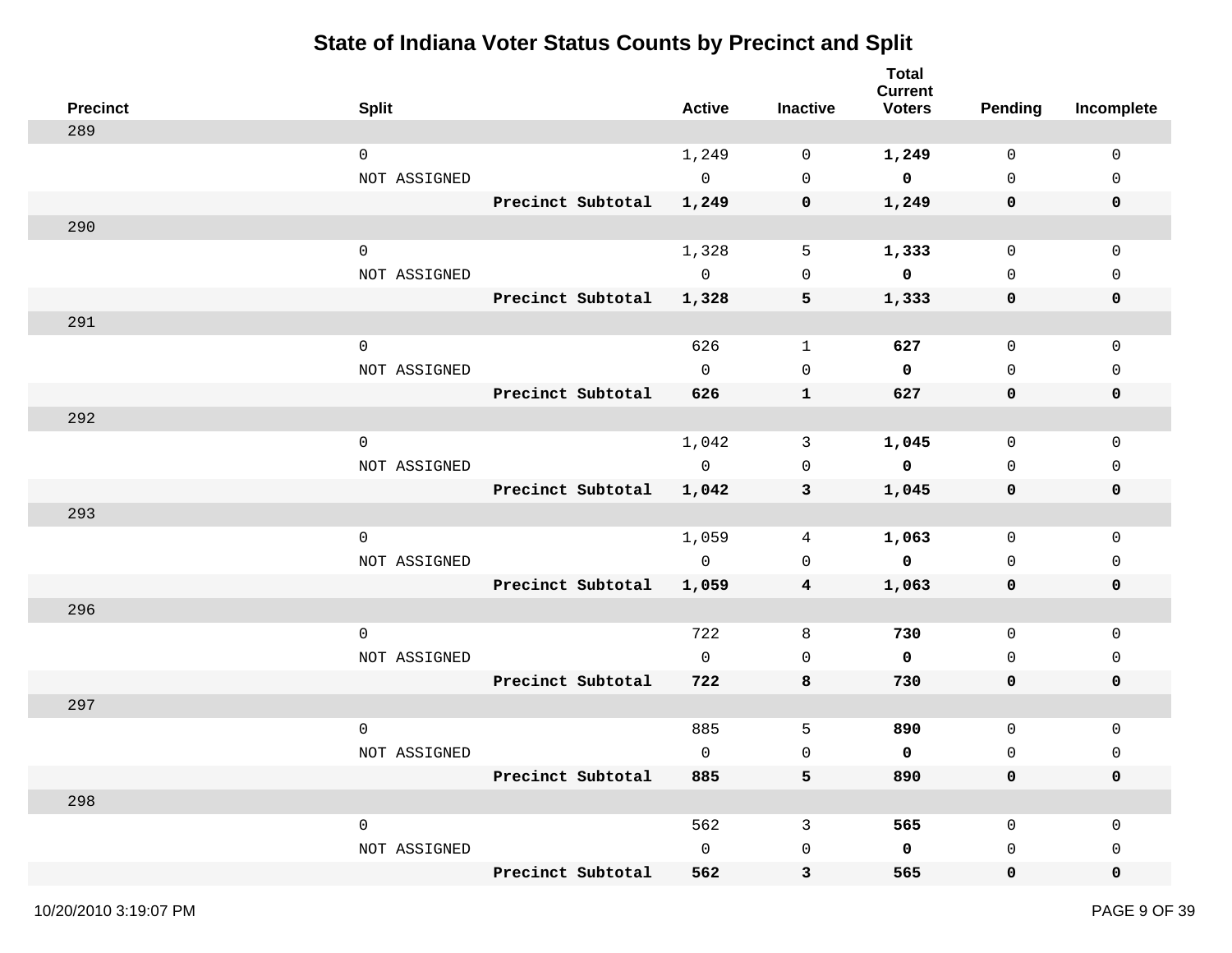| <b>Precinct</b> | <b>Split</b>        |                   | <b>Active</b>  | Inactive     | <b>Total</b><br><b>Current</b><br><b>Voters</b> | <b>Pending</b> | Incomplete   |
|-----------------|---------------------|-------------------|----------------|--------------|-------------------------------------------------|----------------|--------------|
| 299             |                     |                   |                |              |                                                 |                |              |
|                 | $\mathbf 0$         |                   | 478            | 1            | 479                                             | 0              | 0            |
|                 | NOT ASSIGNED        |                   | $\mathbf 0$    | $\mathbf 0$  | 0                                               | $\mathsf{O}$   | 0            |
|                 |                     | Precinct Subtotal | 478            | $\mathbf{1}$ | 479                                             | 0              | 0            |
| 303             |                     |                   |                |              |                                                 |                |              |
|                 | $\mathbf 0$         |                   | 394            | 0            | 394                                             | $\mathsf{O}$   | 0            |
|                 | NOT ASSIGNED        |                   | $\mathbf 0$    | 0            | $\mathbf 0$                                     | $\mathbf 0$    | $\mathbf{0}$ |
|                 |                     | Precinct Subtotal | 394            | 0            | 394                                             | 0              | 0            |
| 304             |                     |                   |                |              |                                                 |                |              |
|                 | $\mathsf{O}\xspace$ |                   | 717            | 12           | 729                                             | $\mathsf{O}$   | 0            |
|                 | NOT ASSIGNED        |                   | $\mathbf 0$    | $\mathbf 0$  | 0                                               | $\mathsf{O}$   | 0            |
|                 |                     | Precinct Subtotal | 717            | 12           | 729                                             | 0              | 0            |
| 305             |                     |                   |                |              |                                                 |                |              |
|                 | $\mathsf{O}\xspace$ |                   | 536            | $\mathbf{1}$ | 537                                             | 0              | 0            |
|                 | NOT ASSIGNED        |                   | $\mathsf{O}$   | 0            | 0                                               | 0              | 0            |
|                 |                     | Precinct Subtotal | 536            | $\mathbf{1}$ | 537                                             | 0              | 0            |
| 306             |                     |                   |                |              |                                                 |                |              |
|                 | $\mathbf 0$         |                   | 786            | 0            | 786                                             | $\mathsf{O}$   | $\mathbf 0$  |
|                 | NOT ASSIGNED        |                   | $\mathsf{O}$   | 0            | 0                                               | 0              | 0            |
|                 |                     | Precinct Subtotal | 786            | 0            | 786                                             | 0              | 0            |
| 307             |                     |                   |                |              |                                                 |                |              |
|                 | $\mathbf 0$         |                   | 853            | 2            | 855                                             | 0              | 0            |
|                 | NOT ASSIGNED        |                   | $\mathbf 0$    | 0            | 0                                               | 0              | 0            |
|                 |                     | Precinct Subtotal | 853            | $\mathbf 2$  | 855                                             | 0              | 0            |
| 308             |                     |                   |                |              |                                                 |                |              |
|                 | $\mathbf 0$         |                   | 739            | 3            | 742                                             | $\mathsf 0$    | 0            |
|                 | NOT ASSIGNED        |                   | $\mathbf 0$    | $\mathsf 0$  | 0                                               | $\mathsf 0$    | 0            |
|                 |                     | Precinct Subtotal | 739            | $\mathbf{3}$ | 742                                             | 0              | 0            |
| 309             |                     |                   |                |              |                                                 |                |              |
|                 | $\mathsf{O}\xspace$ |                   | 1,074          | 3            | 1,077                                           | 0              | 0            |
|                 | NOT ASSIGNED        |                   | $\overline{0}$ | $\mathsf 0$  | $\mathbf 0$                                     | 0              | 0            |
|                 |                     | Precinct Subtotal | 1,074          | 3            | 1,077                                           | $\mathbf 0$    | 0            |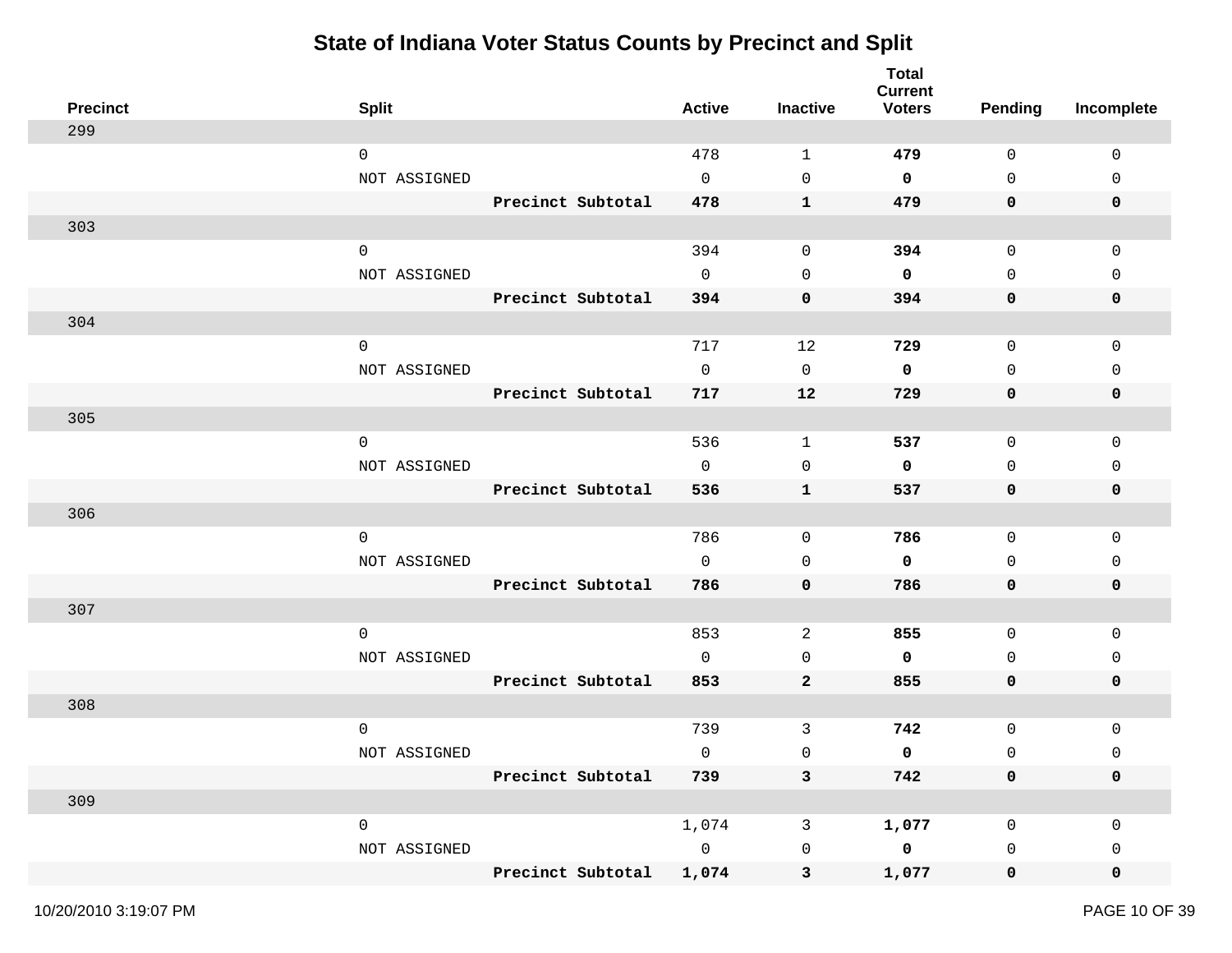| <b>Precinct</b> | <b>Split</b>        |                   | <b>Active</b>  | <b>Inactive</b> | <b>Total</b><br><b>Current</b><br><b>Voters</b> | <b>Pending</b> | Incomplete   |
|-----------------|---------------------|-------------------|----------------|-----------------|-------------------------------------------------|----------------|--------------|
| 310             |                     |                   |                |                 |                                                 |                |              |
|                 | $\mathbf 0$         |                   | 982            | 3               | 985                                             | $\mathbf 0$    | $\mathbf 0$  |
|                 | NOT ASSIGNED        |                   | $\mathsf{O}$   | $\mathbf 0$     | $\mathbf 0$                                     | $\mathbf 0$    | 0            |
|                 |                     | Precinct Subtotal | 982            | 3               | 985                                             | 0              | $\mathbf 0$  |
| 311             |                     |                   |                |                 |                                                 |                |              |
|                 | $\mathbf 0$         |                   | 1,040          | 4               | 1,044                                           | $\mathsf{O}$   | $\mathsf 0$  |
|                 | NOT ASSIGNED        |                   | $\overline{0}$ | $\mathbf 0$     | $\mathbf 0$                                     | $\mathbf 0$    | $\mathbf{0}$ |
|                 |                     | Precinct Subtotal | 1,040          | 4               | 1,044                                           | 0              | 0            |
| 312             |                     |                   |                |                 |                                                 |                |              |
|                 | $\mathsf{O}\xspace$ |                   | 1,091          | 5               | 1,096                                           | $\mathsf{O}$   | $\mathsf 0$  |
|                 | NOT ASSIGNED        |                   | $\overline{0}$ | $\mathbf 0$     | $\mathbf 0$                                     | $\mathbf 0$    | 0            |
|                 |                     | Precinct Subtotal | 1,091          | 5               | 1,096                                           | 0              | 0            |
| 313             |                     |                   |                |                 |                                                 |                |              |
|                 | $\mathbf 0$         |                   | 695            | $\mathbf{1}$    | 696                                             | 0              | 0            |
|                 | NOT ASSIGNED        |                   | $\mathbf 0$    | $\mathbf 0$     | $\mathbf 0$                                     | $\mathbf 0$    | 0            |
|                 |                     | Precinct Subtotal | 695            | $\mathbf{1}$    | 696                                             | 0              | 0            |
| 314             |                     |                   |                |                 |                                                 |                |              |
|                 | $\mathbf 0$         |                   | 1,080          | 8               | 1,088                                           | 0              | $\mathbf 0$  |
|                 | NOT ASSIGNED        |                   | $\overline{0}$ | $\mathbf 0$     | $\mathbf 0$                                     | 0              | 0            |
|                 |                     | Precinct Subtotal | 1,080          | 8               | 1,088                                           | 0              | 0            |
| 315             |                     |                   |                |                 |                                                 |                |              |
|                 | $\mathbf 0$         |                   | 993            | 3               | 996                                             | 0              | 0            |
|                 | NOT ASSIGNED        |                   | $\mathbf{0}$   | $\mathbf 0$     | 0                                               | 0              | 0            |
|                 |                     | Precinct Subtotal | 993            | $\mathbf{3}$    | 996                                             | $\mathbf 0$    | 0            |
| 316             |                     |                   |                |                 |                                                 |                |              |
|                 | $\mathbf 0$         |                   | 978            | 0               | 978                                             | $\mathsf{O}$   | 0            |
|                 | NOT ASSIGNED        |                   | 0              | $\mathsf 0$     | 0                                               | $\mathsf 0$    | 0            |
|                 |                     | Precinct Subtotal | 978            | 0               | 978                                             | $\mathbf 0$    | 0            |
| 317             |                     |                   |                |                 |                                                 |                |              |
|                 | $\mathsf{O}\xspace$ |                   | 346            | $\overline{c}$  | 348                                             | $\mathsf{O}$   | 0            |
|                 | NOT ASSIGNED        |                   | $\mathsf{O}$   | $\mathsf{O}$    | 0                                               | 0              | 0            |
|                 |                     | Precinct Subtotal | 346            | $\mathbf{2}$    | 348                                             | $\mathbf 0$    | 0            |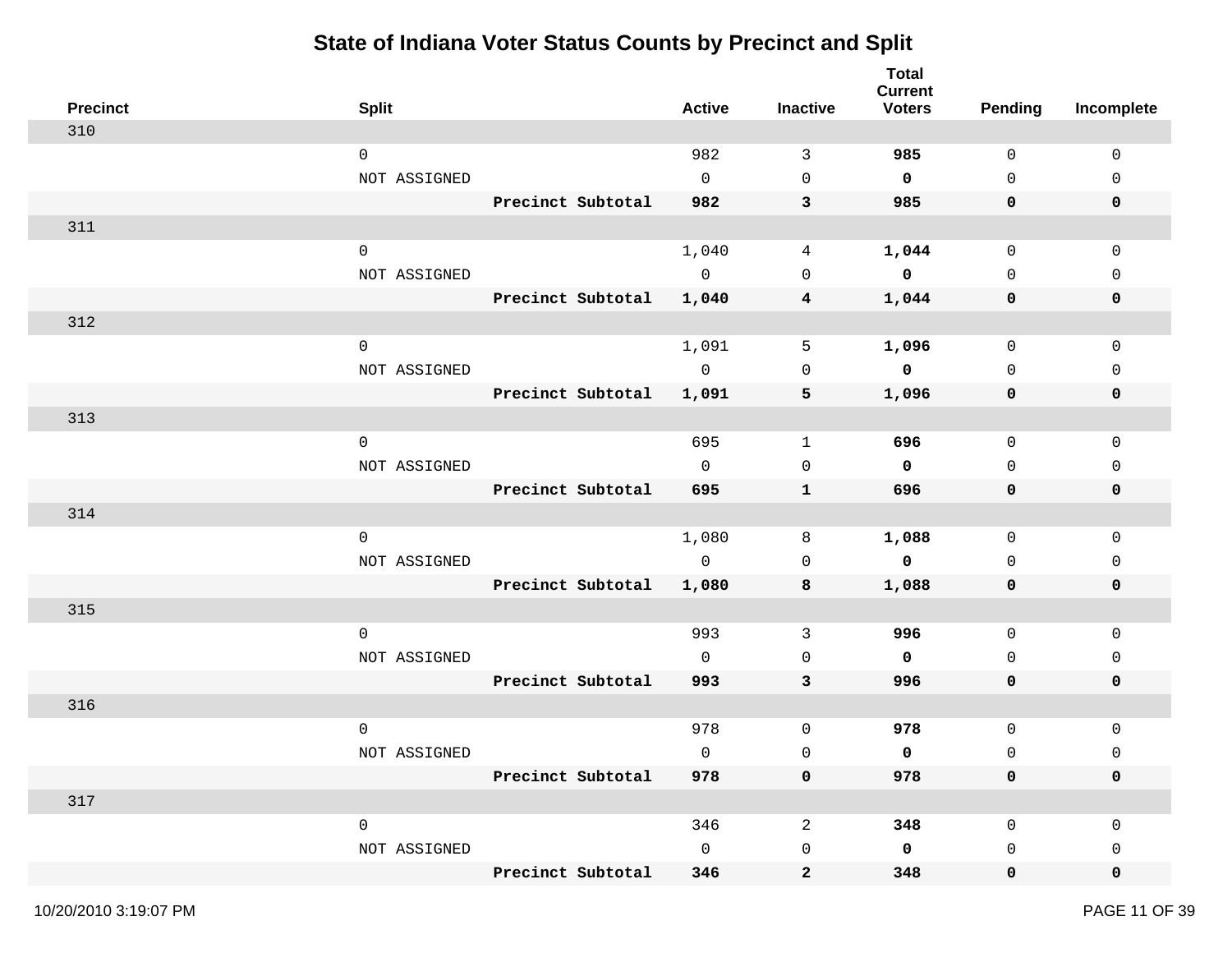| <b>Precinct</b> | <b>Split</b>        |                   | <b>Active</b>  | <b>Inactive</b> | <b>Total</b><br><b>Current</b><br><b>Voters</b> | Pending     | Incomplete   |
|-----------------|---------------------|-------------------|----------------|-----------------|-------------------------------------------------|-------------|--------------|
| 318             |                     |                   |                |                 |                                                 |             |              |
|                 | $\mathbf 0$         |                   | 904            | $\mathbf 0$     | 904                                             | $\mathbf 0$ | $\mathbf 0$  |
|                 | NOT ASSIGNED        |                   | $\Omega$       | $\Omega$        | $\mathbf 0$                                     | $\Omega$    | $\mathbf{0}$ |
|                 |                     | Precinct Subtotal | 904            | $\mathbf 0$     | 904                                             | $\mathbf 0$ | $\mathbf 0$  |
| 319             |                     |                   |                |                 |                                                 |             |              |
|                 | $\mathbf 0$         |                   | 327            | 6               | 333                                             | $\mathbf 0$ | $\mathbf 0$  |
|                 | NOT ASSIGNED        |                   | $\Omega$       | $\mathbf 0$     | $\mathbf 0$                                     | $\mathbf 0$ | $\mathbf 0$  |
|                 |                     | Precinct Subtotal | 327            | 6               | 333                                             | $\mathbf 0$ | 0            |
| 320             |                     |                   |                |                 |                                                 |             |              |
|                 | $\mathsf{O}\xspace$ |                   | 946            | $\mathbf{1}$    | 947                                             | $\Omega$    | $\mathsf 0$  |
|                 | NOT ASSIGNED        |                   | $\Omega$       | $\Omega$        | 0                                               | $\Omega$    | $\Omega$     |
|                 |                     | Precinct Subtotal | 946            | $\mathbf{1}$    | 947                                             | $\mathbf 0$ | $\mathbf 0$  |
| 321             |                     |                   |                |                 |                                                 |             |              |
|                 | $\mathbf 0$         |                   | 739            | 2               | 741                                             | $\mathbf 0$ | $\mathbf 0$  |
|                 | NOT ASSIGNED        |                   | $\overline{0}$ | $\mathbf 0$     | $\mathbf 0$                                     | 0           | 0            |
|                 |                     | Precinct Subtotal | 739            | $\mathbf{2}$    | 741                                             | $\mathbf 0$ | $\mathbf 0$  |
| 322             |                     |                   |                |                 |                                                 |             |              |
|                 | $\mathbf 0$         |                   | 1,012          | 3               | 1,015                                           | $\mathbf 0$ | $\mathbf 0$  |
|                 | NOT ASSIGNED        |                   | $\mathbf 0$    | $\mathbf 0$     | $\mathbf 0$                                     | $\mathbf 0$ | $\mathbf 0$  |
|                 |                     | Precinct Subtotal | 1,012          | 3               | 1,015                                           | $\mathbf 0$ | 0            |
| 323             |                     |                   |                |                 |                                                 |             |              |
|                 | $\mathbf 0$         |                   | 1,003          | 3               | 1,006                                           | $\mathbf 0$ | $\mathbf 0$  |
|                 | NOT ASSIGNED        |                   | $\mathbf 0$    | $\mathbf 0$     | $\mathbf 0$                                     | $\mathbf 0$ | $\mathsf 0$  |
|                 |                     | Precinct Subtotal | 1,003          | $\mathbf{3}$    | 1,006                                           | $\mathbf 0$ | $\mathbf 0$  |
| 324             |                     |                   |                |                 |                                                 |             |              |
|                 | $\mathbf{0}$        |                   | 749            | 3               | 752                                             | $\mathbf 0$ | $\mathbf 0$  |
|                 | NOT ASSIGNED        |                   | $\mathbf 0$    | $\mathbf 0$     | $\mathbf 0$                                     | $\mathbf 0$ | 0            |
|                 |                     | Precinct Subtotal | 749            | 3               | 752                                             | $\mathbf 0$ | 0            |
| 325             |                     |                   |                |                 |                                                 |             |              |
|                 | $\mathsf{O}\xspace$ |                   | 533            | $\mathbf{1}$    | 534                                             | $\Omega$    | $\Omega$     |
|                 |                     | Precinct Subtotal | 533            | $\mathbf{1}$    | 534                                             | $\mathbf 0$ | 0            |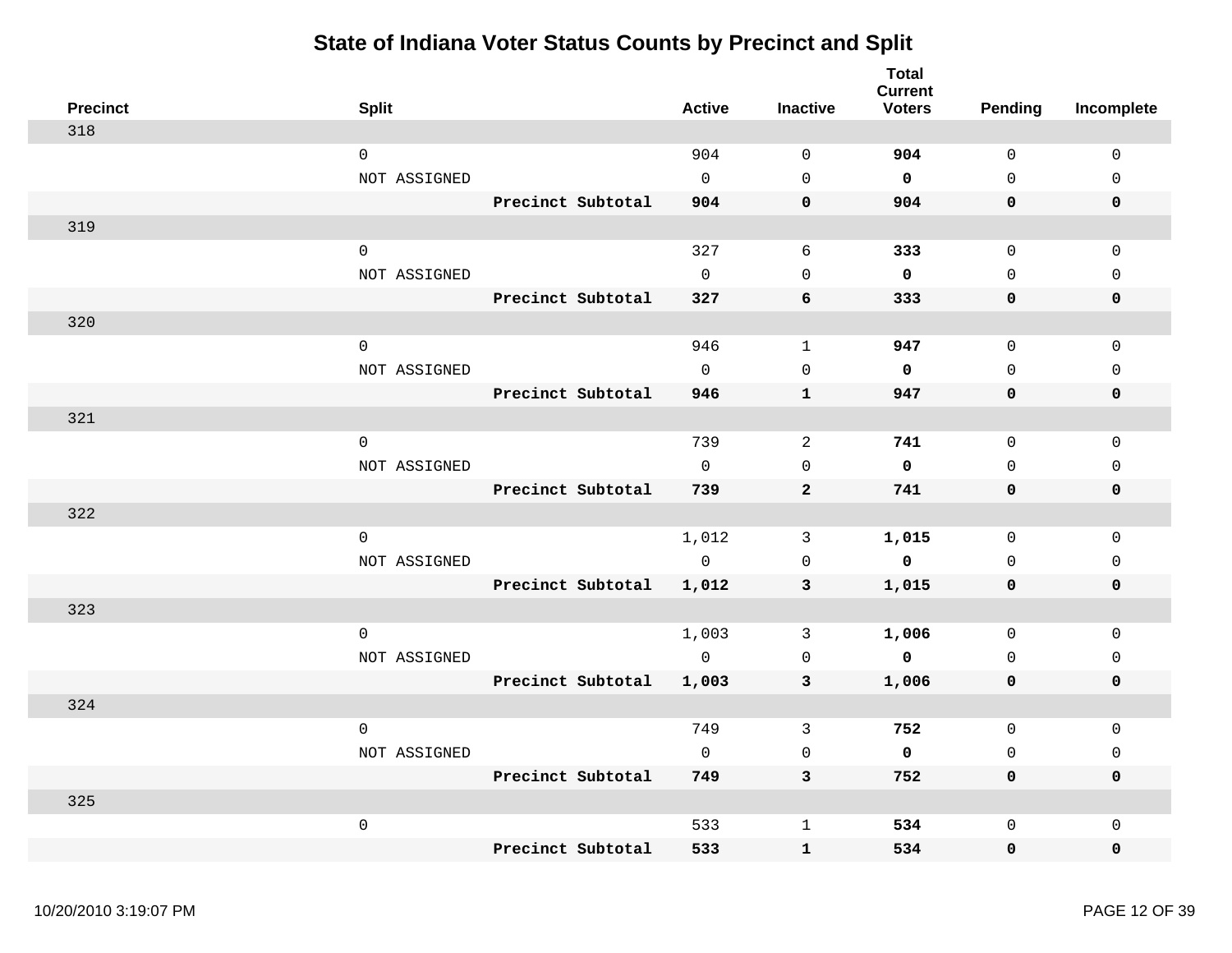| <b>Precinct</b> | <b>Split</b> |                   | <b>Active</b> | <b>Inactive</b>         | <b>Total</b><br><b>Current</b><br><b>Voters</b> | <b>Pending</b> | Incomplete  |
|-----------------|--------------|-------------------|---------------|-------------------------|-------------------------------------------------|----------------|-------------|
| 326             |              |                   |               |                         |                                                 |                |             |
|                 | $\mathsf 0$  |                   | 702           | $\mathbf{1}$            | 703                                             | $\mathbf 0$    | $\mathbf 0$ |
|                 |              | Precinct Subtotal | 702           | $\mathbf{1}$            | 703                                             | $\mathbf 0$    | $\mathbf 0$ |
| 327             |              |                   |               |                         |                                                 |                |             |
|                 | $\mathsf 0$  |                   | 640           | $\mathbf{1}$            | 641                                             | $\mathsf{O}$   | $\Omega$    |
|                 |              | Precinct Subtotal | 640           | $\mathbf 1$             | 641                                             | $\mathbf 0$    | $\pmb{0}$   |
| 354             |              |                   |               |                         |                                                 |                |             |
|                 | $\mathsf 0$  |                   | 1,291         | $7\phantom{.0}$         | 1,298                                           | $\mathsf{O}$   | $\mathbf 0$ |
|                 | NOT ASSIGNED |                   | $\mathbf 0$   | $\mathbf 0$             | 0                                               | $\mathbf 0$    | $\mathbf 0$ |
|                 |              | Precinct Subtotal | 1,291         | 7                       | 1,298                                           | 0              | $\mathbf 0$ |
| 359             |              |                   |               |                         |                                                 |                |             |
|                 | $\mathsf 0$  |                   | 909           | 4                       | 913                                             | $\mathsf{O}$   | $\mathsf 0$ |
|                 | NOT ASSIGNED |                   | $\mathbf 0$   | $\mathbf 0$             | 0                                               | $\mathbf 0$    | $\mathbf 0$ |
|                 |              | Precinct Subtotal | 909           | $\overline{\mathbf{4}}$ | 913                                             | $\mathbf 0$    | $\mathbf 0$ |
| 360             |              |                   |               |                         |                                                 |                |             |
|                 | $\mathbf 0$  |                   | 1,095         | 0                       | 1,095                                           | 0              | 0           |
|                 | NOT ASSIGNED |                   | $\Omega$      | $\mathbf 0$             | 0                                               | $\mathbf 0$    | $\mathbf 0$ |
|                 |              | Precinct Subtotal | 1,095         | $\mathbf 0$             | 1,095                                           | $\mathbf 0$    | $\pmb{0}$   |
| 364             |              |                   |               |                         |                                                 |                |             |
|                 | $\mathbf 0$  |                   | 630           | $\mathbf 0$             | 630                                             | $\mathbf 0$    | $\mathbf 0$ |
|                 | NOT ASSIGNED |                   | $\mathbf 0$   | $\mathsf 0$             | 0                                               | $\mathbf 0$    | $\mathsf 0$ |
|                 |              | Precinct Subtotal | 630           | $\mathbf 0$             | 630                                             | $\mathbf 0$    | $\mathbf 0$ |
| 365             |              |                   |               |                         |                                                 |                |             |
|                 | $\mathbf 0$  |                   | 776           | 2                       | 778                                             | $\mathbf 0$    | $\mathsf 0$ |
|                 | NOT ASSIGNED |                   | $\mathbf 0$   | 0                       | 0                                               | $\mathbf 0$    | $\mathbf 0$ |
|                 |              | Precinct Subtotal | 776           | $\mathbf{2}$            | 778                                             | $\mathbf 0$    | 0           |
| 366             |              |                   |               |                         |                                                 |                |             |
|                 | 0            |                   | 994           | 2                       | 996                                             | $\mathbf 0$    | $\mathbf 0$ |
|                 | NOT ASSIGNED |                   | $\mathbf 0$   | $\mathbf 0$             | 0                                               | $\mathbf 0$    | $\mathbf 0$ |
|                 |              | Precinct Subtotal | 994           | $\mathbf{2}$            | 996                                             | 0              | 0           |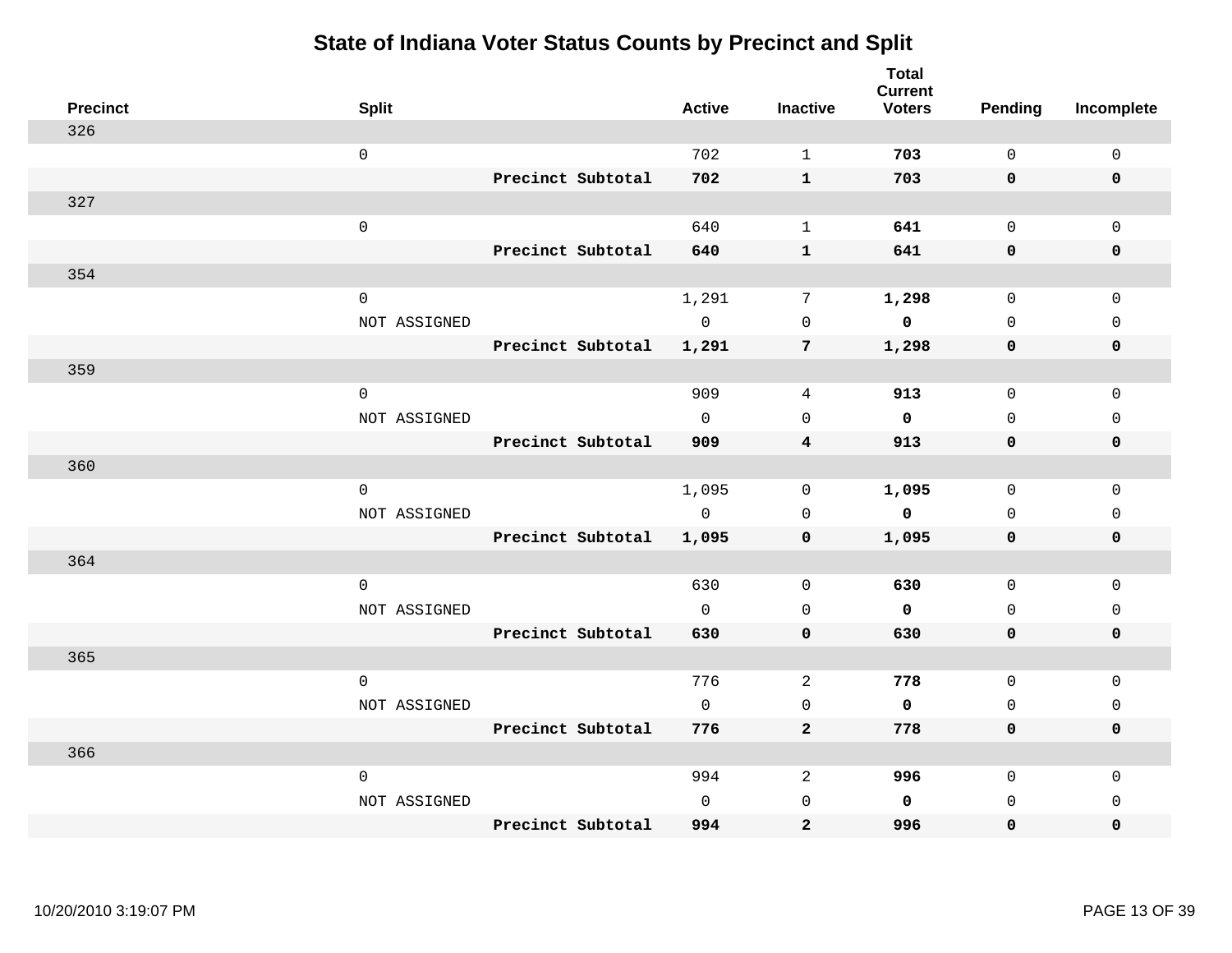| <b>Precinct</b> | <b>Split</b>        |                   | <b>Active</b> | <b>Inactive</b>     | <b>Total</b><br><b>Current</b><br><b>Voters</b> | <b>Pending</b>      | Incomplete  |
|-----------------|---------------------|-------------------|---------------|---------------------|-------------------------------------------------|---------------------|-------------|
| 367             |                     |                   |               |                     |                                                 |                     |             |
|                 | $\mathsf{O}\xspace$ |                   | 829           | $\overline{4}$      | 833                                             | $\mathsf{O}\xspace$ | $\mathsf 0$ |
|                 | NOT ASSIGNED        |                   | $\mathbf 0$   | $\mathbf 0$         | $\mathbf 0$                                     | $\mathbf 0$         | $\mathbf 0$ |
|                 |                     | Precinct Subtotal | 829           | $\overline{4}$      | 833                                             | 0                   | $\mathbf 0$ |
| 368             |                     |                   |               |                     |                                                 |                     |             |
|                 | $\mathsf{O}\xspace$ |                   | 1,127         | $\mathbf{3}$        | 1,130                                           | $\mathsf{O}$        | $\mathsf 0$ |
|                 | NOT ASSIGNED        |                   | $\mathsf{O}$  | $\mathbf 0$         | $\mathbf 0$                                     | $\mathbf 0$         | $\mathsf 0$ |
|                 |                     | Precinct Subtotal | 1,127         | 3                   | 1,130                                           | 0                   | 0           |
| 369             |                     |                   |               |                     |                                                 |                     |             |
|                 | $\mathbf 0$         |                   | 658           | 12                  | 670                                             | $\mathsf{O}$        | $\mathsf 0$ |
|                 | NOT ASSIGNED        |                   | $\mathbf 0$   | $\mathsf{O}\xspace$ | $\mathbf 0$                                     | $\mathsf 0$         | $\mathsf 0$ |
|                 |                     | Precinct Subtotal | 658           | 12                  | 670                                             | $\mathbf 0$         | $\pmb{0}$   |
| 370             |                     |                   |               |                     |                                                 |                     |             |
|                 | $\mathsf{O}\xspace$ |                   | 1,044         | $\mathbf{1}$        | 1,045                                           | $\mathsf{O}$        | $\mathbf 0$ |
|                 |                     | Precinct Subtotal | 1,044         | $\mathbf{1}$        | 1,045                                           | $\mathbf 0$         | 0           |
| 371             |                     |                   |               |                     |                                                 |                     |             |
|                 | $\mathbf 0$         |                   | 1,161         | 0                   | 1,161                                           | $\mathsf{O}$        | $\mathbf 0$ |
|                 |                     | Precinct Subtotal | 1,161         | 0                   | 1,161                                           | 0                   | 0           |
| 372             |                     |                   |               |                     |                                                 |                     |             |
|                 | $\mathsf{O}\xspace$ |                   | 496           | $\mathbf 0$         | 496                                             | $\mathsf{O}$        | $\mathsf 0$ |
|                 |                     | Precinct Subtotal | 496           | $\mathbf 0$         | 496                                             | $\mathbf 0$         | $\mathbf 0$ |
| 410             |                     |                   |               |                     |                                                 |                     |             |
|                 | $\mathbf 0$         |                   | 956           | $7\phantom{.0}$     | 963                                             | $\mathbf 0$         | $\mathbf 0$ |
|                 | NOT ASSIGNED        |                   | $\mathbf 0$   | $\mathbf 0$         | $\mathbf 0$                                     | $\mathbf 0$         | $\mathbf 0$ |
|                 |                     | Precinct Subtotal | 956           | $\overline{7}$      | 963                                             | $\mathbf 0$         | $\mathbf 0$ |
| 411             |                     |                   |               |                     |                                                 |                     |             |
|                 | $\mathbf 0$         |                   | 901           | 2                   | 903                                             | $\mathsf{O}$        | $\mathsf 0$ |
|                 | NOT ASSIGNED        |                   | $\mathbf 0$   | $\mathbf 0$         | 0                                               | $\mathsf{O}$        | $\mathsf 0$ |
|                 |                     | Precinct Subtotal | 901           | $\overline{a}$      | 903                                             | $\mathbf 0$         | $\mathbf 0$ |
| 415             |                     |                   |               |                     |                                                 |                     |             |
|                 | $\mathsf{O}\xspace$ |                   | 954           | $\overline{c}$      | 956                                             | $\mathsf{O}$        | 0           |
|                 | NOT ASSIGNED        |                   | $\Omega$      | 0                   | 0                                               | $\mathsf{O}$        | 0           |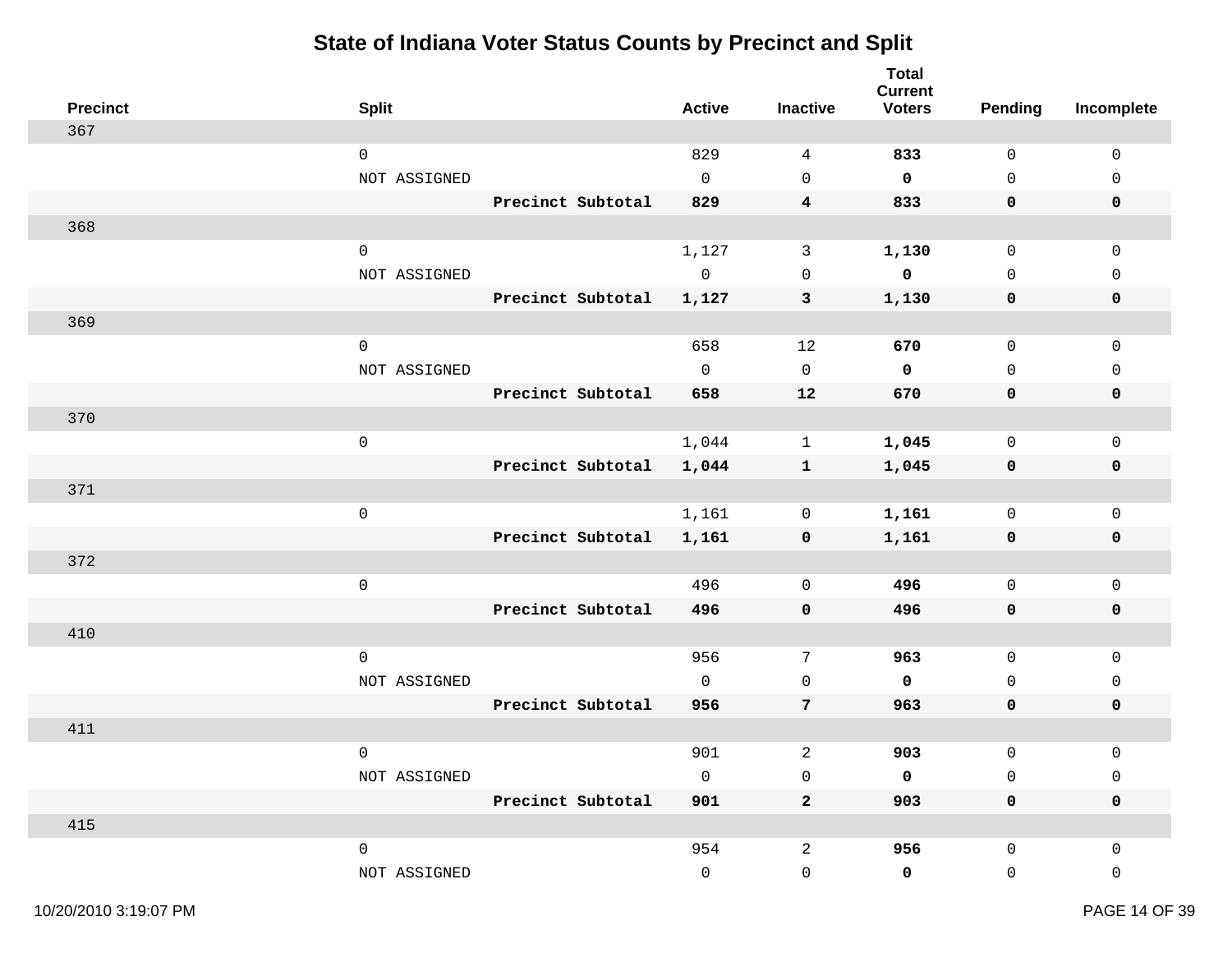|     |                     | Precinct Subtotal | 954            | $\mathbf{2}$            | 956         | 0            | $\mathbf 0$  |
|-----|---------------------|-------------------|----------------|-------------------------|-------------|--------------|--------------|
| 418 |                     |                   |                |                         |             |              |              |
|     | $\mathsf{O}\xspace$ |                   | 667            | $\mathbb O$             | 667         | $\mathbf 0$  | $\mathbf{0}$ |
|     | NOT ASSIGNED        |                   | $\Omega$       | $\Omega$                | $\mathbf 0$ | $\mathbf 0$  | $\Omega$     |
|     |                     | Precinct Subtotal | 667            | $\pmb{0}$               | 667         | 0            | $\mathbf 0$  |
| 452 |                     |                   |                |                         |             |              |              |
|     | $\mathsf{O}\xspace$ |                   | 1,123          | 4                       | 1,127       | $\mathsf 0$  | $\mathsf 0$  |
|     | NOT ASSIGNED        |                   | $\mathbf 0$    | $\Omega$                | $\mathbf 0$ | 0            | 0            |
|     |                     | Precinct Subtotal | 1,123          | 4                       | 1,127       | 0            | $\mathbf 0$  |
| 453 |                     |                   |                |                         |             |              |              |
|     | $\mathbf 0$         |                   | 670            | $\mathbf{1}$            | 671         | 0            | 0            |
|     | NOT ASSIGNED        |                   | $\overline{0}$ | 0                       | $\mathbf 0$ | $\mathbf 0$  | 0            |
|     |                     | Precinct Subtotal | 670            | $\mathbf{1}$            | 671         | 0            | 0            |
| 454 |                     |                   |                |                         |             |              |              |
|     | $\mathbf 0$         |                   | 837            | 2                       | 839         | $\mathbf 0$  | $\mathbf 0$  |
|     | NOT ASSIGNED        |                   | $\mathbf 0$    | $\mathbf 0$             | $\mathbf 0$ | $\mathbf 0$  | $\mathbf 0$  |
|     |                     | Precinct Subtotal | 837            | $\mathbf{2}$            | 839         | 0            | $\mathbf 0$  |
| 455 |                     |                   |                |                         |             |              |              |
|     | $\mathbf 0$         |                   | 808            | $\mathbf{3}$            | 811         | $\mathsf{O}$ | $\mathbf 0$  |
|     | NOT ASSIGNED        |                   | $\Omega$       | $\mathbf{0}$            | $\mathbf 0$ | $\mathbf{0}$ | $\Omega$     |
|     |                     | Precinct Subtotal | 808            | 3                       | 811         | 0            | $\mathbf 0$  |
| 456 |                     |                   |                |                         |             |              |              |
|     | 0                   |                   | 819            | 6                       | 825         | $\mathbf 0$  | $\mathbf{0}$ |
|     | NOT ASSIGNED        |                   | $\mathbf 0$    | $\mathbf{0}$            | $\mathbf 0$ | 0            | 0            |
|     |                     | Precinct Subtotal | 819            | 6                       | 825         | 0            | $\mathbf 0$  |
| 457 |                     |                   |                |                         |             |              |              |
|     | $\mathbf 0$         |                   | 788            | $\mathbf{1}$            | 789         | 0            | 0            |
|     | NOT ASSIGNED        |                   | $\Omega$       | $\mathbf 0$             | $\mathbf 0$ | $\mathbf{0}$ | $\Omega$     |
|     |                     | Precinct Subtotal | 788            | $\mathbf{1}$            | 789         | 0            | $\mathbf 0$  |
| 458 |                     |                   |                |                         |             |              |              |
|     | $\mathbf 0$         |                   | 670            | $\overline{c}$          | 672         | $\mathbf 0$  | 0            |
|     | NOT ASSIGNED        |                   | $\Omega$       | $\mathbf{0}$            | $\mathbf 0$ | $\mathbf 0$  | $\Omega$     |
|     |                     | Precinct Subtotal | 670            | $\overline{\mathbf{2}}$ | 672         | 0            | $\mathbf{0}$ |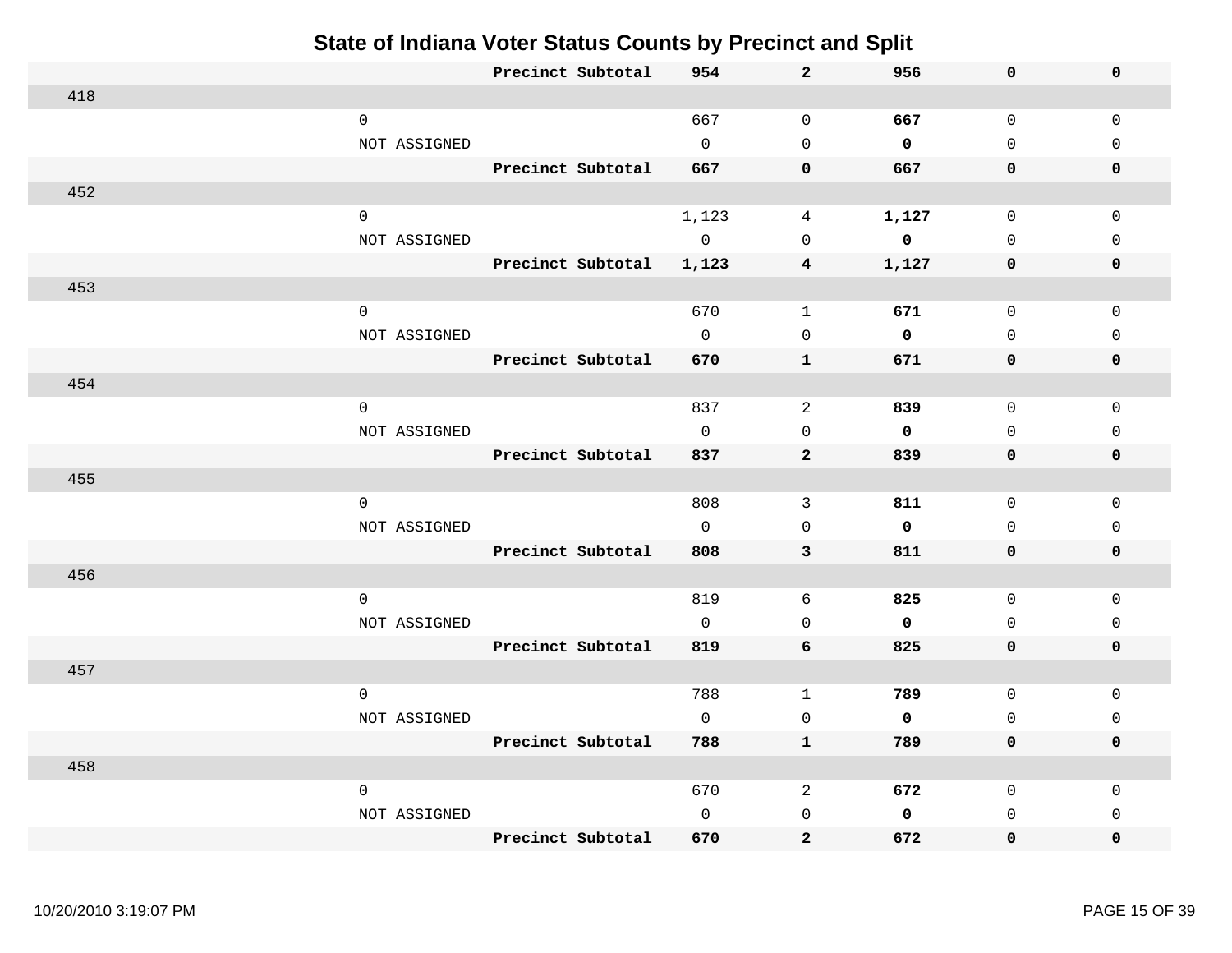| <b>Precinct</b> | <b>Split</b>        |                   | <b>Active</b> | <b>Inactive</b>         | <b>Total</b><br><b>Current</b><br><b>Voters</b> | <b>Pending</b> | Incomplete  |
|-----------------|---------------------|-------------------|---------------|-------------------------|-------------------------------------------------|----------------|-------------|
| 459             |                     |                   |               |                         |                                                 |                |             |
|                 | $\mathsf{O}$        |                   | 813           | $\mathbf 0$             | 813                                             | $\mathbf 0$    | 0           |
|                 | NOT ASSIGNED        |                   | $\Omega$      | $\mathbf 0$             | 0                                               | $\Omega$       | $\mathbf 0$ |
|                 |                     | Precinct Subtotal | 813           | $\mathbf 0$             | 813                                             | $\mathbf 0$    | 0           |
| 460             |                     |                   |               |                         |                                                 |                |             |
|                 | $\mathbf 0$         |                   | 899           | 3                       | 902                                             | $\mathbf 0$    | $\mathbf 0$ |
|                 | NOT ASSIGNED        |                   | $\Omega$      | $\mathbf 0$             | 0                                               | $\mathbf 0$    | $\mathbf 0$ |
|                 |                     | Precinct Subtotal | 899           | 3                       | 902                                             | $\mathbf 0$    | 0           |
| 461             |                     |                   |               |                         |                                                 |                |             |
|                 | $\mathsf{O}\xspace$ |                   | 37            | 2                       | 39                                              | $\mathbf 0$    | 0           |
|                 |                     | Precinct Subtotal | 37            | $\mathbf{2}$            | 39                                              | 0              | 0           |
| 468             |                     |                   |               |                         |                                                 |                |             |
|                 | $\mathsf{O}$        |                   | 1,007         | 2                       | 1,009                                           | 0              | 0           |
|                 | NOT ASSIGNED        |                   | $\mathbf 0$   | $\mathbf 0$             | 0                                               | $\mathbf 0$    | $\mathbf 0$ |
|                 |                     | Precinct Subtotal | 1,007         | $\overline{2}$          | 1,009                                           | 0              | 0           |
| 469             |                     |                   |               |                         |                                                 |                |             |
|                 | $\mathbf 0$         |                   | 665           | 0                       | 665                                             | 0              | 0           |
|                 | NOT ASSIGNED        |                   | $\mathbf{0}$  | $\mathbf 0$             | 0                                               | $\mathbf 0$    | $\mathbf 0$ |
|                 |                     | Precinct Subtotal | 665           | $\mathbf 0$             | 665                                             | $\mathbf 0$    | 0           |
| 470             |                     |                   |               |                         |                                                 |                |             |
|                 | $\mathbf 0$         |                   | 941           | $\mathbf{1}$            | 942                                             | 0              | 0           |
|                 | NOT ASSIGNED        |                   | $\mathbf{0}$  | $\mathbf 0$             | 0                                               | $\mathbf 0$    | 0           |
|                 |                     | Precinct Subtotal | 941           | $\mathbf{1}$            | 942                                             | $\mathbf 0$    | 0           |
| 471             |                     |                   |               |                         |                                                 |                |             |
|                 | $\mathbf 0$         |                   | 775           | $\overline{4}$          | 779                                             | $\mathsf{O}$   | $\mathsf 0$ |
|                 | NOT ASSIGNED        |                   | $\mathbf 0$   | $\mathbf 0$             | 0                                               | $\mathbf 0$    | $\mathsf 0$ |
|                 |                     | Precinct Subtotal | 775           | $\overline{\mathbf{4}}$ | 779                                             | $\mathbf 0$    | 0           |
| 472             |                     |                   |               |                         |                                                 |                |             |
|                 | $\mathsf{O}$        |                   | 955           | $\mathbf{1}$            | 956                                             | $\mathsf{O}$   | $\mathsf 0$ |
|                 | NOT ASSIGNED        |                   | $\mathbf 0$   | $\mathsf{O}$            | 0                                               | $\mathbf 0$    | 0           |
|                 |                     | Precinct Subtotal | 955           | $\mathbf{1}$            | 956                                             | 0              | 0           |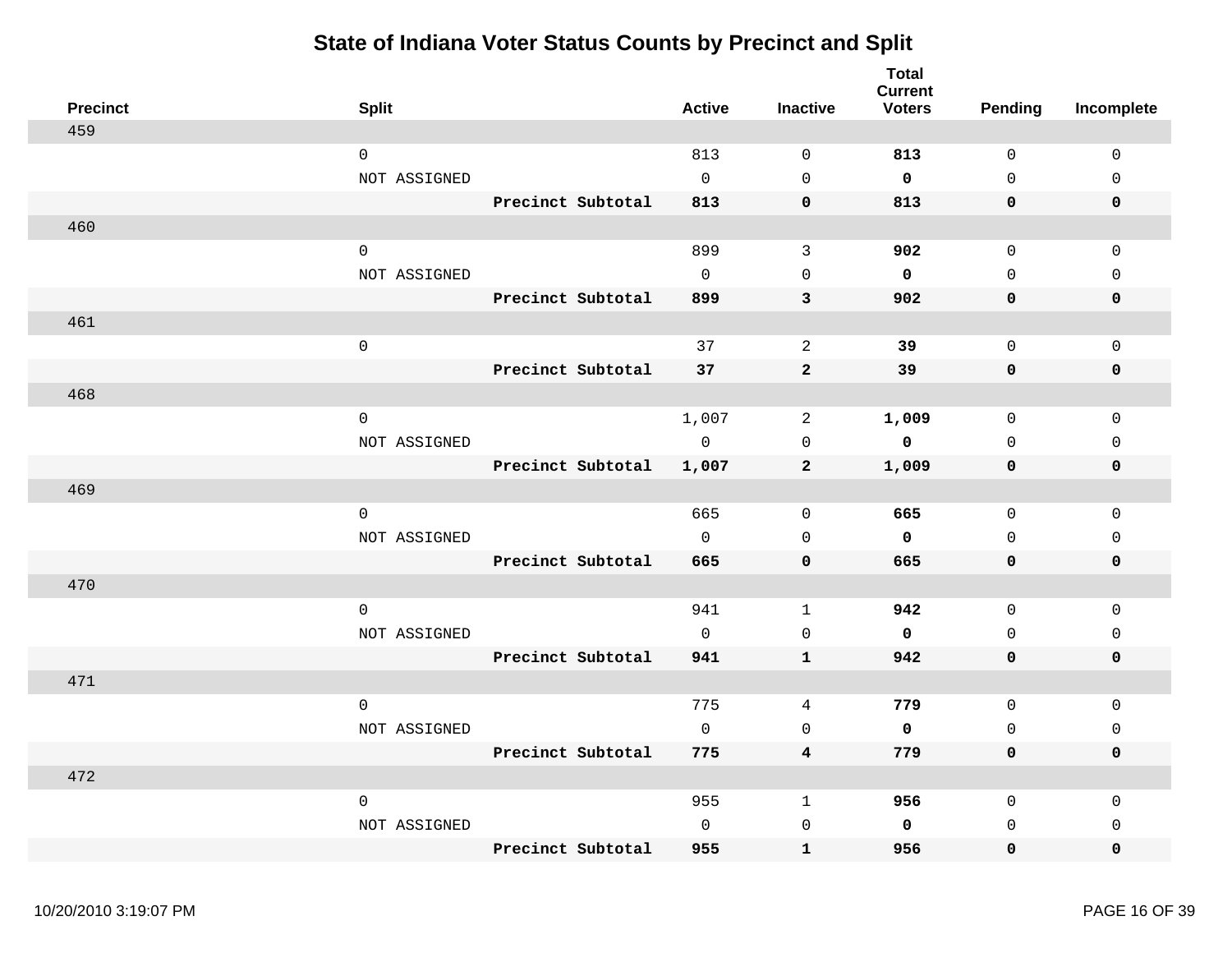| <b>Precinct</b> | <b>Split</b>        |                   | <b>Active</b> | <b>Inactive</b> | <b>Total</b><br><b>Current</b><br><b>Voters</b> | <b>Pending</b> | Incomplete  |
|-----------------|---------------------|-------------------|---------------|-----------------|-------------------------------------------------|----------------|-------------|
| 473             |                     |                   |               |                 |                                                 |                |             |
|                 | $\mathbf 0$         |                   | 1,084         | 0               | 1,084                                           | $\mathbf 0$    | $\mathbf 0$ |
|                 | NOT ASSIGNED        |                   | $\mathbb O$   | 0               | $\mathbf 0$                                     | $\mathsf{O}$   | 0           |
|                 |                     | Precinct Subtotal | 1,084         | 0               | 1,084                                           | 0              | $\mathbf 0$ |
| 474             |                     |                   |               |                 |                                                 |                |             |
|                 | $\mathbf 0$         |                   | 1,231         | $\mathbf{3}$    | 1,234                                           | $\mathsf{O}$   | 0           |
|                 | NOT ASSIGNED        |                   | $\mathsf{O}$  | 0               | 0                                               | $\mathbf 0$    | $\Omega$    |
|                 |                     | Precinct Subtotal | 1,231         | 3               | 1,234                                           | 0              | 0           |
| 475             |                     |                   |               |                 |                                                 |                |             |
|                 | $\mathsf{O}\xspace$ |                   | 716           | $\mathbf 0$     | 716                                             | $\mathsf{O}$   | $\mathbf 0$ |
|                 | NOT ASSIGNED        |                   | $\Omega$      | $\mathbf 0$     | $\mathbf 0$                                     | $\mathbf 0$    | 0           |
|                 |                     | Precinct Subtotal | 716           | 0               | 716                                             | 0              | 0           |
| 476             |                     |                   |               |                 |                                                 |                |             |
|                 | $\mathbf 0$         |                   | 633           | 0               | 633                                             | 0              | 0           |
|                 | NOT ASSIGNED        |                   | $\mathbf 0$   | 0               | 0                                               | 0              | 0           |
|                 |                     | Precinct Subtotal | 633           | 0               | 633                                             | 0              | 0           |
| 477             |                     |                   |               |                 |                                                 |                |             |
|                 | $\mathbf 0$         |                   | 987           | 0               | 987                                             | $\mathsf{O}$   | $\mathbf 0$ |
|                 | NOT ASSIGNED        |                   | $\mathbf{0}$  | 0               | 0                                               | 0              | 0           |
|                 |                     | Precinct Subtotal | 987           | $\mathbf 0$     | 987                                             | 0              | 0           |
| 478             |                     |                   |               |                 |                                                 |                |             |
|                 | $\mathbf 0$         |                   | 711           | 0               | 711                                             | $\mathbf 0$    | $\mathbf 0$ |
|                 | NOT ASSIGNED        |                   | $\Omega$      | $\mathbf 0$     | 0                                               | $\mathbf 0$    | 0           |
|                 |                     | Precinct Subtotal | 711           | $\mathbf 0$     | 711                                             | 0              | 0           |
| 479             |                     |                   |               |                 |                                                 |                |             |
|                 | $\mathbf 0$         |                   | 915           | 1               | 916                                             | $\mathsf{O}$   | 0           |
|                 | NOT ASSIGNED        |                   | 0             | 0               | 0                                               | 0              | 0           |
|                 |                     | Precinct Subtotal | 915           | $\mathbf{1}$    | 916                                             | $\mathbf 0$    | 0           |
| 480             |                     |                   |               |                 |                                                 |                |             |
|                 | $\mathsf{O}$        |                   | 932           | $\mathbf{1}$    | 933                                             | $\mathsf{O}$   | 0           |
|                 | NOT ASSIGNED        |                   | $\mathsf{O}$  | $\mathsf 0$     | 0                                               | 0              | 0           |
|                 |                     | Precinct Subtotal | 932           | $\mathbf{1}$    | 933                                             | $\mathbf 0$    | 0           |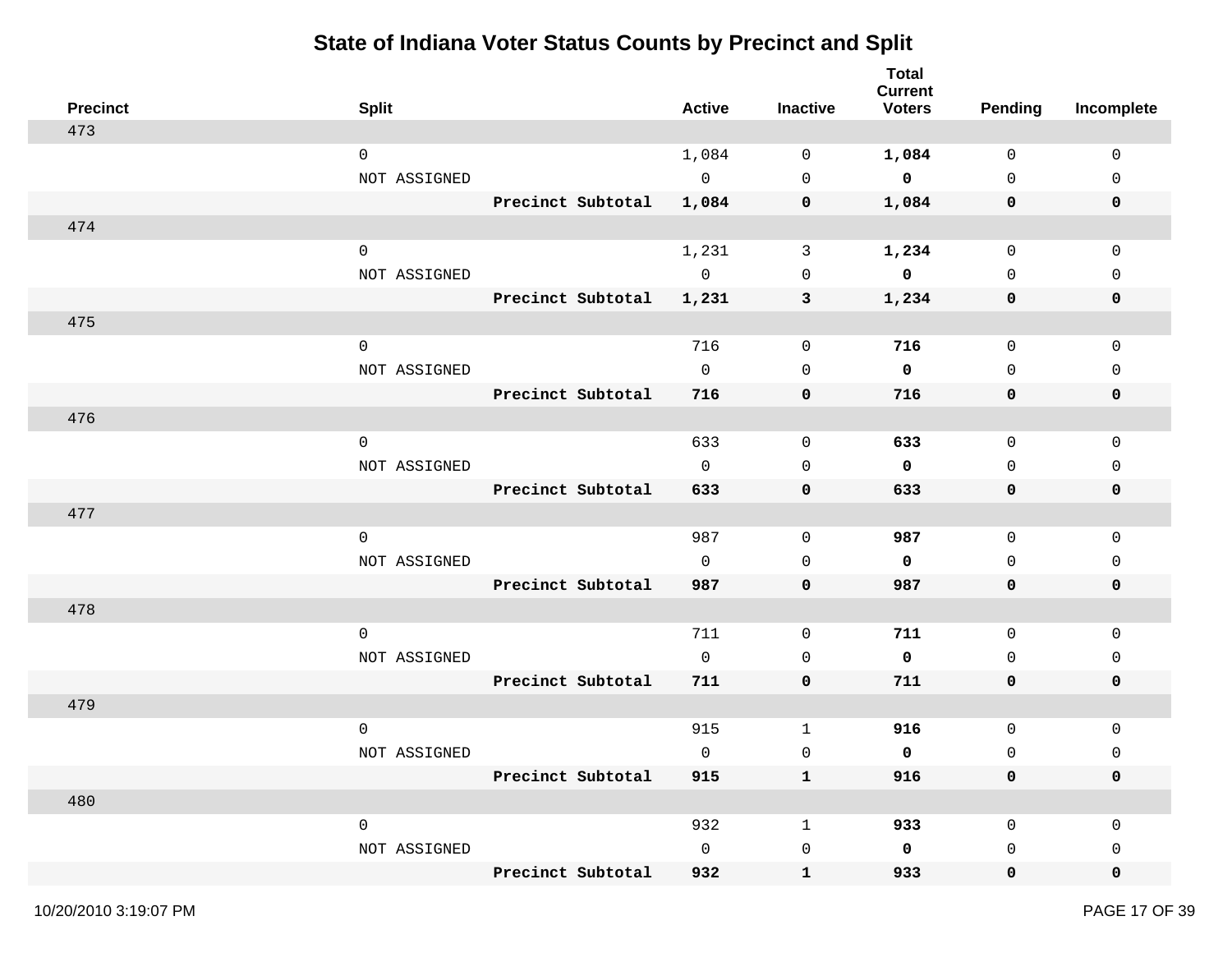| <b>Precinct</b> | <b>Split</b>        |                   | <b>Active</b> | Inactive         | <b>Total</b><br><b>Current</b><br><b>Voters</b> | <b>Pending</b>      | Incomplete  |
|-----------------|---------------------|-------------------|---------------|------------------|-------------------------------------------------|---------------------|-------------|
| 481             |                     |                   |               |                  |                                                 |                     |             |
|                 | $\mathbf 0$         |                   | 911           | 2                | 913                                             | 0                   | $\mathbf 0$ |
|                 | NOT ASSIGNED        |                   | $\mathbf 0$   | $\mathsf{O}$     | 0                                               | $\mathsf{O}$        | 0           |
|                 |                     | Precinct Subtotal | 911           | $\mathbf{2}$     | 913                                             | 0                   | $\mathbf 0$ |
| 482             |                     |                   |               |                  |                                                 |                     |             |
|                 | $\mathsf{O}$        |                   | 1,035         | 1                | 1,036                                           | $\mathsf{O}$        | 0           |
|                 | NOT ASSIGNED        |                   | $\mathbf 0$   | 0                | 0                                               | $\mathbf 0$         | $\mathbf 0$ |
|                 |                     | Precinct Subtotal | 1,035         | $\mathbf{1}$     | 1,036                                           | 0                   | 0           |
| 483             |                     |                   |               |                  |                                                 |                     |             |
|                 | $\mathsf 0$         |                   | 848           | $\mathbf 1$      | 849                                             | $\mathsf{O}$        | $\mathbf 0$ |
|                 | NOT ASSIGNED        |                   | $\mathbf 0$   | $\mathbf 0$      | $\mathbf 0$                                     | $\mathbf 0$         | $\mathbf 0$ |
|                 |                     | Precinct Subtotal | 848           | $\mathbf{1}$     | 849                                             | 0                   | 0           |
| 484             |                     |                   |               |                  |                                                 |                     |             |
|                 | $\mathbf 0$         |                   | 794           | $\mathbf{1}$     | 795                                             | 0                   | 0           |
|                 | NOT ASSIGNED        |                   | $\mathbf 0$   | $\mathbf 0$      | 0                                               | 0                   | 0           |
|                 |                     | Precinct Subtotal | 794           | $\mathbf{1}$     | 795                                             | 0                   | 0           |
| 485             |                     |                   |               |                  |                                                 |                     |             |
|                 | $\mathbf 0$         |                   | 1,037         | 1                | 1,038                                           | 0                   | $\mathbf 0$ |
|                 | NOT ASSIGNED        |                   | $\mathbf 0$   | 0                | $\mathbf 0$                                     | 0                   | 0           |
|                 |                     | Precinct Subtotal | 1,037         | $\mathbf{1}$     | 1,038                                           | 0                   | 0           |
| 486             |                     |                   |               |                  |                                                 |                     |             |
|                 | $\mathbf 0$         |                   | 1,123         | 1                | 1,124                                           | 0                   | 0           |
|                 | NOT ASSIGNED        |                   | $\mathbf 0$   | 0                | 0                                               | 0                   | 0           |
|                 |                     | Precinct Subtotal | 1,123         | $\mathbf{1}$     | 1,124                                           | 0                   | 0           |
| 487             |                     |                   |               |                  |                                                 |                     |             |
|                 | $\mathbf 0$         |                   | 1,079         | 0                | 1,079                                           | $\mathsf{O}\xspace$ | 0           |
|                 | NOT ASSIGNED        |                   | $\mathbf 0$   | $\mathsf 0$      | 0                                               | $\mathsf 0$         | 0           |
|                 |                     | Precinct Subtotal | 1,079         | 0                | 1,079                                           | $\mathbf 0$         | 0           |
| 488             |                     |                   |               |                  |                                                 |                     |             |
|                 | $\mathsf{O}\xspace$ |                   | 831           | $\sqrt{2}$       | 833                                             | $\mathsf{O}$        | $\mathbf 0$ |
|                 | NOT ASSIGNED        |                   | $\mathsf{O}$  | $\mathsf 0$      | $\mathbf 0$                                     | 0                   | 0           |
|                 |                     | Precinct Subtotal | 831           | $\boldsymbol{2}$ | 833                                             | $\mathbf 0$         | 0           |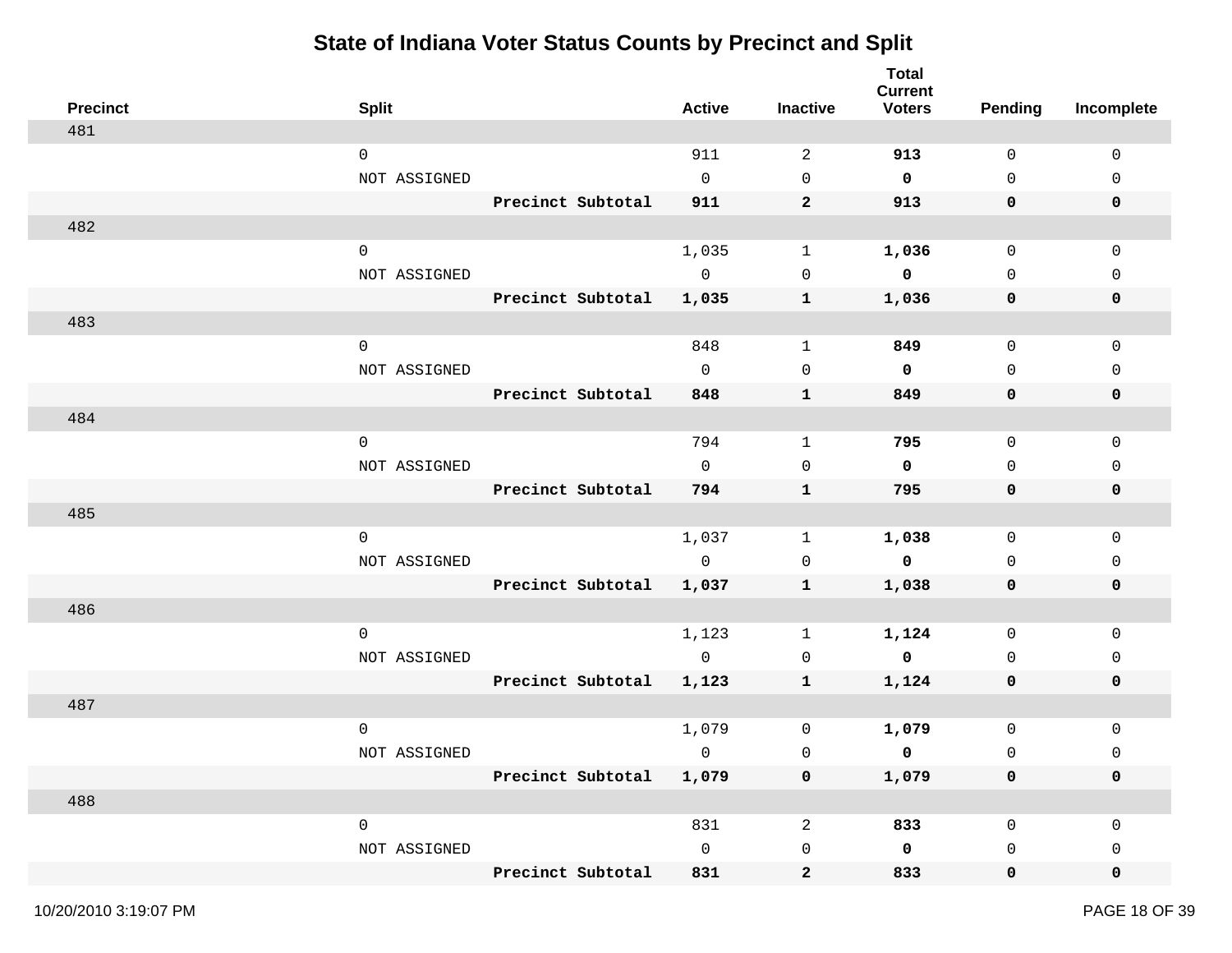| <b>Precinct</b> | <b>Split</b>        |                   | <b>Active</b> | Inactive       | <b>Total</b><br><b>Current</b><br><b>Voters</b> | <b>Pending</b>      | Incomplete  |
|-----------------|---------------------|-------------------|---------------|----------------|-------------------------------------------------|---------------------|-------------|
| 489             |                     |                   |               |                |                                                 |                     |             |
|                 | $\mathbf 0$         |                   | 375           | 0              | 375                                             | 0                   | $\mathbf 0$ |
|                 | NOT ASSIGNED        |                   | $\mathbf 0$   | $\mathbf 0$    | 0                                               | $\mathsf{O}$        | 0           |
|                 |                     | Precinct Subtotal | 375           | 0              | 375                                             | 0                   | $\mathbf 0$ |
| 490             |                     |                   |               |                |                                                 |                     |             |
|                 | $\mathsf{O}$        |                   | 998           | 4              | 1,002                                           | $\mathsf{O}$        | $\mathsf 0$ |
|                 | NOT ASSIGNED        |                   | $\mathbf 0$   | 0              | 0                                               | $\mathbf 0$         | $\mathbf 0$ |
|                 |                     | Precinct Subtotal | 998           | $\overline{4}$ | 1,002                                           | 0                   | 0           |
| 502             |                     |                   |               |                |                                                 |                     |             |
|                 | $\mathsf 0$         |                   | 627           | $\mathbf{3}$   | 630                                             | $\mathsf{O}$        | $\mathsf 0$ |
|                 | NOT ASSIGNED        |                   | $\mathbf 0$   | $\mathbf 0$    | $\mathbf 0$                                     | $\mathbf 0$         | 0           |
|                 |                     | Precinct Subtotal | 627           | 3              | 630                                             | 0                   | 0           |
| 503             |                     |                   |               |                |                                                 |                     |             |
|                 | $\mathbf 0$         |                   | 984           | 4              | 988                                             | 0                   | 0           |
|                 | NOT ASSIGNED        |                   | $\mathbf 0$   | $\mathbf 0$    | $\mathbf 0$                                     | 0                   | 0           |
|                 |                     | Precinct Subtotal | 984           | 4              | 988                                             | 0                   | 0           |
| 504             |                     |                   |               |                |                                                 |                     |             |
|                 | $\mathbf 0$         |                   | 1,426         | 12             | 1,438                                           | 0                   | $\mathbf 0$ |
|                 | NOT ASSIGNED        |                   | $\mathbf 0$   | $\mathbf 0$    | $\mathbf 0$                                     | 0                   | 0           |
|                 |                     | Precinct Subtotal | 1,426         | 12             | 1,438                                           | 0                   | 0           |
| 509             |                     |                   |               |                |                                                 |                     |             |
|                 | $\mathbf 0$         |                   | 923           | 3              | 926                                             | 0                   | 0           |
|                 | NOT ASSIGNED        |                   | $\mathbf 0$   | 0              | $\mathbf 0$                                     | 0                   | 0           |
|                 |                     | Precinct Subtotal | 923           | $\mathbf{3}$   | 926                                             | 0                   | 0           |
| 512             |                     |                   |               |                |                                                 |                     |             |
|                 | $\mathbf 0$         |                   | 563           | 0              | 563                                             | $\mathsf{O}\xspace$ | 0           |
|                 | NOT ASSIGNED        |                   | $\mathbf 0$   | $\mathsf 0$    | 0                                               | $\mathsf{O}$        | 0           |
|                 |                     | Precinct Subtotal | 563           | 0              | 563                                             | $\mathbf 0$         | 0           |
| 516             |                     |                   |               |                |                                                 |                     |             |
|                 | $\mathsf{O}\xspace$ |                   | 463           | 18             | 481                                             | $\mathsf{O}$        | $\mathbf 0$ |
|                 | NOT ASSIGNED        |                   | $\mathsf{O}$  | $\mathbf 0$    | $\mathbf 0$                                     | 0                   | 0           |
|                 |                     | Precinct Subtotal | 463           | 18             | 481                                             | $\mathbf 0$         | 0           |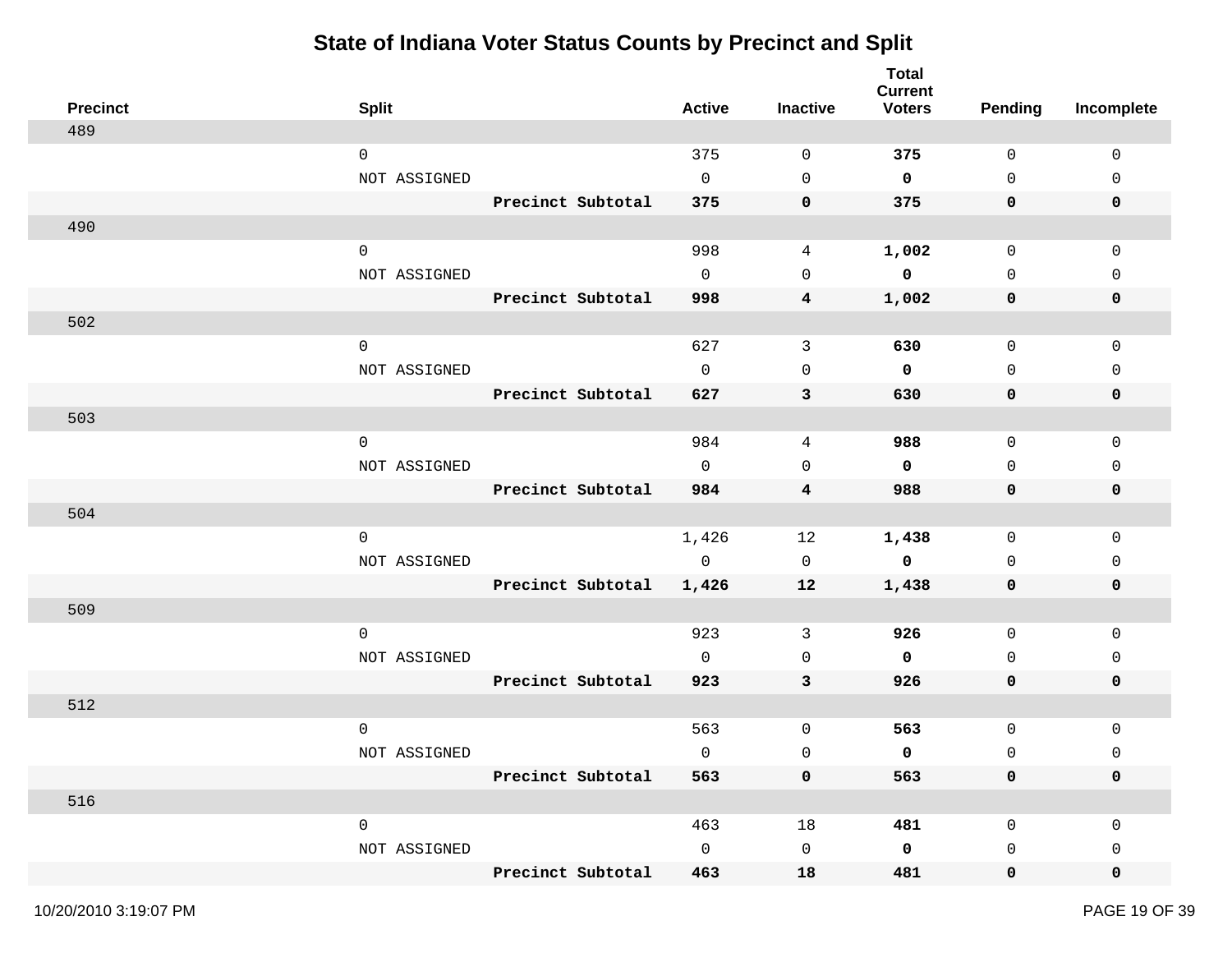| <b>Precinct</b> | <b>Split</b>        |                   | <b>Active</b>  | Inactive                | <b>Total</b><br><b>Current</b><br><b>Voters</b> | <b>Pending</b> | Incomplete  |
|-----------------|---------------------|-------------------|----------------|-------------------------|-------------------------------------------------|----------------|-------------|
| 518             |                     |                   |                |                         |                                                 |                |             |
|                 | $\mathbf 0$         |                   | 564            | 9                       | 573                                             | $\mathbf 0$    | $\mathbf 0$ |
|                 | NOT ASSIGNED        |                   | $\mathbf 0$    | 0                       | $\mathbf 0$                                     | $\mathsf{O}$   | $\mathbf 0$ |
|                 |                     | Precinct Subtotal | 564            | 9                       | 573                                             | 0              | $\mathbf 0$ |
| 519             |                     |                   |                |                         |                                                 |                |             |
|                 | $\mathbf 0$         |                   | 980            | 12                      | 992                                             | $\mathbf 0$    | 0           |
|                 | NOT ASSIGNED        |                   | $\Omega$       | 0                       | $\mathbf 0$                                     | $\mathbf 0$    | $\Omega$    |
|                 |                     | Precinct Subtotal | 980            | 12                      | 992                                             | 0              | 0           |
| 553             |                     |                   |                |                         |                                                 |                |             |
|                 | $\mathsf{O}\xspace$ |                   | 1,043          | $\mathbf{1}$            | 1,044                                           | $\mathsf{O}$   | $\mathsf 0$ |
|                 | NOT ASSIGNED        |                   | $\overline{0}$ | 0                       | $\mathbf 0$                                     | $\mathbf 0$    | 0           |
|                 |                     | Precinct Subtotal | 1,043          | 1                       | 1,044                                           | 0              | 0           |
| 554             |                     |                   |                |                         |                                                 |                |             |
|                 | $\mathbf 0$         |                   | 1,112          | 0                       | 1,112                                           | $\mathbf 0$    | 0           |
|                 | NOT ASSIGNED        |                   | $\mathbb O$    | 0                       | $\mathbf 0$                                     | 0              | 0           |
|                 |                     | Precinct Subtotal | 1,112          | 0                       | 1,112                                           | 0              | 0           |
| 555             |                     |                   |                |                         |                                                 |                |             |
|                 | $\mathbf 0$         |                   | 739            | 1                       | 740                                             | $\mathsf{O}$   | $\mathbf 0$ |
|                 | NOT ASSIGNED        |                   | $\mathbf{0}$   | 0                       | 0                                               | 0              | 0           |
|                 |                     | Precinct Subtotal | 739            | $\mathbf{1}$            | 740                                             | 0              | 0           |
| 557             |                     |                   |                |                         |                                                 |                |             |
|                 | $\mathbf 0$         |                   | 930            | 7                       | 937                                             | $\mathbf 0$    | $\mathbf 0$ |
|                 | NOT ASSIGNED        |                   | $\Omega$       | $\mathbf 0$             | 0                                               | $\mathbf 0$    | 0           |
|                 |                     | Precinct Subtotal | 930            | 7                       | 937                                             | 0              | 0           |
| 558             |                     |                   |                |                         |                                                 |                |             |
|                 | $\mathbf 0$         |                   | 606            | 4                       | 610                                             | $\mathsf{O}$   | 0           |
|                 | NOT ASSIGNED        |                   | $\mathbf 0$    | 0                       | 0                                               | 0              | 0           |
|                 |                     | Precinct Subtotal | 606            | $\overline{\mathbf{4}}$ | 610                                             | 0              | 0           |
| 561             |                     |                   |                |                         |                                                 |                |             |
|                 | $\mathsf{O}$        |                   | 581            | 0                       | 581                                             | 0              | 0           |
|                 | NOT ASSIGNED        |                   | $\mathsf{O}$   | 0                       | 0                                               | 0              | 0           |
|                 |                     | Precinct Subtotal | 581            | 0                       | 581                                             | $\mathbf 0$    | 0           |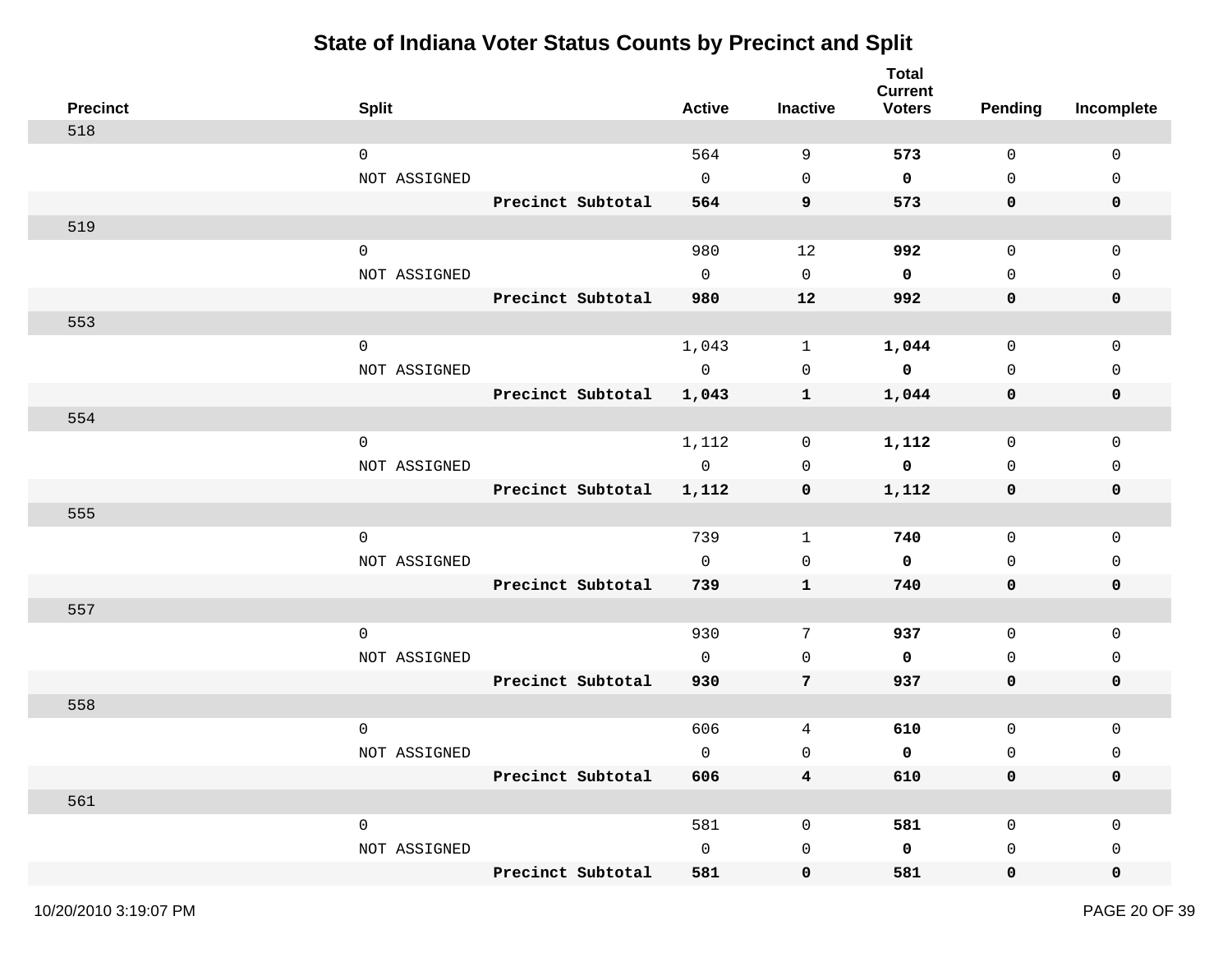| <b>Precinct</b> | <b>Split</b>        |                   | <b>Active</b> | Inactive     | <b>Total</b><br><b>Current</b><br><b>Voters</b> | <b>Pending</b> | Incomplete   |
|-----------------|---------------------|-------------------|---------------|--------------|-------------------------------------------------|----------------|--------------|
| 562             |                     |                   |               |              |                                                 |                |              |
|                 | $\mathbf 0$         |                   | 670           | 7            | 677                                             | 0              | 0            |
|                 | NOT ASSIGNED        |                   | $\mathbf 0$   | $\mathbf 0$  | 0                                               | $\mathsf{O}$   | 0            |
|                 |                     | Precinct Subtotal | 670           | 7            | 677                                             | 0              | 0            |
| 563             |                     |                   |               |              |                                                 |                |              |
|                 | $\mathbf 0$         |                   | 767           | 7            | 774                                             | $\mathsf{O}$   | $\mathbf 0$  |
|                 | NOT ASSIGNED        |                   | $\mathbf 0$   | 0            | 0                                               | $\mathbf 0$    | $\mathbf{0}$ |
|                 |                     | Precinct Subtotal | 767           | 7            | 774                                             | 0              | $\mathbf 0$  |
| 565             |                     |                   |               |              |                                                 |                |              |
|                 | $\mathsf{O}\xspace$ |                   | 316           | 11           | 327                                             | $\mathsf{O}$   | 0            |
|                 | NOT ASSIGNED        |                   | $\mathbf 0$   | 0            | 0                                               | $\mathsf{O}$   | 0            |
|                 |                     | Precinct Subtotal | 316           | 11           | 327                                             | 0              | 0            |
| 566             |                     |                   |               |              |                                                 |                |              |
|                 | $\mathbf 0$         |                   | 543           | 4            | 547                                             | 0              | 0            |
|                 | NOT ASSIGNED        |                   | $\mathbf 0$   | $\mathbf 0$  | 0                                               | 0              | 0            |
|                 |                     | Precinct Subtotal | 543           | 4            | 547                                             | 0              | 0            |
| 567             |                     |                   |               |              |                                                 |                |              |
|                 | $\mathbf 0$         |                   | 962           | 10           | 972                                             | $\mathbf 0$    | 0            |
|                 | NOT ASSIGNED        |                   | $\mathbf 0$   | $\mathbf 0$  | 0                                               | 0              | 0            |
|                 |                     | Precinct Subtotal | 962           | 10           | 972                                             | 0              | 0            |
| 569             |                     |                   |               |              |                                                 |                |              |
|                 | $\mathbf 0$         |                   | 666           | 3            | 669                                             | 0              | 0            |
|                 | NOT ASSIGNED        |                   | $\mathbf 0$   | 0            | 0                                               | 0              | 0            |
|                 |                     | Precinct Subtotal | 666           | $\mathbf{3}$ | 669                                             | 0              | 0            |
| 570             |                     |                   |               |              |                                                 |                |              |
|                 | $\mathbf 0$         |                   | 397           | 4            | 401                                             | $\mathsf 0$    | 0            |
|                 | NOT ASSIGNED        |                   | $\mathbf 0$   | 0            | 0                                               | $\mathsf{O}$   | 0            |
|                 |                     | Precinct Subtotal | 397           | $\bf{4}$     | 401                                             | 0              | 0            |
| 575             |                     |                   |               |              |                                                 |                |              |
|                 | $\mathsf{O}\xspace$ |                   | 1,158         | 9            | 1,167                                           | 0              | $\mathbf 0$  |
|                 | NOT ASSIGNED        |                   | $\mathbb O$   | $\mathsf 0$  | $\mathbf 0$                                     | 0              | 0            |
|                 |                     | Precinct Subtotal | 1,158         | 9            | 1,167                                           | $\mathbf 0$    | 0            |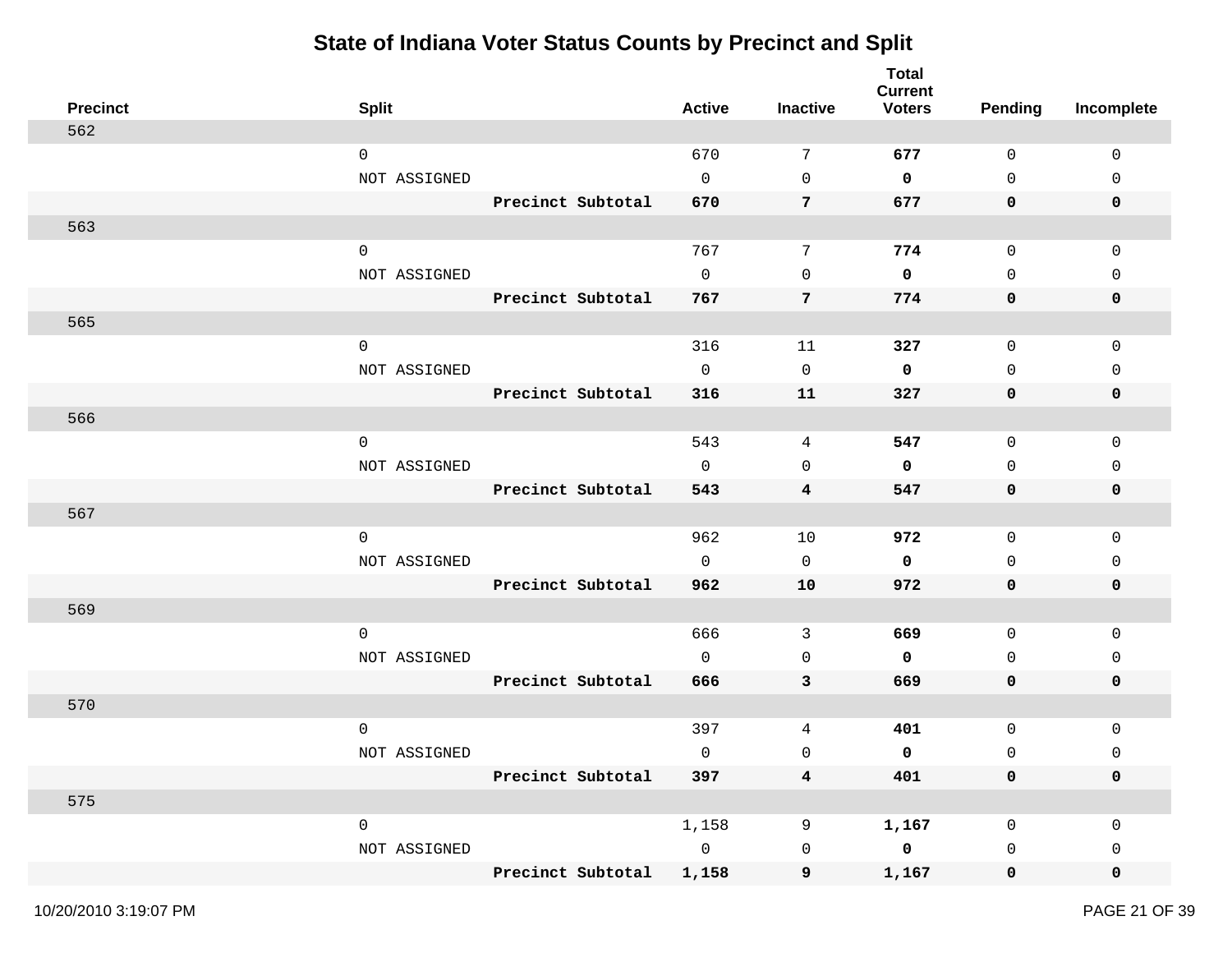| <b>Precinct</b> | <b>Split</b>        |                   | <b>Active</b>  | Inactive            | <b>Total</b><br><b>Current</b><br><b>Voters</b> | <b>Pending</b> | Incomplete   |
|-----------------|---------------------|-------------------|----------------|---------------------|-------------------------------------------------|----------------|--------------|
| 576             |                     |                   |                |                     |                                                 |                |              |
|                 | $\mathbf 0$         |                   | 884            | 3                   | 887                                             | $\mathbf 0$    | $\mathbf 0$  |
|                 | NOT ASSIGNED        |                   | $\mathbf{0}$   | 0                   | 0                                               | $\mathsf{O}$   | 0            |
|                 |                     | Precinct Subtotal | 884            | 3                   | 887                                             | 0              | 0            |
| 577             |                     |                   |                |                     |                                                 |                |              |
|                 | $\mathbf 0$         |                   | 490            | $\mathbf 1$         | 491                                             | $\mathsf{O}$   | 0            |
|                 | NOT ASSIGNED        |                   | $\mathbf{0}$   | $\mathbf 0$         | 0                                               | $\mathbf 0$    | 0            |
|                 |                     | Precinct Subtotal | 490            | $\mathbf{1}$        | 491                                             | 0              | 0            |
| 578             |                     |                   |                |                     |                                                 |                |              |
|                 | $\mathsf{O}\xspace$ |                   | 704            | 2                   | 706                                             | $\mathsf{O}$   | $\mathsf 0$  |
|                 | NOT ASSIGNED        |                   | $\mathbf 0$    | $\mathbf 0$         | 0                                               | $\mathbf 0$    | 0            |
|                 |                     | Precinct Subtotal | 704            | $\mathbf{2}$        | 706                                             | 0              | 0            |
| 579             |                     |                   |                |                     |                                                 |                |              |
|                 | $\mathbf 0$         |                   | 921            | 2                   | 923                                             | 0              | 0            |
|                 | NOT ASSIGNED        |                   | $\mathbf{0}$   | 0                   | 0                                               | 0              | 0            |
|                 |                     | Precinct Subtotal | 921            | $\mathbf{2}$        | 923                                             | 0              | 0            |
| 580             |                     |                   |                |                     |                                                 |                |              |
|                 | $\mathbf 0$         |                   | 186            | 0                   | 186                                             | $\mathsf{O}$   | 0            |
|                 | NOT ASSIGNED        |                   | $\mathbf 0$    | 0                   | 0                                               | 0              | 0            |
|                 |                     | Precinct Subtotal | 186            | $\mathbf 0$         | 186                                             | 0              | 0            |
| 581             |                     |                   |                |                     |                                                 |                |              |
|                 | $\mathbf 0$         |                   | 1,003          | 11                  | 1,014                                           | $\mathsf{O}$   | $\mathbf{0}$ |
|                 | NOT ASSIGNED        |                   | $\mathbf 0$    | 0                   | 0                                               | 0              | 0            |
|                 |                     | Precinct Subtotal | 1,003          | 11                  | 1,014                                           | 0              | 0            |
| 582             |                     |                   |                |                     |                                                 |                |              |
|                 | $\mathbf 0$         |                   | 896            | 1                   | 897                                             | $\mathsf{O}$   | 0            |
|                 | NOT ASSIGNED        |                   | $\mathbf{0}$   | 0                   | 0                                               | 0              | 0            |
|                 |                     | Precinct Subtotal | 896            | $\mathbf{1}$        | 897                                             | 0              | 0            |
| 583             |                     |                   |                |                     |                                                 |                |              |
|                 | $\mathsf{O}$        |                   | 1,366          | 13                  | 1,379                                           | $\mathbf 0$    | 0            |
|                 | NOT ASSIGNED        |                   | $\overline{0}$ | $\mathsf{O}\xspace$ | $\overline{\mathbf{0}}$                         | 0              | 0            |
|                 |                     | Precinct Subtotal | 1,366          | 13                  | 1,379                                           | $\mathbf 0$    | 0            |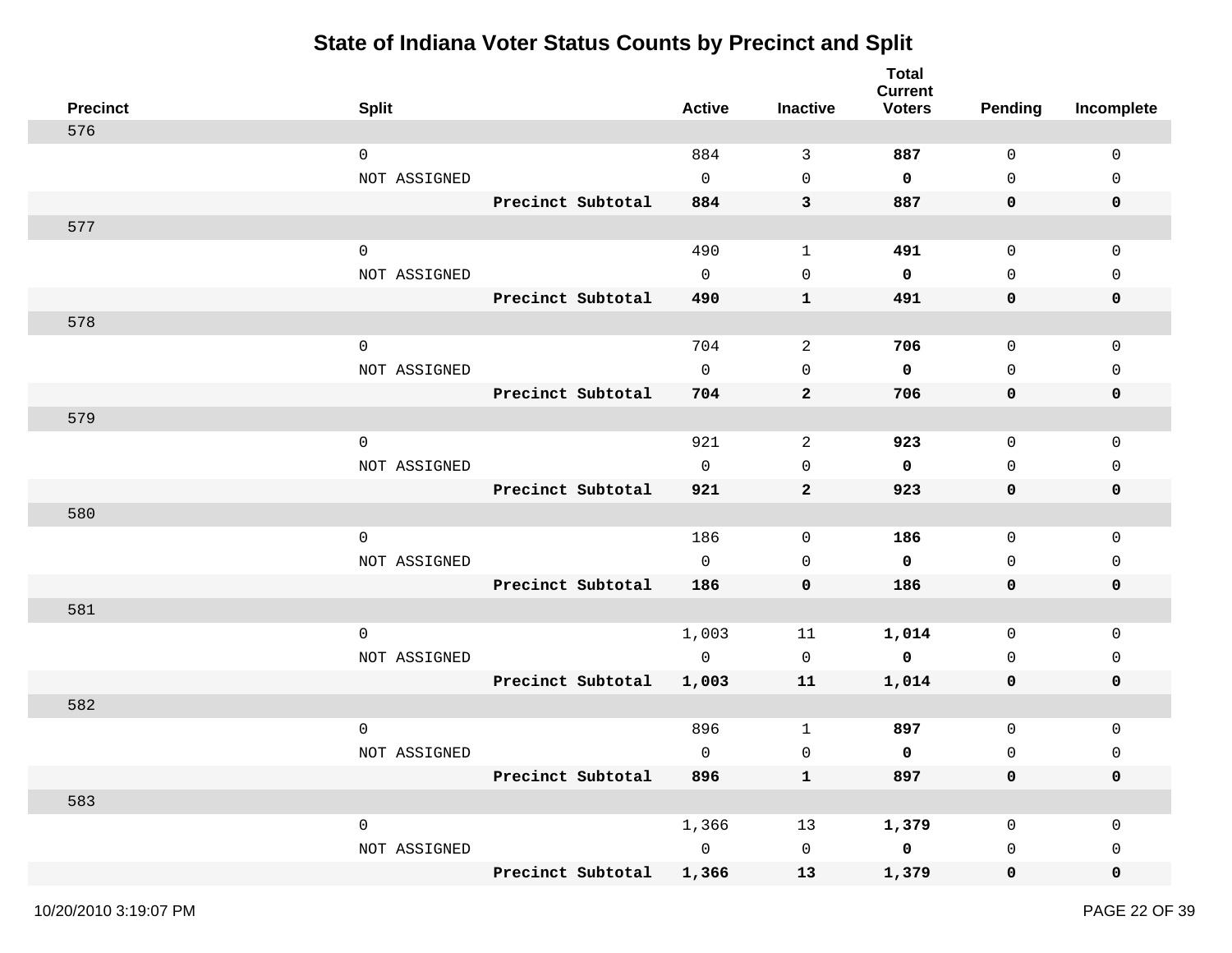| <b>Precinct</b> | <b>Split</b>        |                   | <b>Active</b> | <b>Inactive</b> | <b>Total</b><br><b>Current</b><br><b>Voters</b> | Pending      | Incomplete   |
|-----------------|---------------------|-------------------|---------------|-----------------|-------------------------------------------------|--------------|--------------|
| 585             |                     |                   |               |                 |                                                 |              |              |
|                 | $\mathsf{O}$        |                   | 772           | $\mathbf 0$     | 772                                             | $\mathbf 0$  | $\mathbf 0$  |
|                 | NOT ASSIGNED        |                   | $\Omega$      | $\Omega$        | $\mathbf 0$                                     | $\Omega$     | $\Omega$     |
|                 |                     | Precinct Subtotal | 772           | $\mathbf 0$     | 772                                             | $\mathbf 0$  | $\mathbf 0$  |
| 602             |                     |                   |               |                 |                                                 |              |              |
|                 | $\mathbf 0$         |                   | 749           | 7               | 756                                             | $\mathbf 0$  | $\mathbf 0$  |
|                 | NOT ASSIGNED        |                   | $\Omega$      | $\mathbf 0$     | $\mathbf 0$                                     | $\Omega$     | $\mathbf 0$  |
|                 |                     | Precinct Subtotal | 749           | 7               | 756                                             | $\mathbf 0$  | 0            |
| 603             |                     |                   |               |                 |                                                 |              |              |
|                 | $\mathbf 0$         |                   | 671           | 7               | 678                                             | $\mathsf{O}$ | $\mathbf 0$  |
|                 | NOT ASSIGNED        |                   | $\Omega$      | $\mathbf 0$     | $\mathbf 0$                                     | $\Omega$     | $\mathbf{0}$ |
|                 |                     | Precinct Subtotal | 671           | $\overline{7}$  | 678                                             | $\mathbf 0$  | $\mathbf 0$  |
| 605             |                     |                   |               |                 |                                                 |              |              |
|                 | $\mathbf 0$         |                   | 1,062         | 10              | 1,072                                           | $\mathbf 0$  | $\mathbf 0$  |
|                 | NOT ASSIGNED        |                   | $\mathbf 0$   | $\mathbf 0$     | $\mathbf 0$                                     | $\mathbf{0}$ | $\mathbf 0$  |
|                 |                     | Precinct Subtotal | 1,062         | ${\bf 10}$      | 1,072                                           | 0            | $\pmb{0}$    |
| 607             |                     |                   |               |                 |                                                 |              |              |
|                 | $\mathbf 0$         |                   | 1,051         | 8               | 1,059                                           | $\Omega$     | $\mathsf 0$  |
|                 | NOT ASSIGNED        |                   | $\Omega$      | $\mathbf 0$     | $\mathbf 0$                                     | $\Omega$     | $\Omega$     |
|                 |                     | Precinct Subtotal | 1,051         | 8               | 1,059                                           | $\mathbf 0$  | $\mathbf 0$  |
| 608             |                     |                   |               |                 |                                                 |              |              |
|                 | $\mathbf 0$         |                   | 1,023         | 14              | 1,037                                           | $\Omega$     | $\mathbf 0$  |
|                 | NOT ASSIGNED        |                   | $\Omega$      | $\mathbf 0$     | $\mathbf 0$                                     | $\Omega$     | $\mathbf 0$  |
|                 |                     | Precinct Subtotal | 1,023         | 14              | 1,037                                           | 0            | $\mathbf 0$  |
| 609             |                     |                   |               |                 |                                                 |              |              |
|                 | $\mathsf{O}\xspace$ |                   | 63            | 16              | 79                                              | $\mathbf 0$  | $\mathbf 0$  |
|                 |                     | Precinct Subtotal | 63            | 16              | 79                                              | 0            | $\mathbf 0$  |
| 610             |                     |                   |               |                 |                                                 |              |              |
|                 | $\mathbf 0$         |                   | 1,009         | 4               | 1,013                                           | $\mathbf 0$  | $\mathbf 0$  |
|                 | NOT ASSIGNED        |                   | $\mathbf 0$   | $\mathbf 0$     | $\mathbf 0$                                     | $\mathbf 0$  | $\mathbf{0}$ |
|                 |                     | Precinct Subtotal | 1,009         | 4               | 1,013                                           | $\mathbf 0$  | $\mathbf 0$  |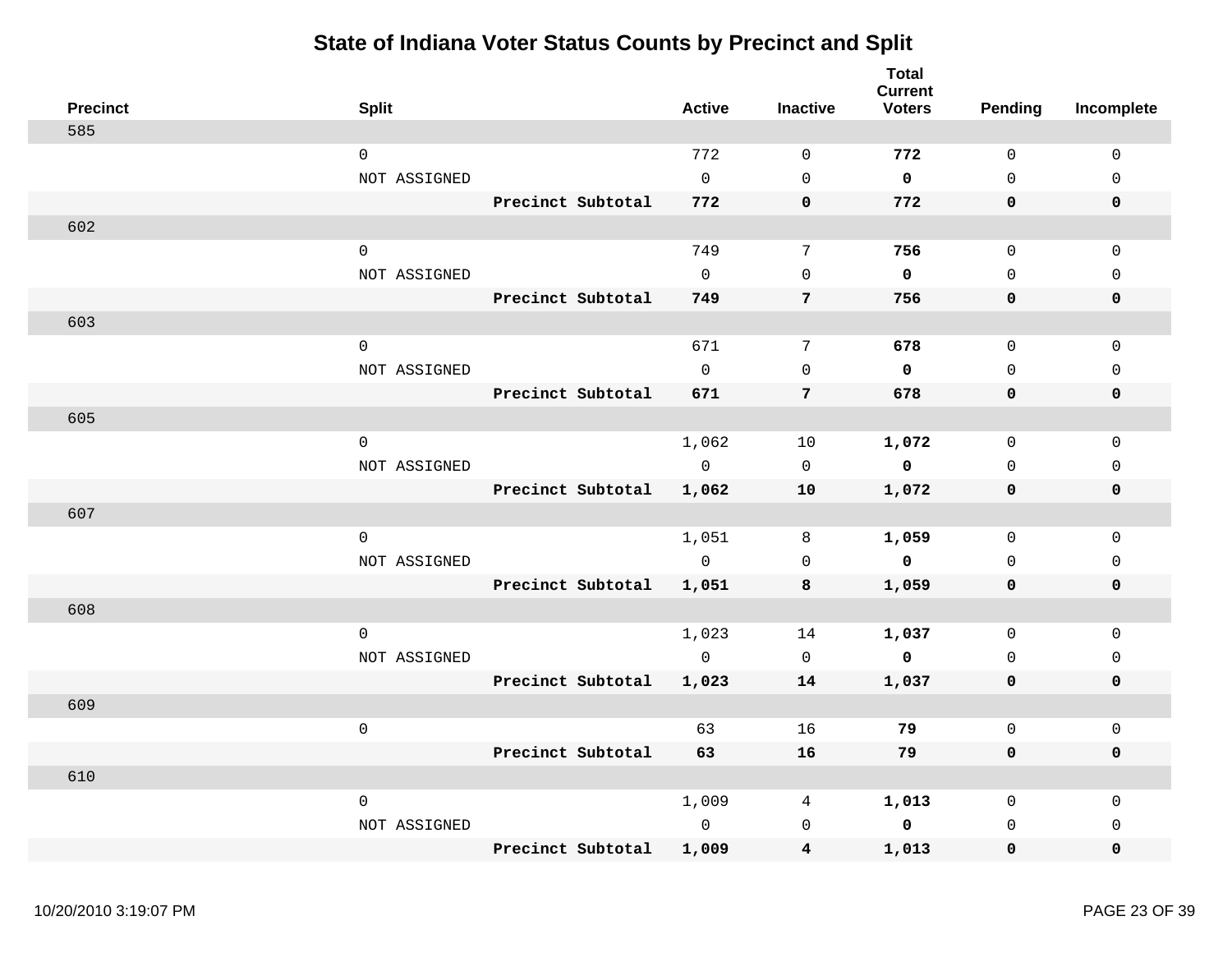| <b>Precinct</b> |                     |                   | <b>Active</b> |                     | <b>Total</b><br><b>Current</b><br><b>Voters</b> | <b>Pending</b> |             |
|-----------------|---------------------|-------------------|---------------|---------------------|-------------------------------------------------|----------------|-------------|
| 611             | <b>Split</b>        |                   |               | <b>Inactive</b>     |                                                 |                | Incomplete  |
|                 | $\mathsf 0$         |                   | $\mathbf{1}$  | $\mathbf 0$         | $\mathbf{1}$                                    | $\mathsf{O}$   | $\mathsf 0$ |
|                 |                     | Precinct Subtotal | $\mathbf{1}$  | $\mathbf 0$         | $\mathbf{1}$                                    | $\mathbf 0$    | $\mathbf 0$ |
| 612             |                     |                   |               |                     |                                                 |                |             |
|                 | $\mathsf 0$         |                   | 13            | 4                   | 17                                              | $\mathsf{O}$   | $\mathbf 0$ |
|                 |                     | Precinct Subtotal | 13            | $\bf{4}$            | 17                                              | $\mathbf 0$    | $\pmb{0}$   |
|                 |                     |                   |               |                     |                                                 |                |             |
| 651             |                     |                   |               |                     |                                                 |                |             |
|                 | $\mathsf{O}\xspace$ |                   | 814           | 6                   | 820                                             | $\mathsf{O}$   | $\mathbf 0$ |
|                 | NOT ASSIGNED        |                   | $\mathsf{O}$  | $\mathsf{O}\xspace$ | 0                                               | 0              | 0           |
|                 |                     | Precinct Subtotal | 814           | 6                   | 820                                             | $\mathbf 0$    | 0           |
| 652             |                     |                   |               |                     |                                                 |                |             |
|                 | $\mathsf 0$         |                   | 993           | $\sqrt{6}$          | 999                                             | $\mathsf{O}$   | $\mathsf 0$ |
|                 | NOT ASSIGNED        |                   | $\mathbf 0$   | $\mathbf 0$         | $\mathbf 0$                                     | $\mathbf 0$    | 0           |
|                 |                     | Precinct Subtotal | 993           | 6                   | 999                                             | 0              | 0           |
| 653             |                     |                   |               |                     |                                                 |                |             |
|                 | $\mathbf 0$         |                   | 946           | 3                   | 949                                             | $\mathbf 0$    | $\mathbf 0$ |
|                 | NOT ASSIGNED        |                   | $\Omega$      | $\mathbf 0$         | $\mathbf 0$                                     | $\mathbf 0$    | $\mathbf 0$ |
|                 |                     | Precinct Subtotal | 946           | 3                   | 949                                             | $\mathbf 0$    | $\pmb{0}$   |
| 654             |                     |                   |               |                     |                                                 |                |             |
|                 | $\mathbf 0$         |                   | 1,280         | 5                   | 1,285                                           | $\mathbf 0$    | $\mathbf 0$ |
|                 | NOT ASSIGNED        |                   | $\mathbf 0$   | $\mathsf{O}\xspace$ | $\mathbf 0$                                     | $\mathbf 0$    | $\mathsf 0$ |
|                 |                     | Precinct Subtotal | 1,280         | 5                   | 1,285                                           | $\mathbf 0$    | $\mathbf 0$ |
| 655             |                     |                   |               |                     |                                                 |                |             |
|                 | $\mathbf 0$         |                   | 571           | 5                   | 576                                             | $\mathsf{O}$   | $\mathsf 0$ |
|                 | NOT ASSIGNED        |                   | $\mathbf 0$   | 0                   | 0                                               | $\mathsf{O}$   | 0           |
|                 |                     | Precinct Subtotal | 571           | 5                   | 576                                             | 0              | 0           |
| 656             |                     |                   |               |                     |                                                 |                |             |
|                 | $\mathsf 0$         |                   | 724           | 12                  | 736                                             | 0              | 0           |
|                 | NOT ASSIGNED        |                   | $\mathbf 0$   | $\mathsf{O}\xspace$ | $\mathbf 0$                                     | $\mathbf 0$    | 0           |
|                 |                     | Precinct Subtotal | 724           | 12                  | 736                                             | 0              | 0           |
|                 |                     |                   |               |                     |                                                 |                |             |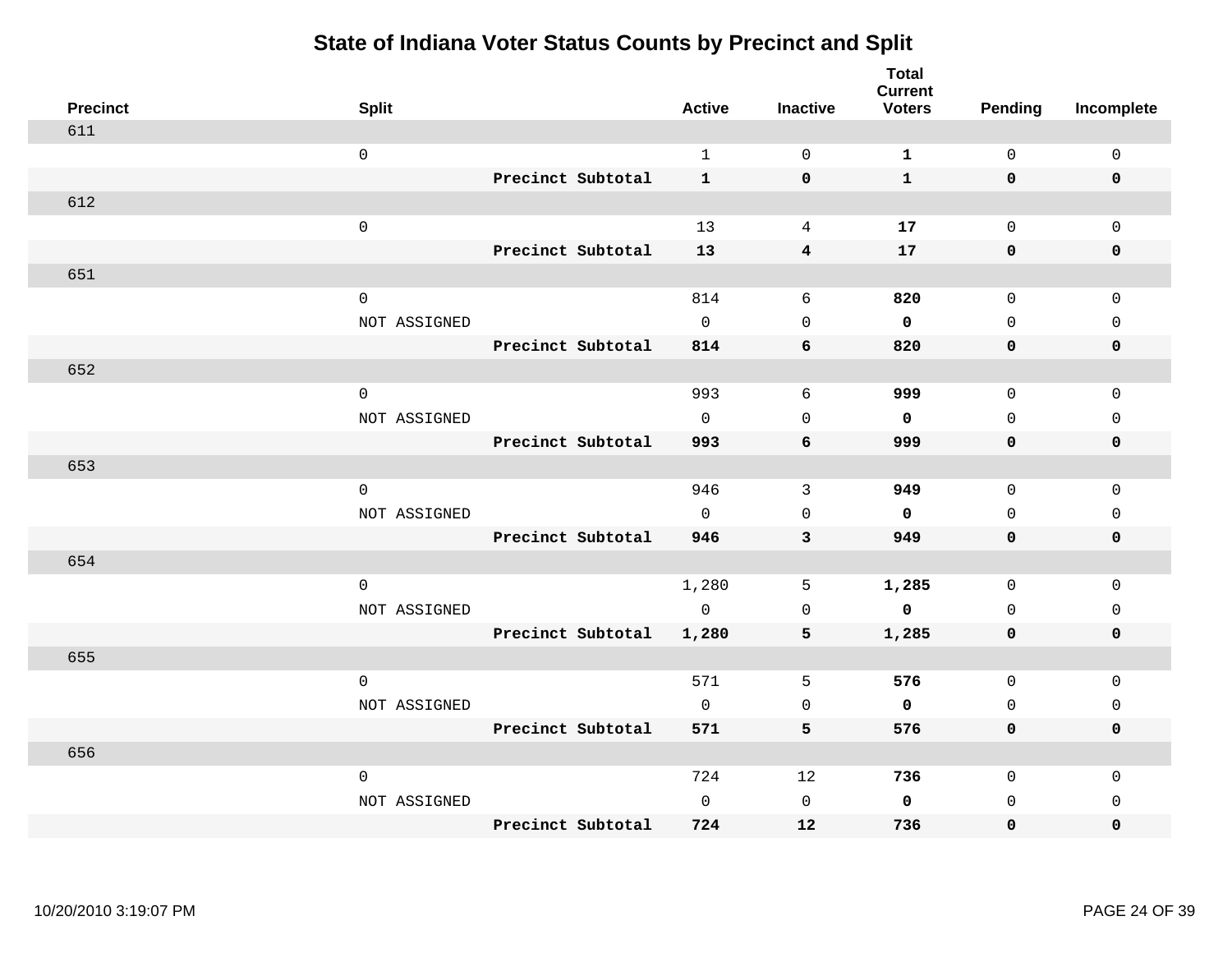|     | <b>Precinct</b> | <b>Split</b>        |                   | <b>Active</b>        | <b>Inactive</b>     | <b>Total</b><br><b>Current</b><br><b>Voters</b> | <b>Pending</b>             | Incomplete                 |
|-----|-----------------|---------------------|-------------------|----------------------|---------------------|-------------------------------------------------|----------------------------|----------------------------|
| 658 |                 |                     |                   |                      |                     |                                                 |                            |                            |
|     |                 | $\mathbf 0$         |                   | 1,095                | 5                   | 1,100                                           | $\mathbf 0$                | $\mathbf 0$                |
|     |                 | NOT ASSIGNED        |                   | $\overline{0}$       | $\mathsf{O}\xspace$ | $\mathbf 0$                                     | $\Omega$                   | $\mathsf 0$                |
|     |                 |                     | Precinct Subtotal | 1,095                | 5                   | 1,100                                           | $\mathbf 0$                | 0                          |
| 660 |                 |                     |                   |                      |                     |                                                 |                            |                            |
|     |                 | $\mathsf{O}\xspace$ |                   | 804                  | $\sqrt{6}$          | 810                                             | $\mathbf 0$                | $\mathsf 0$                |
|     |                 | NOT ASSIGNED        |                   | $\mathbf{0}$         | $\mathbf 0$         | $\mathbf 0$                                     | $\mathbf 0$                | $\mathbf 0$                |
|     |                 |                     | Precinct Subtotal | 804                  | 6                   | 810                                             | 0                          | 0                          |
| 661 |                 |                     |                   |                      |                     |                                                 |                            |                            |
|     |                 | $\mathbf 0$         |                   | 567                  | 3                   | 570                                             | 0                          | 0                          |
|     |                 | NOT ASSIGNED        |                   | $\Omega$             | $\Omega$            | 0                                               | $\Omega$                   | $\mathbf 0$                |
|     |                 |                     | Precinct Subtotal | 567                  | 3                   | 570                                             | $\mathbf 0$                | 0                          |
| 662 |                 |                     |                   |                      |                     |                                                 |                            |                            |
|     |                 | $\Omega$            |                   | 901                  | 9                   | 910                                             | $\Omega$                   | $\Omega$                   |
|     |                 | NOT ASSIGNED        |                   | $\mathbf 0$          | $\mathsf 0$         | 0                                               | $\Omega$                   | $\mathbf 0$                |
|     |                 |                     | Precinct Subtotal | 901                  | 9                   | 910                                             | 0                          | 0                          |
| 663 |                 |                     |                   |                      |                     |                                                 |                            |                            |
|     |                 | $\mathbf 0$         |                   | 1,253<br>$\mathbf 0$ | 9                   | 1,262<br>$\mathbf 0$                            | $\mathbf 0$<br>$\mathbf 0$ | $\mathsf 0$<br>$\mathbf 0$ |
|     |                 | NOT ASSIGNED        | Precinct Subtotal | 1,253                | $\mathbf 0$         | 1,262                                           | 0                          | 0                          |
| 665 |                 |                     |                   |                      | 9                   |                                                 |                            |                            |
|     |                 | $\mathbf{0}$        |                   | 1,030                | 3                   | 1,033                                           | $\mathbf 0$                | $\mathbf 0$                |
|     |                 | NOT ASSIGNED        |                   | $\circ$              | $\mathbf 0$         | $\mathbf 0$                                     | $\mathbf 0$                | 0                          |
|     |                 |                     | Precinct Subtotal | 1,030                | 3                   | 1,033                                           | 0                          | 0                          |
| 667 |                 |                     |                   |                      |                     |                                                 |                            |                            |
|     |                 | $\mathsf{O}\xspace$ |                   | 37                   | $\mathbf 0$         | 37                                              | $\mathbf 0$                | $\mathbf{0}$               |
|     |                 |                     | Precinct Subtotal | 37                   | $\mathbf 0$         | 37                                              | $\mathbf 0$                | $\mathbf 0$                |
| 668 |                 |                     |                   |                      |                     |                                                 |                            |                            |
|     |                 | $\mathsf{O}\xspace$ |                   | 7                    | $\mathbf 0$         | 7                                               | $\mathbf 0$                | $\mathbf{0}$               |
|     |                 |                     | Precinct Subtotal | $7\overline{ }$      | 0                   | 7                                               | $\mathbf 0$                | 0                          |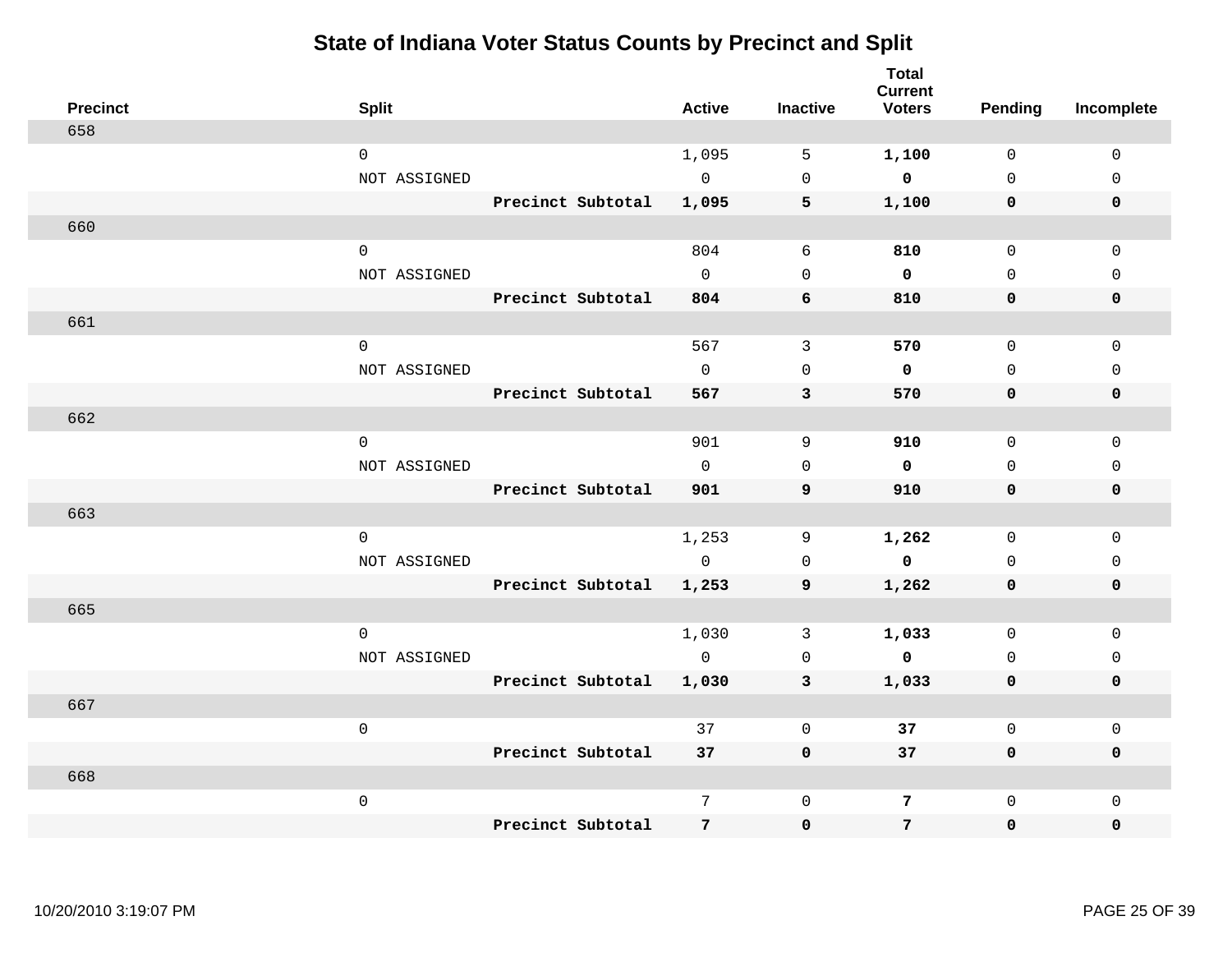|                 |              |                   |                |                         | <b>Total</b><br><b>Current</b> |              |                     |
|-----------------|--------------|-------------------|----------------|-------------------------|--------------------------------|--------------|---------------------|
| <b>Precinct</b> | <b>Split</b> |                   | <b>Active</b>  | <b>Inactive</b>         | <b>Voters</b>                  | Pending      | Incomplete          |
| 669             |              |                   |                |                         |                                |              |                     |
|                 | $\mathsf 0$  |                   | $\overline{4}$ | $\mathsf{O}\xspace$     | $\overline{\mathbf{4}}$        | $\mathsf{O}$ | $\mathsf{O}\xspace$ |
|                 |              | Precinct Subtotal | $\overline{4}$ | $\mathbf 0$             | $\overline{\mathbf{4}}$        | $\mathbf 0$  | $\mathbf 0$         |
| 670             |              |                   |                |                         |                                |              |                     |
|                 | $\mathsf 0$  |                   | 977            | 16                      | 993                            | $\mathbf 0$  | $\mathbf 0$         |
|                 | NOT ASSIGNED |                   | $\Omega$       | $\Omega$                | $\mathbf 0$                    | $\Omega$     | $\Omega$            |
|                 |              | Precinct Subtotal | 977            | 16                      | 993                            | $\mathbf 0$  | $\mathbf 0$         |
| 671             |              |                   |                |                         |                                |              |                     |
|                 | $\mathbf 0$  |                   | 1,006          | 4                       | 1,010                          | $\mathbf 0$  | $\mathbf 0$         |
|                 | NOT ASSIGNED |                   | $\mathsf{O}$   | $\mathbf 0$             | $\mathbf 0$                    | $\mathbf 0$  | $\mathbf 0$         |
|                 |              | Precinct Subtotal | 1,006          | 4                       | 1,010                          | 0            | $\mathbf 0$         |
| 672             |              |                   |                |                         |                                |              |                     |
|                 | $\mathbf 0$  |                   | 505            | 3                       | 508                            | $\mathbf 0$  | $\mathbf 0$         |
|                 | NOT ASSIGNED |                   | $\Omega$       | $\mathsf{O}\xspace$     | $\mathbf 0$                    | $\mathbf 0$  | $\mathbf 0$         |
|                 |              | Precinct Subtotal | 505            | 3                       | 508                            | $\mathbf 0$  | 0                   |
| 673             |              |                   |                |                         |                                |              |                     |
|                 | $\mathbf 0$  |                   | 882            | 5                       | 887                            | $\mathsf{O}$ | $\mathbf 0$         |
|                 | NOT ASSIGNED |                   | $\mathsf{O}$   | $\mathsf{O}\xspace$     | 0                              | $\mathsf{O}$ | $\mathsf 0$         |
|                 |              | Precinct Subtotal | 882            | 5                       | 887                            | $\mathbf 0$  | 0                   |
| 674             |              |                   |                |                         |                                |              |                     |
|                 | $\mathbf 0$  |                   | 875            | 4                       | 879                            | $\mathbf 0$  | $\mathbf{0}$        |
|                 | NOT ASSIGNED |                   | $\mathbf 0$    | $\mathbf 0$             | $\mathbf 0$                    | $\mathbf 0$  | 0                   |
|                 |              | Precinct Subtotal | 875            | $\overline{\mathbf{4}}$ | 879                            | $\mathbf 0$  | $\mathbf 0$         |
| 675             |              |                   |                |                         |                                |              |                     |
|                 | $\mathsf 0$  |                   | 13             | $\mathbf{1}$            | 14                             | $\mathsf{O}$ | $\mathsf 0$         |
|                 |              | Precinct Subtotal | 13             | $\mathbf{1}$            | 14                             | $\mathbf 0$  | 0                   |
| 676             |              |                   |                |                         |                                |              |                     |
|                 | $\mathsf 0$  |                   | $\overline{2}$ | $\mathsf 0$             | $\mathbf{2}$                   | $\mathsf{O}$ | $\mathbf 0$         |
|                 |              | Precinct Subtotal | $\overline{2}$ | $\pmb{0}$               | $\overline{2}$                 | 0            | 0                   |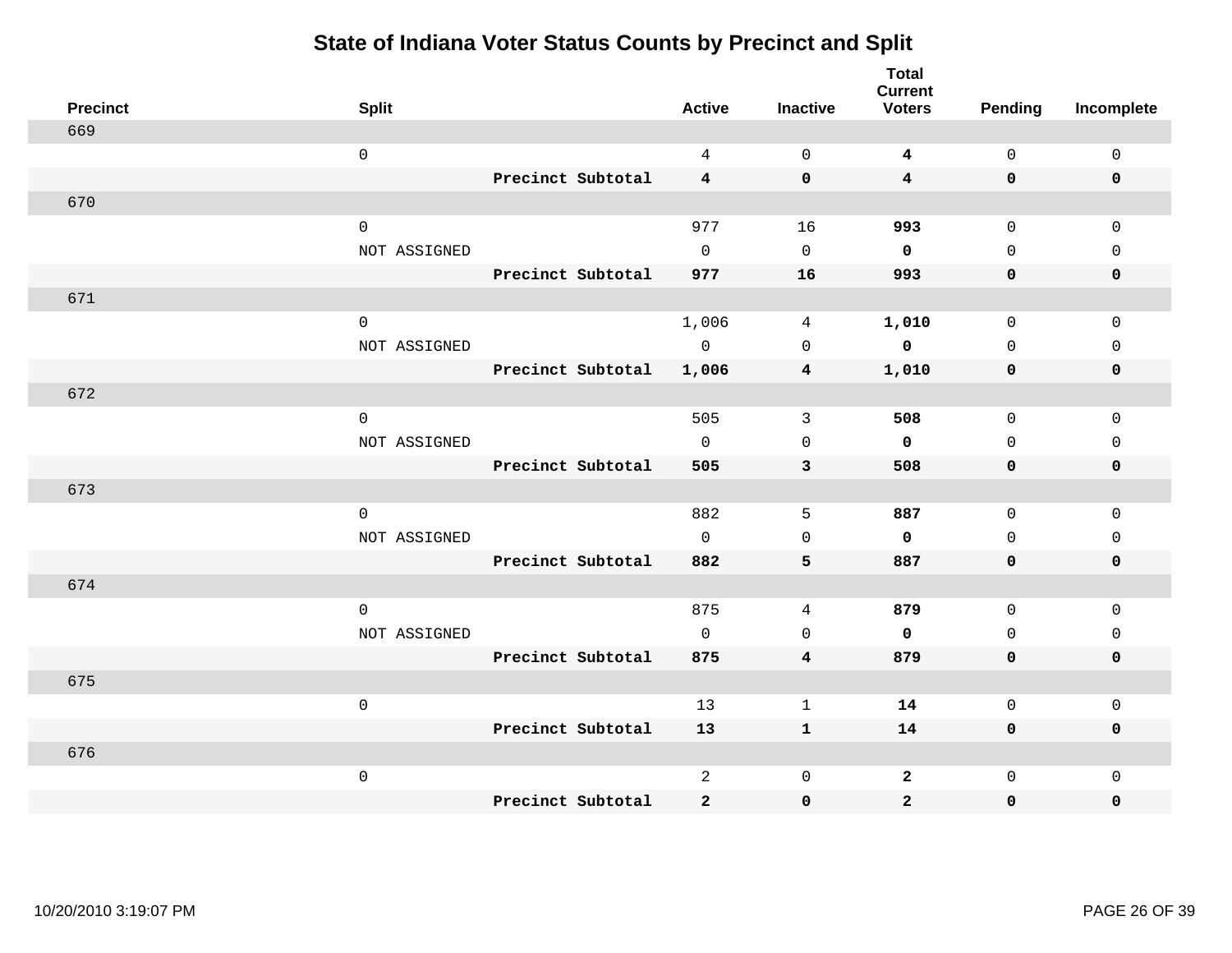| <b>Precinct</b> | <b>Split</b> |                   | <b>Active</b> | <b>Inactive</b>              | <b>Total</b><br><b>Current</b><br><b>Voters</b> | Pending      | Incomplete  |
|-----------------|--------------|-------------------|---------------|------------------------------|-------------------------------------------------|--------------|-------------|
| 677             |              |                   |               |                              |                                                 |              |             |
|                 | $\mathsf 0$  |                   | 13            | $\mathsf{O}\xspace$          | 13                                              | $\mathsf{O}$ | $\mathsf 0$ |
|                 |              | Precinct Subtotal | 13            | $\mathbf 0$                  | 13                                              | $\mathbf 0$  | $\mathbf 0$ |
| 678             |              |                   |               |                              |                                                 |              |             |
|                 | $\mathbf 0$  |                   | 593           | 6                            | 599                                             | $\mathbf 0$  | $\mathbf 0$ |
|                 | NOT ASSIGNED |                   | $\mathbf 0$   | $\mathsf{O}\xspace$          | $\mathbf 0$                                     | $\mathbf 0$  | $\mathsf 0$ |
|                 |              | Precinct Subtotal | 593           | 6                            | 599                                             | $\mathbf 0$  | 0           |
| 679             |              |                   |               |                              |                                                 |              |             |
|                 | $\mathbf 0$  |                   | 1,055         | 4                            | 1,059                                           | $\mathbf 0$  | $\mathbf 0$ |
|                 | NOT ASSIGNED |                   | $\mathbf 0$   | $\mathbf 0$                  | $\mathbf 0$                                     | $\mathbf 0$  | $\mathbf 0$ |
|                 |              | Precinct Subtotal | 1,055         | 4                            | 1,059                                           | $\mathbf 0$  | $\mathbf 0$ |
| 680             |              |                   |               |                              |                                                 |              |             |
|                 | $\mathbf 0$  |                   | 547           | 5                            | 552                                             | 0            | 0           |
|                 | NOT ASSIGNED |                   | $\Omega$      | $\Omega$                     | $\mathbf{0}$                                    | $\Omega$     | $\Omega$    |
|                 |              | Precinct Subtotal | 547           | 5                            | 552                                             | $\mathbf 0$  | $\mathbf 0$ |
| 682             |              |                   |               |                              |                                                 |              |             |
|                 | $\mathsf 0$  |                   | 1,062         | 10                           | 1,072                                           | $\mathbf 0$  | $\mathbf 0$ |
|                 | NOT ASSIGNED |                   | $\mathbb O$   | $\mathsf 0$                  | $\mathbf 0$                                     | $\mathsf{O}$ | $\mathsf 0$ |
|                 |              | Precinct Subtotal | 1,062         | 10                           | 1,072                                           | 0            | 0           |
| ABOITE J        |              |                   |               |                              |                                                 |              |             |
|                 | $\mathbf 0$  |                   | 1,343         | $\mathsf{O}\xspace$          | 1,343                                           | $\mathbf 0$  | $\mathbf 0$ |
|                 | NOT ASSIGNED |                   | $\mathbf 0$   | $\mathbf 0$                  | $\mathbf 0$                                     | $\mathbf 0$  | $\mathsf 0$ |
|                 |              | Precinct Subtotal | 1,343         | 0                            | 1,343                                           | 0            | 0           |
| ABOITE K        |              |                   |               |                              |                                                 |              | $\mathbf 0$ |
|                 | $\mathsf 0$  | Precinct Subtotal | 514           | $\mathbf{1}$<br>$\mathbf{1}$ | 515                                             | 0<br>0       | 0           |
| ABOITE N        |              |                   | 514           |                              | 515                                             |              |             |
|                 | $\mathbf 0$  |                   | 1,427         | 0                            | 1,427                                           | 0            | $\mathsf 0$ |
|                 | NOT ASSIGNED |                   | $\mathbf 0$   | 0                            | 0                                               | $\mathbf 0$  | 0           |
|                 |              | Precinct Subtotal | 1,427         | $\mathbf 0$                  | 1,427                                           | 0            | 0           |
|                 |              |                   |               |                              |                                                 |              |             |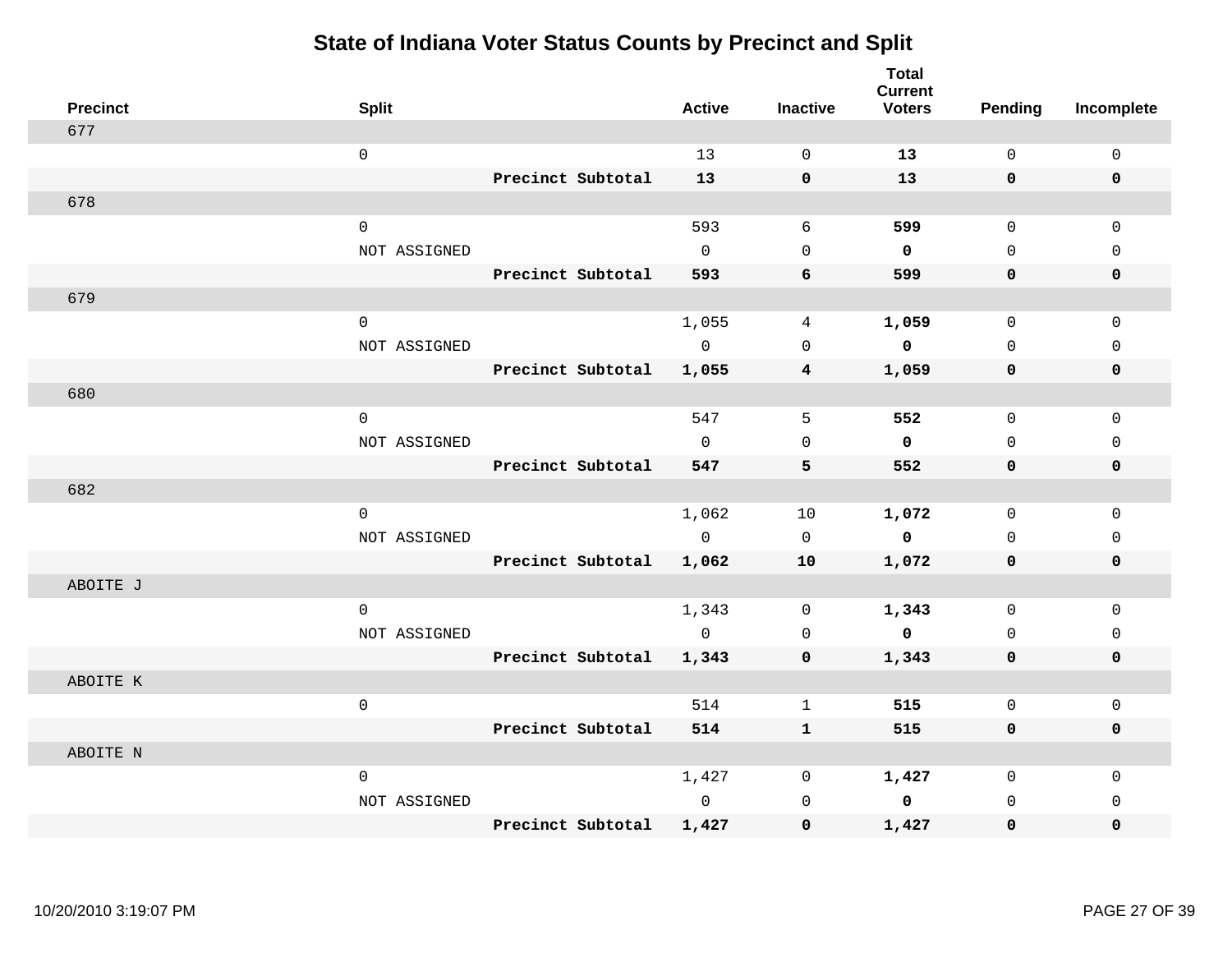| <b>Precinct</b> | <b>Split</b>        |                   | <b>Active</b> | <b>Inactive</b> | <b>Total</b><br><b>Current</b><br><b>Voters</b> | Pending      | Incomplete   |
|-----------------|---------------------|-------------------|---------------|-----------------|-------------------------------------------------|--------------|--------------|
| ABOITE S        |                     |                   |               |                 |                                                 |              |              |
|                 | $\mathbf 0$         |                   | 1,226         | $\mathbf{1}$    | 1,227                                           | $\mathbf 0$  | 0            |
|                 | NOT ASSIGNED        |                   | $\mathsf{O}$  | $\mathbf 0$     | $\mathbf 0$                                     | $\mathbf 0$  | $\mathbf 0$  |
|                 |                     | Precinct Subtotal | 1,226         | $\mathbf{1}$    | 1,227                                           | $\mathbf 0$  | $\mathbf 0$  |
| ABOITE T        |                     |                   |               |                 |                                                 |              |              |
|                 | $\mathbf 0$         |                   | 1,127         | 0               | 1,127                                           | $\mathsf{O}$ | $\mathsf 0$  |
|                 | NOT ASSIGNED        |                   | $\mathbf{0}$  | $\mathbf 0$     | $\mathbf 0$                                     | $\Omega$     | $\mathbf{0}$ |
|                 |                     | Precinct Subtotal | 1,127         | 0               | 1,127                                           | 0            | 0            |
| ABOITE U        |                     |                   |               |                 |                                                 |              |              |
|                 | $\mathsf{O}\xspace$ |                   | 687           | $\mathbf{1}$    | 688                                             | $\mathbf 0$  | $\mathbf{0}$ |
|                 |                     | Precinct Subtotal | 687           | $\mathbf{1}$    | 688                                             | $\mathbf 0$  | $\mathbf 0$  |
| ABOITE Z        |                     |                   |               |                 |                                                 |              |              |
|                 | $\mathbf 0$         |                   | 439           | $\mathbf{1}$    | 440                                             | $\mathbf 0$  | $\mathbf{0}$ |
|                 | NOT ASSIGNED        |                   | $\Omega$      | $\mathbf 0$     | $\mathbf{0}$                                    | $\Omega$     | $\Omega$     |
|                 |                     | Precinct Subtotal | 439           | $\mathbf{1}$    | 440                                             | $\mathbf 0$  | $\mathbf 0$  |
| ADAMS B1        |                     |                   |               |                 |                                                 |              |              |
|                 | $\mathbf 0$         |                   | 136           | $\mathbf{1}$    | 137                                             | $\mathbf 0$  | $\mathbf 0$  |
|                 | NOT ASSIGNED        |                   | $\mathbf 0$   | $\mathbf 0$     | 0                                               | $\mathbf 0$  | $\mathbf{0}$ |
|                 |                     | Precinct Subtotal | 136           | $\mathbf{1}$    | 137                                             | $\mathbf 0$  | 0            |
| ADAMS B2        |                     |                   |               |                 |                                                 |              |              |
|                 | $\mathsf{O}\xspace$ |                   | 27            | $\mathbf 0$     | 27                                              | $\mathsf{O}$ | $\mathsf 0$  |
|                 |                     | Precinct Subtotal | 27            | $\mathbf 0$     | 27                                              | $\mathbf 0$  | $\mathbf 0$  |
| ADAMS E         |                     |                   |               |                 |                                                 |              |              |
|                 | $\mathsf{O}\xspace$ |                   | 288           | $\mathbf 0$     | 288                                             | $\mathsf{O}$ | $\mathsf 0$  |
|                 | NOT ASSIGNED        |                   | $\Omega$      | $\mathbf 0$     | $\mathbf 0$                                     | $\Omega$     | $\mathbf{0}$ |
|                 |                     | Precinct Subtotal | 288           | $\mathbf 0$     | 288                                             | $\mathbf 0$  | $\mathbf 0$  |
| ADAMS F         |                     |                   |               |                 |                                                 |              |              |
|                 | $\mathbf 0$         |                   | 111           | $\mathbf 0$     | 111                                             | $\mathbf 0$  | $\mathbf 0$  |
|                 | NOT ASSIGNED        |                   | $\Omega$      | $\mathbf 0$     | $\mathbf 0$                                     | $\mathbf 0$  | $\mathbf{0}$ |
|                 |                     | Precinct Subtotal | 111           | $\mathbf 0$     | 111                                             | $\mathbf 0$  | $\mathbf 0$  |
| ADAMS G         |                     |                   |               |                 |                                                 |              |              |
|                 | $\mathbf 0$         |                   | 387           | $\mathsf{O}$    | 387                                             | 0            | $\mathbf 0$  |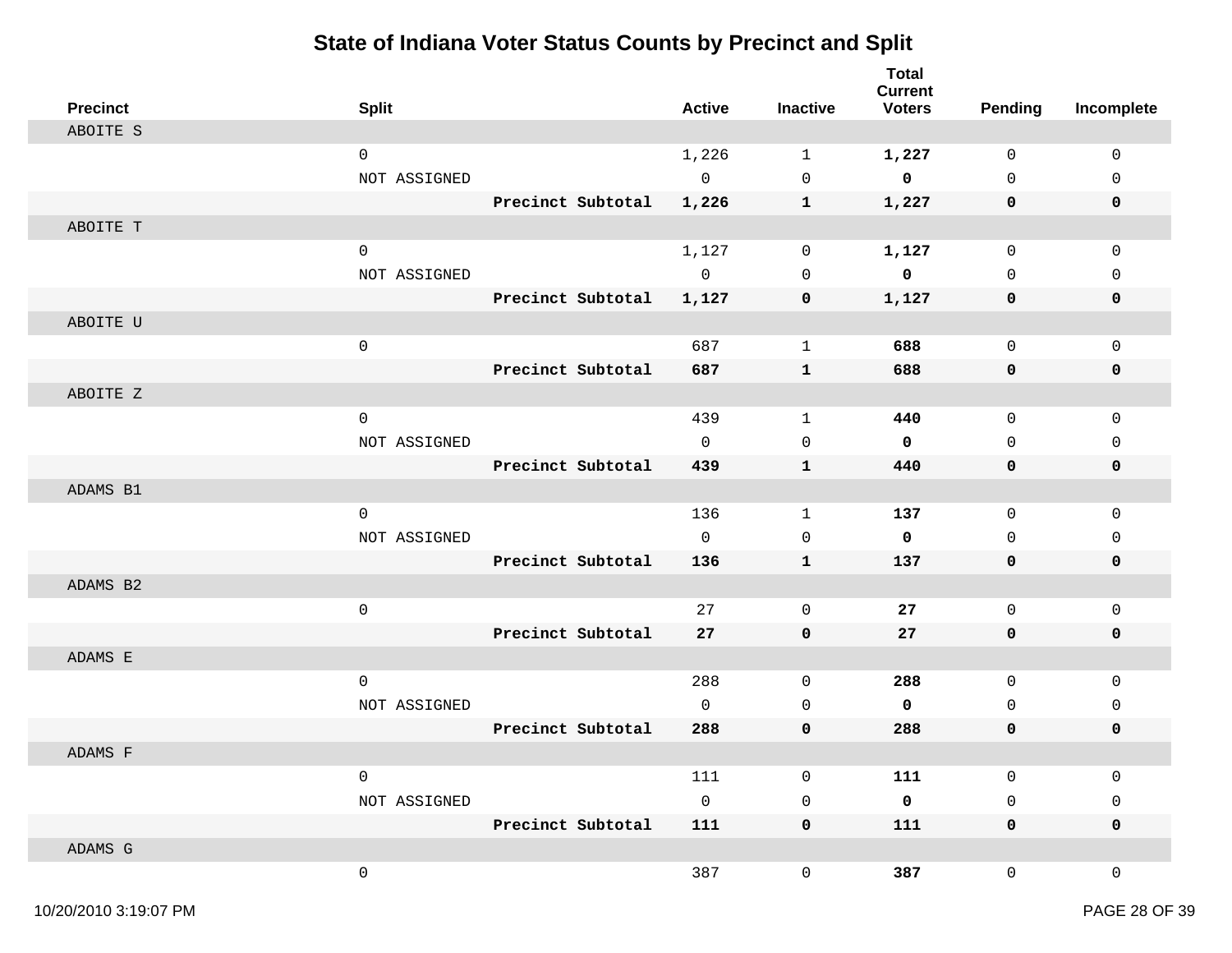| <b>Precinct</b> | <b>Split</b> |                   | <b>Active</b>  | <b>Inactive</b>     | <b>Total</b><br><b>Current</b><br><b>Voters</b> | <b>Pending</b> | Incomplete  |
|-----------------|--------------|-------------------|----------------|---------------------|-------------------------------------------------|----------------|-------------|
| ADAMS G         |              |                   |                |                     |                                                 |                |             |
|                 | NOT ASSIGNED |                   | $\mathbf 0$    | $\mathbf 0$         | $\mathbf 0$                                     | $\mathbf 0$    | 0           |
|                 |              | Precinct Subtotal | 387            | $\mathbf 0$         | 387                                             | 0              | $\mathbf 0$ |
| ADAMS K         |              |                   |                |                     |                                                 |                |             |
|                 | 0            |                   | 352            | $\mathbf 0$         | 352                                             | 0              | $\mathbf 0$ |
|                 | NOT ASSIGNED |                   | $\mathbf 0$    | $\Omega$            | $\mathbf 0$                                     | 0              | $\mathbf 0$ |
|                 |              | Precinct Subtotal | 352            | $\mathbf 0$         | 352                                             | 0              | 0           |
| ADAMS M         |              |                   |                |                     |                                                 |                |             |
|                 | $\mathsf 0$  |                   | 19             | $\mathsf{O}\xspace$ | 19                                              | 0              | $\mathbf 0$ |
|                 |              | Precinct Subtotal | 19             | $\pmb{0}$           | 19                                              | 0              | 0           |
| CEDAR CREEK A   |              |                   |                |                     |                                                 |                |             |
|                 | $\mathsf 0$  |                   | 1,280          | $\mathbf 0$         | 1,280                                           | 0              | $\mathbf 0$ |
|                 | NOT ASSIGNED |                   | $\Omega$       | $\Omega$            | $\mathbf 0$                                     | $\Omega$       | $\mathsf 0$ |
|                 |              | Precinct Subtotal | 1,280          | $\mathbf 0$         | 1,280                                           | 0              | 0           |
| CEDAR CREEK B   |              |                   |                |                     |                                                 |                |             |
|                 | $\mathbf 0$  |                   | 920            | $\mathbf{0}$        | 920                                             | 0              | $\Omega$    |
|                 | $\mathbf{1}$ |                   | $\overline{2}$ | $\mathbf 0$         | $\mathbf{2}$                                    | 0              | $\Omega$    |
|                 | NOT ASSIGNED |                   | $\Omega$       | $\Omega$            | $\mathbf 0$                                     | $\Omega$       | $\Omega$    |
|                 |              | Precinct Subtotal | 922            | $\Omega$            | 922                                             | 0              | $\mathbf 0$ |
| CEDAR CREEK C   |              |                   |                |                     |                                                 |                |             |
|                 | $\mathbf 0$  |                   | 729            | 2                   | 731                                             | 0              | $\mathbf 0$ |
|                 | NOT ASSIGNED |                   | $\Omega$       | $\Omega$            | $\mathbf 0$                                     | 0              | $\mathbf 0$ |
|                 |              | Precinct Subtotal | 729            | $\overline{a}$      | 731                                             | 0              | $\mathbf 0$ |
| CEDAR CREEK D   |              |                   |                |                     |                                                 |                |             |
|                 | $\mathsf 0$  |                   | 1,018          | 0                   | 1,018                                           | 0              | $\mathbf 0$ |
|                 | NOT ASSIGNED |                   | $\mathbf{0}$   | $\mathbf 0$         | $\mathbf 0$                                     | 0              | $\mathbf 0$ |
|                 |              | Precinct Subtotal | 1,018          | 0                   | 1,018                                           | 0              | 0           |
| CEDAR CREEK E   |              |                   |                |                     |                                                 |                |             |
|                 | $\mathbf 0$  |                   | 1,037          | 0                   | 1,037                                           | 0              | 0           |
|                 | NOT ASSIGNED |                   | $\mathbf 0$    | $\mathbf 0$         | $\mathbf 0$                                     | 0              | $\mathbf 0$ |
|                 |              | Precinct Subtotal | 1,037          | $\mathbf 0$         | 1,037                                           | 0              | 0           |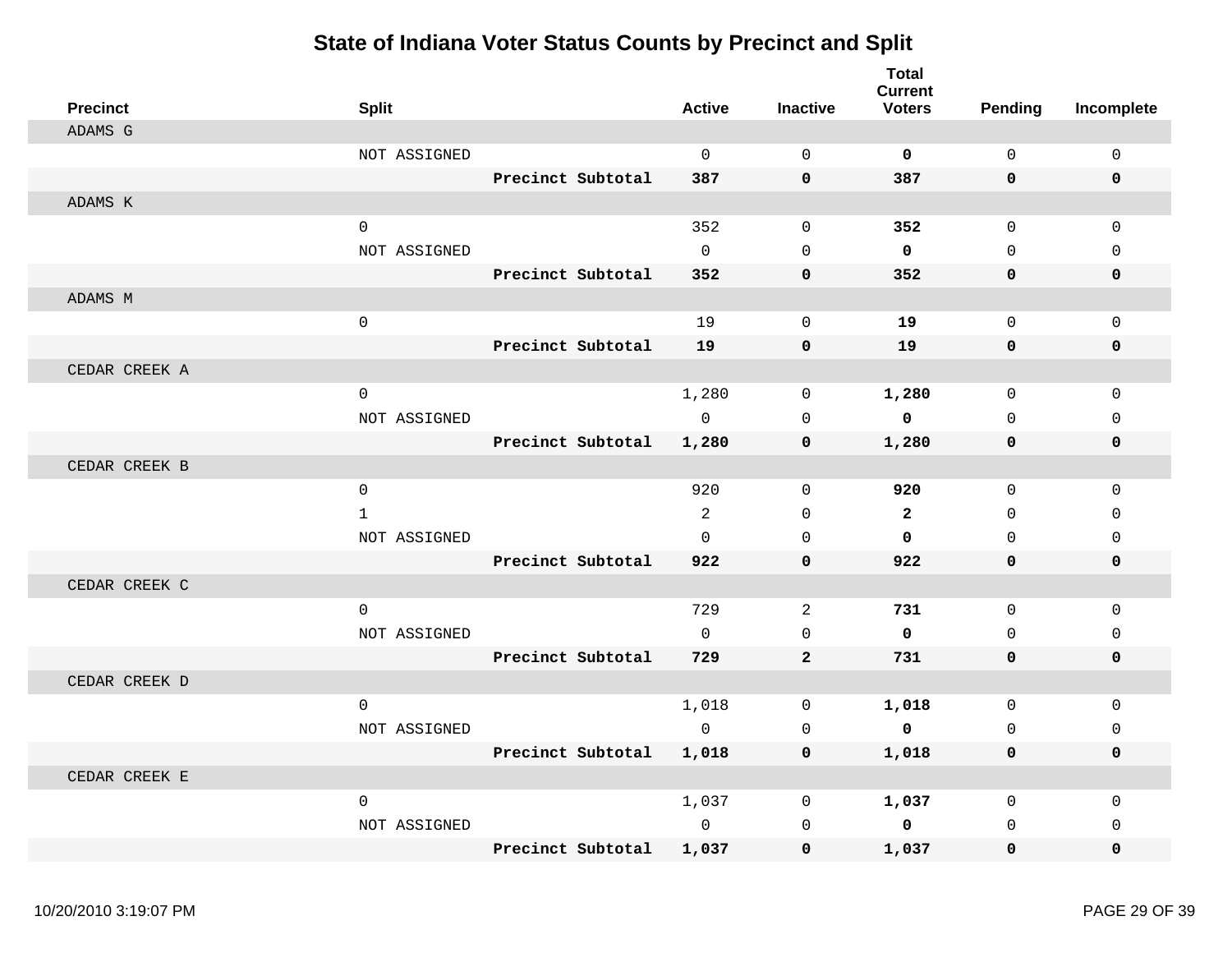| <b>Precinct</b>  | <b>Split</b> |                   | <b>Active</b> | <b>Inactive</b>     | <b>Total</b><br><b>Current</b><br><b>Voters</b> | <b>Pending</b> | Incomplete   |
|------------------|--------------|-------------------|---------------|---------------------|-------------------------------------------------|----------------|--------------|
| EEL RIVER A      |              |                   |               |                     |                                                 |                |              |
|                  | $\mathbf 0$  |                   | 893           | $\mathbf 0$         | 893                                             | $\mathbf 0$    | $\mathbf 0$  |
|                  | NOT ASSIGNED |                   | $\mathbf 0$   | $\mathbf 0$         | 0                                               | $\mathbf 0$    | 0            |
|                  |              | Precinct Subtotal | 893           | $\mathbf 0$         | 893                                             | $\mathbf 0$    | 0            |
| EEL RIVER B      |              |                   |               |                     |                                                 |                |              |
|                  | $\mathbf 0$  |                   | 1,169         | $\mathbf{1}$        | 1,170                                           | $\mathbf 0$    | $\mathbf 0$  |
|                  | NOT ASSIGNED |                   | $\mathbf 0$   | $\mathbf 0$         | 0                                               | $\mathbf 0$    | 0            |
|                  |              | Precinct Subtotal | 1,169         | $\mathbf{1}$        | 1,170                                           | $\mathbf 0$    | 0            |
| GRABILL          |              |                   |               |                     |                                                 |                |              |
|                  | $\mathbf 0$  |                   | 604           | 8                   | 612                                             | $\mathbf 0$    | 0            |
|                  | NOT ASSIGNED |                   | $\Omega$      | $\mathbf 0$         | 0                                               | $\mathbf 0$    | 0            |
|                  |              | Precinct Subtotal | 604           | 8                   | 612                                             | $\mathbf 0$    | $\mathbf 0$  |
| HUNTERTOWN A     |              |                   |               |                     |                                                 |                |              |
|                  | 0            |                   | 1,169         | 2                   | 1,171                                           | $\mathbf 0$    | 0            |
|                  | NOT ASSIGNED |                   | $\mathsf{O}$  | 0                   | $\mathbf 0$                                     | $\mathbf 0$    | 0            |
|                  |              | Precinct Subtotal | 1,169         | $\mathbf{2}$        | 1,171                                           | 0              | 0            |
| HUNTERTOWN B     |              |                   |               |                     |                                                 |                |              |
|                  | 0            |                   | 1,314         | 3                   | 1,317                                           | $\mathbf 0$    | $\mathbf 0$  |
|                  | NOT ASSIGNED |                   | $\mathsf{O}$  | 0                   | $\mathbf 0$                                     | $\mathbf 0$    | 0            |
|                  |              | Precinct Subtotal | 1,314         | 3                   | 1,317                                           | 0              | 0            |
| HUNTERTOWN ER    |              |                   |               |                     |                                                 |                |              |
|                  | $\mathbf 0$  |                   | 478           | $\mathbf 0$         | 478                                             | $\mathbf 0$    | $\mathbf 0$  |
|                  | NOT ASSIGNED |                   | $\mathbf 0$   | $\mathbf 0$         | 0                                               | $\mathbf 0$    | 0            |
|                  |              | Precinct Subtotal | 478           | $\mathbf 0$         | 478                                             | $\mathbf 0$    | 0            |
| <b>JACKSON</b>   |              |                   |               |                     |                                                 |                |              |
|                  | $\mathbf 0$  |                   | 361           | 0                   | 361                                             | $\mathbf 0$    | $\mathbf{0}$ |
|                  | NOT ASSIGNED |                   | 0             | 0                   | 0                                               | $\mathbf 0$    | $\mathbf{0}$ |
|                  |              | Precinct Subtotal | 361           | $\mathbf 0$         | 361                                             | $\mathbf 0$    | $\mathbf 0$  |
| <b>JEFFERSON</b> |              |                   |               |                     |                                                 |                |              |
|                  | $\mathsf{O}$ |                   | 1,211         | $\overline{a}$      | 1,213                                           | 0              | 0            |
|                  | NOT ASSIGNED |                   | $\mathsf{O}$  | $\mathsf{O}\xspace$ | $\mathbf 0$                                     | 0              | 0            |
|                  |              | Precinct Subtotal | 1,211         | $\mathbf{2}$        | 1,213                                           | $\mathbf{0}$   | 0            |
|                  |              |                   |               |                     |                                                 |                |              |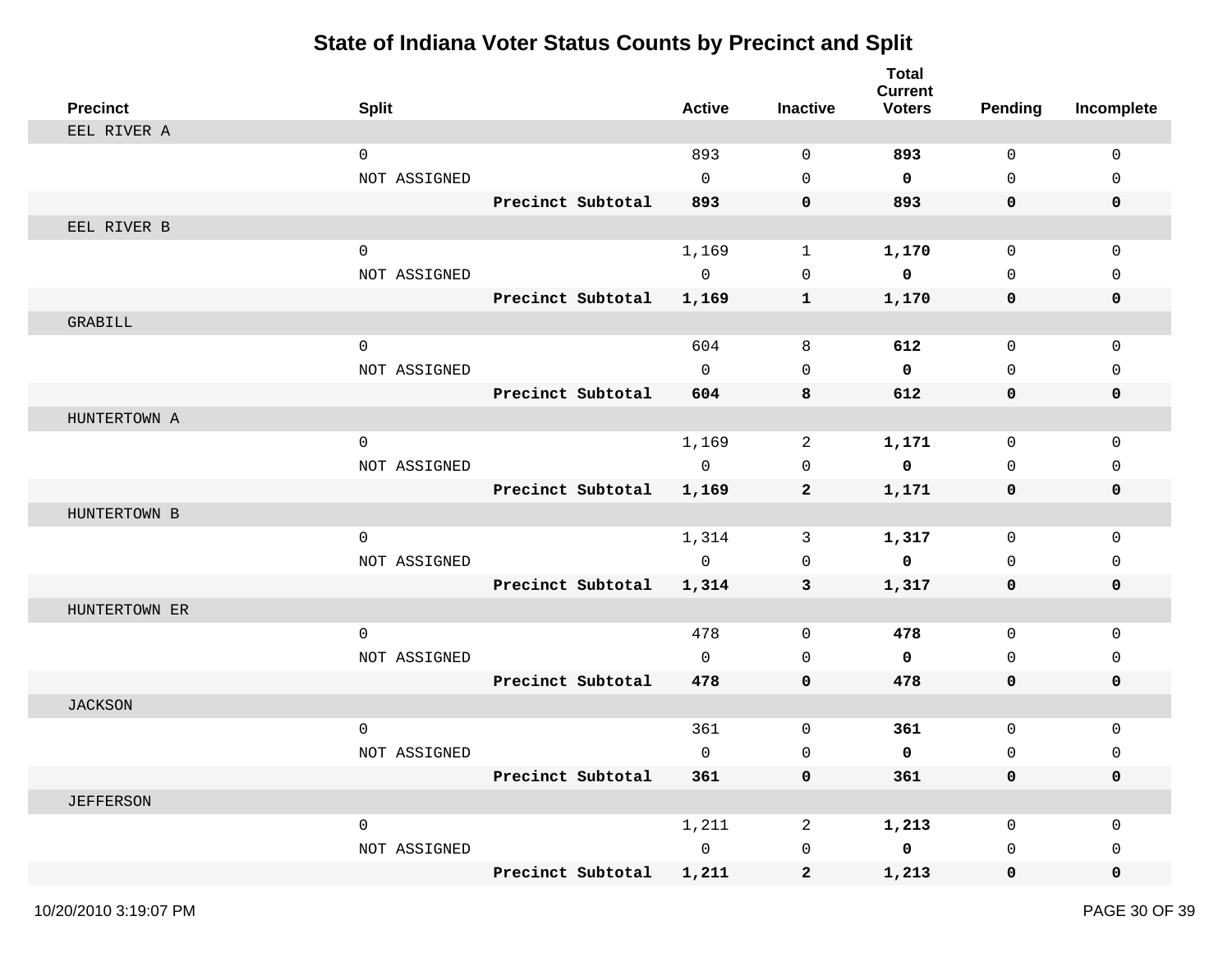| <b>Precinct</b>  | <b>Split</b> |                   | <b>Active</b> | <b>Inactive</b> | <b>Total</b><br><b>Current</b><br><b>Voters</b> | Pending     | Incomplete  |
|------------------|--------------|-------------------|---------------|-----------------|-------------------------------------------------|-------------|-------------|
| LAFAYETTE A      |              |                   |               |                 |                                                 |             |             |
|                  | $\mathbf 0$  |                   | 759           | $\Omega$        | 759                                             | $\Omega$    | $\mathbf 0$ |
|                  | NOT ASSIGNED |                   | $\Omega$      | $\Omega$        | $\mathbf 0$                                     | $\Omega$    | $\Omega$    |
|                  |              | Precinct Subtotal | 759           | $\mathbf 0$     | 759                                             | 0           | $\mathbf 0$ |
| LAFAYETTE B      |              |                   |               |                 |                                                 |             |             |
|                  | $\mathbf 0$  |                   | 803           | 2               | 805                                             | $\mathbf 0$ | $\Omega$    |
|                  | NOT ASSIGNED |                   | $\Omega$      | $\Omega$        | $\mathbf 0$                                     | $\Omega$    | $\Omega$    |
|                  |              | Precinct Subtotal | 803           | $\overline{a}$  | 805                                             | 0           | $\mathbf 0$ |
| LAFAYETTE C      |              |                   |               |                 |                                                 |             |             |
|                  | $\mathbf 0$  |                   | 639           | $\mathbf{1}$    | 640                                             | $\mathbf 0$ | $\mathbf 0$ |
|                  |              | Precinct Subtotal | 639           | $\mathbf{1}$    | 640                                             | 0           | $\mathbf 0$ |
| LAKE A           |              |                   |               |                 |                                                 |             |             |
|                  | 0            |                   | 696           | $\mathbf 1$     | 697                                             | $\mathbf 0$ | $\mathbf 0$ |
|                  | NOT ASSIGNED |                   | $\Omega$      | $\Omega$        | $\mathbf 0$                                     | $\Omega$    | $\mathbf 0$ |
|                  |              | Precinct Subtotal | 696           | $\mathbf{1}$    | 697                                             | 0           | $\mathbf 0$ |
| LAKE B           |              |                   |               |                 |                                                 |             |             |
|                  | $\mathbf 0$  |                   | 881           | 2               | 883                                             | $\mathbf 0$ | $\mathbf 0$ |
|                  | NOT ASSIGNED |                   | $\Omega$      | $\Omega$        | $\mathbf 0$                                     | $\Omega$    | $\Omega$    |
|                  |              | Precinct Subtotal | 881           | $\overline{2}$  | 883                                             | 0           | $\mathbf 0$ |
| LEO-CEDARVILLE A |              |                   |               |                 |                                                 |             |             |
|                  | 0            |                   | 969           | $\mathbf 0$     | 969                                             | $\mathbf 0$ | $\mathbf 0$ |
|                  | NOT ASSIGNED |                   | $\Omega$      | $\mathbf 0$     | $\mathbf 0$                                     | $\mathbf 0$ | $\mathbf 0$ |
|                  |              | Precinct Subtotal | 969           | $\mathbf 0$     | 969                                             | 0           | $\mathbf 0$ |
| LEO-CEDARVILLE B |              |                   |               |                 |                                                 |             |             |
|                  | $\mathsf 0$  |                   | 1,352         | $\mathbf 0$     | 1,352                                           | 0           | $\mathbf 0$ |
|                  | NOT ASSIGNED |                   | $\mathbf 0$   | $\mathbf 0$     | $\mathbf 0$                                     | $\mathbf 0$ | $\mathbf 0$ |
|                  |              | Precinct Subtotal | 1,352         | 0               | 1,352                                           | 0           | $\mathbf 0$ |
| MADISON          |              |                   |               |                 |                                                 |             |             |
|                  | 0            |                   | 1,250         | $\mathbf 0$     | 1,250                                           | 0           | 0           |
|                  | NOT ASSIGNED |                   | $\Omega$      | $\mathbf 0$     | $\mathbf 0$                                     | $\mathbf 0$ | $\Omega$    |
|                  |              | Precinct Subtotal | 1,250         | $\mathbf 0$     | 1,250                                           | 0           | $\mathbf 0$ |
|                  |              |                   |               |                 |                                                 |             |             |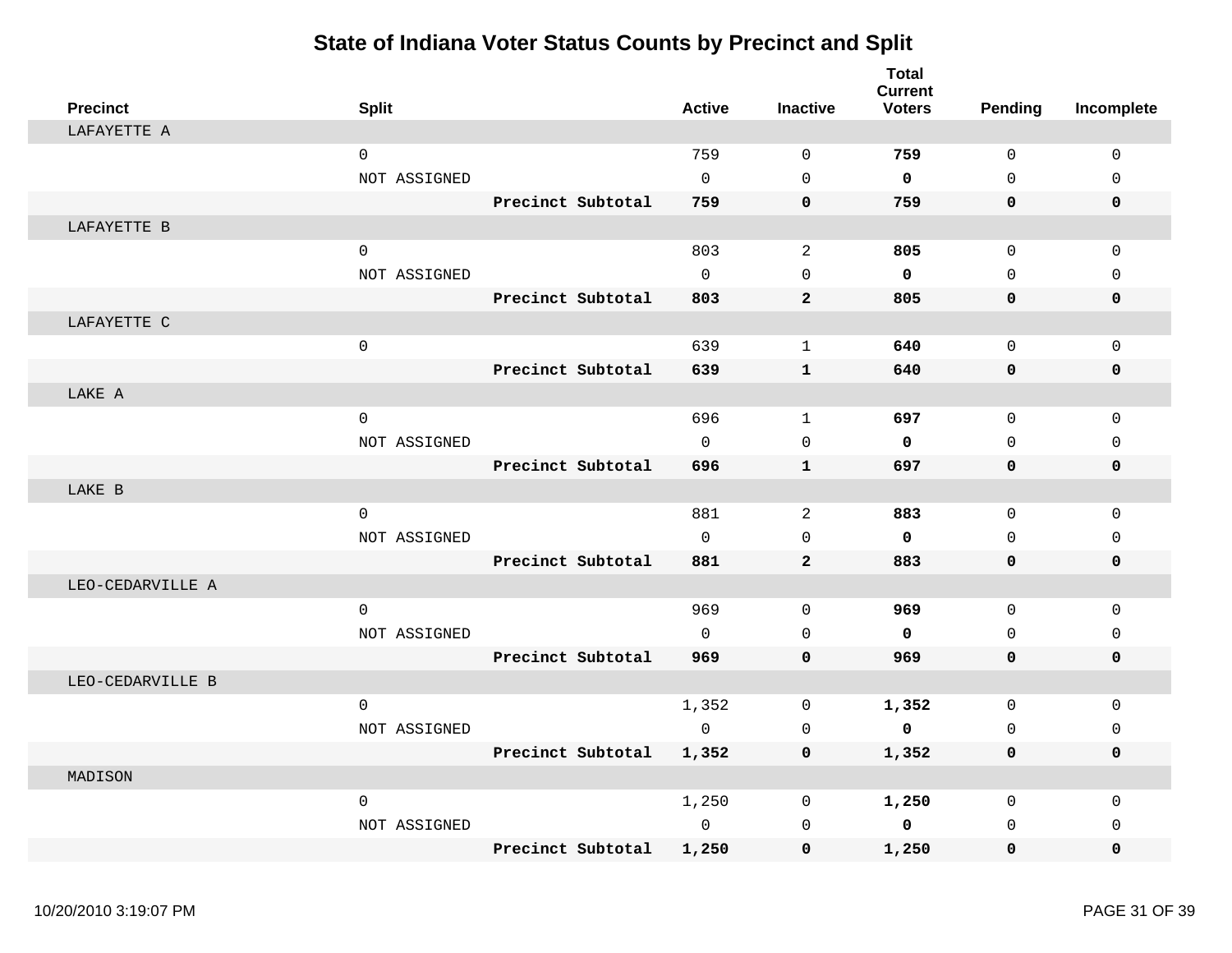| <b>Precinct</b> | <b>Split</b> |                   | <b>Active</b>       | <b>Inactive</b> | <b>Total</b><br><b>Current</b><br><b>Voters</b> | <b>Pending</b> | Incomplete   |
|-----------------|--------------|-------------------|---------------------|-----------------|-------------------------------------------------|----------------|--------------|
| MARION A        |              |                   |                     |                 |                                                 |                |              |
|                 | 0            |                   | 914                 | $\mathbf{1}$    | 915                                             | 0              | 0            |
|                 | NOT ASSIGNED |                   | $\mathsf{O}$        | 0               | 0                                               | $\mathbf 0$    | 0            |
|                 |              | Precinct Subtotal | 914                 | $\mathbf 1$     | 915                                             | $\mathbf 0$    | $\mathbf 0$  |
| MARION B        |              |                   |                     |                 |                                                 |                |              |
|                 | $\mathbf 0$  |                   | 810                 | $\mathbf{1}$    | 811                                             | 0              | $\mathbf 0$  |
|                 | NOT ASSIGNED |                   | 0                   | 0               | 0                                               | $\mathbf 0$    | $\mathbf{0}$ |
|                 |              | Precinct Subtotal | 810                 | ${\bf 1}$       | 811                                             | $\mathbf 0$    | 0            |
| MARION C        |              |                   |                     |                 |                                                 |                |              |
|                 | $\mathsf{O}$ |                   | 958                 | 3               | 961                                             | $\mathsf{O}$   | 0            |
|                 | NOT ASSIGNED |                   | $\mathbf 0$         | $\mathbf 0$     | 0                                               | $\mathbf 0$    | $\mathbf{0}$ |
|                 |              | Precinct Subtotal | 958                 | 3               | 961                                             | $\mathbf 0$    | 0            |
| MAUMEE          |              |                   |                     |                 |                                                 |                |              |
|                 | 0            |                   | 742                 | $\mathbf{1}$    | 743                                             | 0              | 0            |
|                 | NOT ASSIGNED |                   | 0                   | 0               | 0                                               | $\mathbf 0$    | 0            |
|                 |              | Precinct Subtotal | 742                 | $\mathbf 1$     | 743                                             | $\mathbf 0$    | 0            |
| MILAN A         |              |                   |                     |                 |                                                 |                |              |
|                 | 0            |                   | 818                 | $\mathbf{1}$    | 819                                             | 0              | 0            |
|                 | NOT ASSIGNED |                   | 0                   | 0               | 0                                               | $\mathbf 0$    | 0            |
|                 |              | Precinct Subtotal | 818                 | $\mathbf 1$     | 819                                             | 0              | 0            |
| MILAN B         |              |                   |                     |                 |                                                 |                |              |
|                 | 0            |                   | 768                 | $\mathbf{1}$    | 769                                             | 0              | $\mathbf 0$  |
|                 | NOT ASSIGNED |                   | 0                   | 0               | 0                                               | $\mathbf 0$    | 0            |
|                 |              | Precinct Subtotal | 768                 | ${\bf 1}$       | 769                                             | $\mathbf 0$    | 0            |
| MONROE          |              |                   |                     |                 |                                                 |                |              |
|                 | $\mathbf 0$  |                   | 493                 | 0               | 493                                             | $\mathbf 0$    | 0            |
|                 | NOT ASSIGNED |                   | 0                   | 0               | 0                                               | $\mathbf 0$    | 0            |
|                 |              | Precinct Subtotal | 493                 | $\pmb{0}$       | 493                                             | $\mathbf 0$    | 0            |
| MONROEVILLE     |              |                   |                     |                 |                                                 |                |              |
|                 | $\mathsf{O}$ |                   | 752                 | $\mathbf{3}$    | 755                                             | $\mathsf{O}$   | $\mathbf 0$  |
|                 | NOT ASSIGNED |                   | $\mathsf{O}\xspace$ | 0               | 0                                               | 0              | 0            |
|                 |              | Precinct Subtotal | 752                 | $\mathbf{3}$    | 755                                             | $\mathbf 0$    | 0            |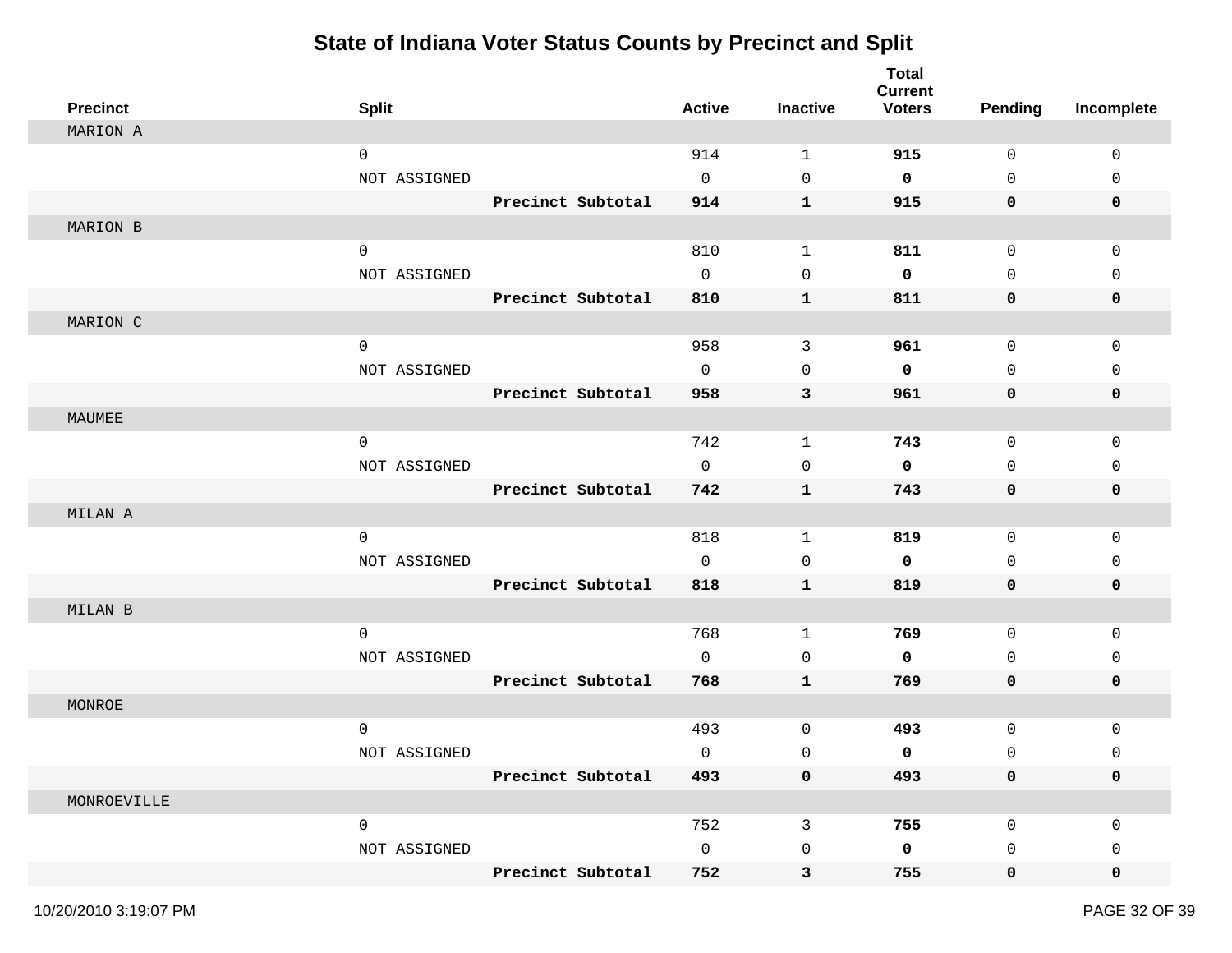| <b>Precinct</b> | <b>Split</b>        |                   | <b>Active</b> | <b>Inactive</b> | <b>Total</b><br><b>Current</b><br><b>Voters</b> | <b>Pending</b> | Incomplete  |
|-----------------|---------------------|-------------------|---------------|-----------------|-------------------------------------------------|----------------|-------------|
| NH 1            |                     |                   |               |                 |                                                 |                |             |
|                 | $\mathbf 0$         |                   | 1,153         | 4               | 1,157                                           | 0              | 0           |
|                 | NOT ASSIGNED        |                   | $\mathbf 0$   | $\mathbf 0$     | $\mathbf 0$                                     | $\mathbf 0$    | $\mathbf 0$ |
|                 |                     | Precinct Subtotal | 1,153         | $4\phantom{1}$  | 1,157                                           | 0              | 0           |
| NH 1J           |                     |                   |               |                 |                                                 |                |             |
|                 | $\mathbf 0$         |                   | 21            | $\mathbf 0$     | 21                                              | $\mathsf{O}$   | 0           |
|                 |                     | Precinct Subtotal | 21            | $\mathbf 0$     | 21                                              | $\pmb{0}$      | 0           |
| NH 1SJ          |                     |                   |               |                 |                                                 |                |             |
|                 | $\mathsf{O}\xspace$ |                   | 582           | $\mathsf 0$     | 582                                             | $\mathbf 0$    | $\mathsf 0$ |
|                 | NOT ASSIGNED        |                   | $\mathsf{O}$  | 0               | 0                                               | $\mathsf{O}$   | $\Omega$    |
|                 |                     | Precinct Subtotal | 582           | $\mathbf 0$     | 582                                             | 0              | 0           |
| NH 2A           |                     |                   |               |                 |                                                 |                |             |
|                 | $\mathbf 0$         |                   | 940           | $\mathbf 0$     | 940                                             | $\mathbf 0$    | $\mathbf 0$ |
|                 | NOT ASSIGNED        |                   | $\Omega$      | $\mathbf 0$     | 0                                               | $\mathbf 0$    | $\mathbf 0$ |
|                 |                     | Precinct Subtotal | 940           | $\mathbf 0$     | 940                                             | 0              | 0           |
| NH 2B           |                     |                   |               |                 |                                                 |                |             |
|                 | $\mathbf 0$         |                   | 1,191         | 2               | 1,193                                           | 0              | $\mathsf 0$ |
|                 | NOT ASSIGNED        |                   | $\mathbf 0$   | $\mathbf 0$     | $\mathbf 0$                                     | $\mathbf 0$    | $\mathbf 0$ |
|                 |                     | Precinct Subtotal | 1,191         | $\mathbf{2}$    | 1,193                                           | 0              | 0           |
| $NH 2J-1$       |                     |                   |               |                 |                                                 |                |             |
|                 | $\mathbf 0$         |                   | 196           | 0               | 196                                             | $\mathbf 0$    | 0           |
|                 | NOT ASSIGNED        |                   | $\mathbf 0$   | $\mathbf 0$     | $\mathbf 0$                                     | $\mathbf 0$    | $\mathbf 0$ |
|                 |                     | Precinct Subtotal | 196           | $\mathbf 0$     | 196                                             | 0              | 0           |
| NH 2J-2         |                     |                   |               |                 |                                                 |                |             |
|                 | $\mathbf 0$         |                   | 33            | $\mathbf 0$     | 33                                              | 0              | 0           |
|                 | NOT ASSIGNED        |                   | $\mathbf 0$   | $\mathbf 0$     | 0                                               | $\mathbf 0$    | $\mathbf 0$ |
|                 |                     | Precinct Subtotal | 33            | $\mathbf 0$     | 33                                              | 0              | 0           |
| NH 3A           |                     |                   |               |                 |                                                 |                |             |
|                 | $\mathbf 0$         |                   | 1,042         | 5               | 1,047                                           | $\mathbf 0$    | $\mathsf 0$ |
|                 | NOT ASSIGNED        |                   | $\mathbf 0$   | $\mathbf 0$     | 0                                               | $\mathbf 0$    | 0           |
|                 |                     | Precinct Subtotal | 1,042         | 5               | 1,047                                           | 0              | 0           |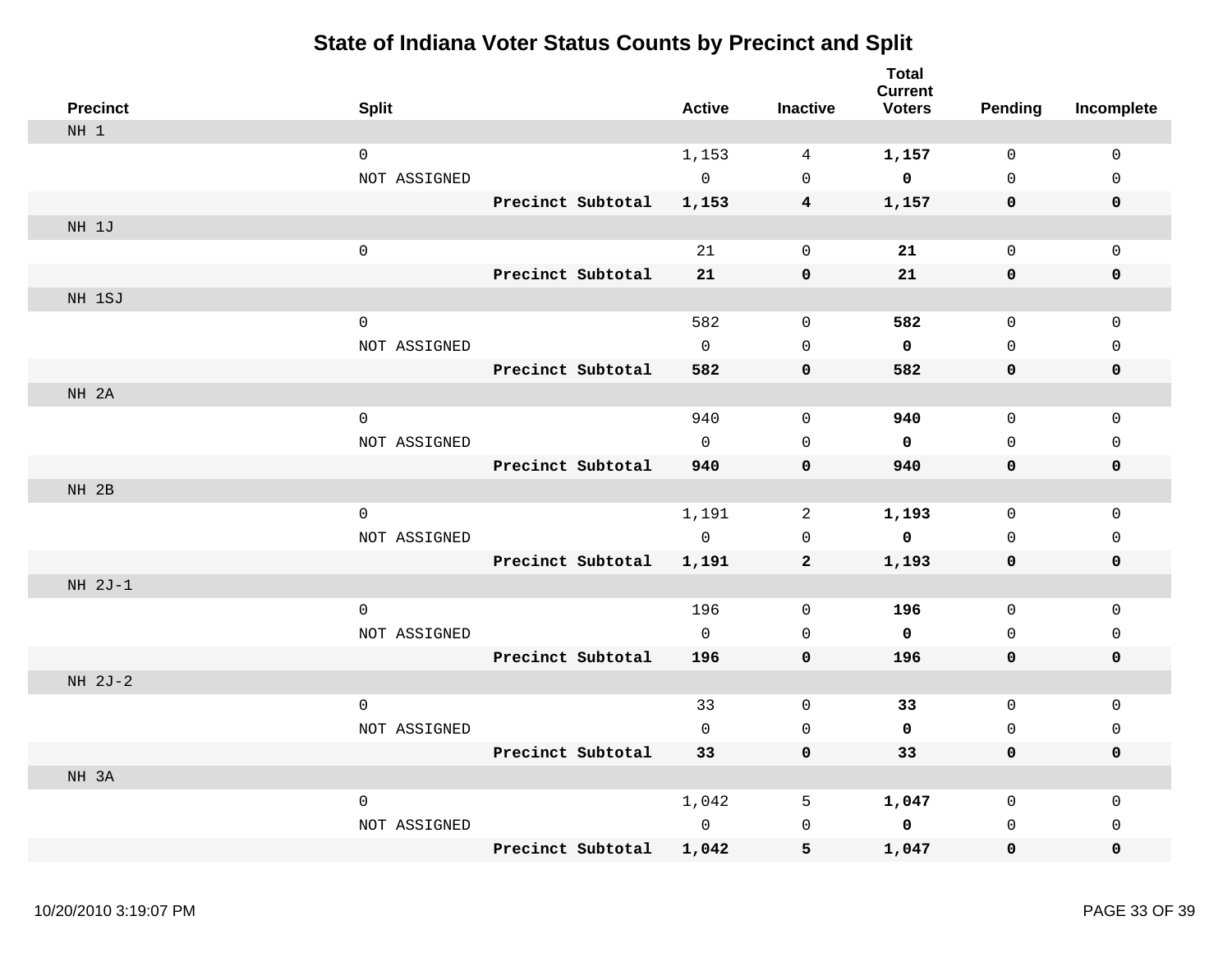| <b>Precinct</b> | <b>Split</b>        |                   | <b>Active</b> | <b>Inactive</b>     | <b>Total</b><br><b>Current</b><br><b>Voters</b> | Pending             | Incomplete   |
|-----------------|---------------------|-------------------|---------------|---------------------|-------------------------------------------------|---------------------|--------------|
| NH 3B           |                     |                   |               |                     |                                                 |                     |              |
|                 | $\mathbf 0$         |                   | 1,069         | $\mathbf{1}$        | 1,070                                           | $\mathbf 0$         | 0            |
|                 | NOT ASSIGNED        |                   | $\mathbf 0$   | $\mathsf{O}\xspace$ | $\mathbf 0$                                     | $\mathbf{0}$        | $\mathsf 0$  |
|                 |                     | Precinct Subtotal | 1,069         | $\mathbf{1}$        | 1,070                                           | 0                   | 0            |
| NH 4A           |                     |                   |               |                     |                                                 |                     |              |
|                 | $\mathsf{O}\xspace$ |                   | 993           | $\mathbf{1}$        | 994                                             | $\mathsf{O}\xspace$ | $\mathsf 0$  |
|                 | NOT ASSIGNED        |                   | $\mathbf 0$   | 0                   | 0                                               | $\mathbf 0$         | $\mathbf 0$  |
|                 |                     | Precinct Subtotal | 993           | ${\bf 1}$           | 994                                             | 0                   | 0            |
| NH 4B           |                     |                   |               |                     |                                                 |                     |              |
|                 | $\mathbf 0$         |                   | 32            | 0                   | 32                                              | $\mathsf{O}$        | 0            |
|                 |                     | Precinct Subtotal | 32            | 0                   | 32                                              | 0                   | 0            |
| NH 4C           |                     |                   |               |                     |                                                 |                     |              |
|                 | $\mathsf{O}\xspace$ |                   | 87            | 0                   | 87                                              | 0                   | 0            |
|                 |                     | Precinct Subtotal | 87            | $\mathbf 0$         | 87                                              | 0                   | 0            |
| NH 4D           |                     |                   |               |                     |                                                 |                     |              |
|                 | $\mathsf{O}\xspace$ |                   | 765           | 2                   | 767                                             | $\mathbf 0$         | $\mathbf 0$  |
|                 | NOT ASSIGNED        |                   | $\Omega$      | $\mathbf 0$         | 0                                               | $\mathbf 0$         | $\mathbf 0$  |
|                 |                     | Precinct Subtotal | 765           | $\overline{a}$      | 767                                             | $\mathbf 0$         | 0            |
| NH 5A           |                     |                   |               |                     |                                                 |                     |              |
|                 | $\mathbf 0$         |                   | 109           | 4                   | 113                                             | $\mathbf 0$         | $\mathbf{0}$ |
|                 | NOT ASSIGNED        |                   | $\mathbf 0$   | $\mathbf 0$         | 0                                               | $\mathbf{0}$        | $\mathsf 0$  |
|                 |                     | Precinct Subtotal | 109           | 4                   | 113                                             | $\mathsf{O}\xspace$ | $\pmb{0}$    |
| NH 5B           |                     |                   |               |                     |                                                 |                     |              |
|                 | $\mathsf 0$         |                   | 566           | 13                  | 579                                             | $\mathbf 0$         | 0            |
|                 | NOT ASSIGNED        |                   | $\mathbf 0$   | $\mathbf 0$         | 0                                               | $\mathsf{O}$        | $\mathbf 0$  |
|                 |                     | Precinct Subtotal | 566           | 13                  | 579                                             | 0                   | 0            |
| NH 5C           |                     |                   |               |                     |                                                 |                     |              |
|                 | $\mathbf 0$         |                   | 714           | 7                   | 721                                             | $\mathsf{O}$        | $\mathbf 0$  |
|                 | NOT ASSIGNED        |                   | $\mathbf 0$   | $\mathsf{O}$        | 0                                               | 0                   | $\mathbf 0$  |
|                 |                     | Precinct Subtotal | 714           | 7                   | 721                                             | 0                   | 0            |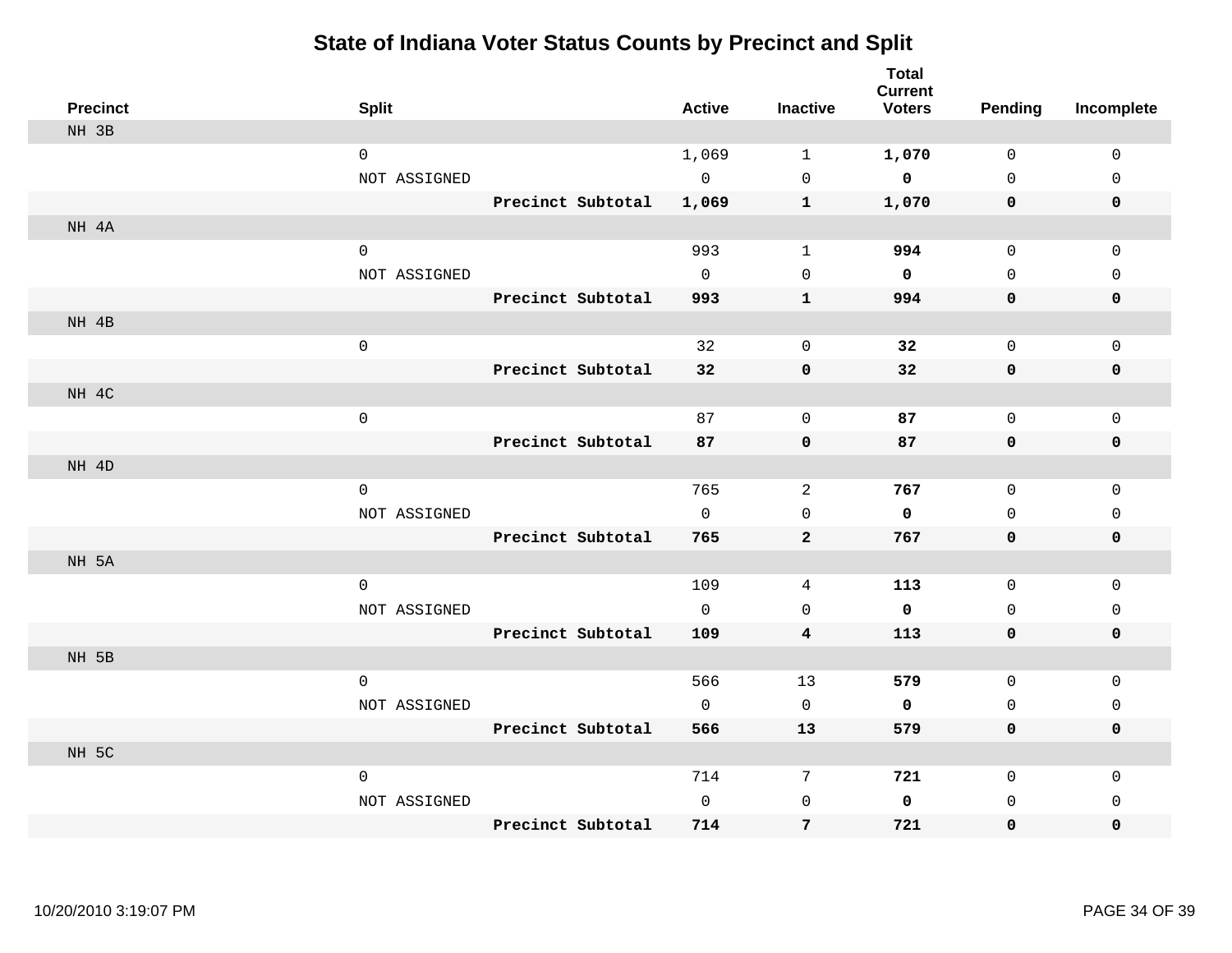| <b>Precinct</b> | <b>Split</b> |                   | <b>Active</b>  | <b>Inactive</b> | <b>Total</b><br><b>Current</b><br><b>Voters</b> | <b>Pending</b> | Incomplete  |
|-----------------|--------------|-------------------|----------------|-----------------|-------------------------------------------------|----------------|-------------|
| NH 5E           |              |                   |                |                 |                                                 |                |             |
|                 | $\mathsf 0$  |                   | 46             | $\mathbf 0$     | 46                                              | $\mathsf{O}$   | $\mathsf 0$ |
|                 |              | Precinct Subtotal | 46             | $\mathbf 0$     | 46                                              | $\mathbf 0$    | $\mathbf 0$ |
| PERRY A         |              |                   |                |                 |                                                 |                |             |
|                 | $\mathbf 0$  |                   | 1,312          | $\mathbf 0$     | 1,312                                           | $\mathbf 0$    | $\mathbf 0$ |
|                 | NOT ASSIGNED |                   | $\overline{0}$ | $\mathbf 0$     | $\overline{\mathbf{0}}$                         | 0              | $\mathbf 0$ |
|                 |              | Precinct Subtotal | 1,312          | $\mathbf 0$     | 1,312                                           | 0              | 0           |
| PERRY B         |              |                   |                |                 |                                                 |                |             |
|                 | $\mathbf 0$  |                   | 1,134          | $\mathsf{O}$    | 1,134                                           | 0              | $\mathsf 0$ |
|                 | NOT ASSIGNED |                   | $\mathbf{0}$   | $\Omega$        | $\mathbf 0$                                     | $\Omega$       | $\mathbf 0$ |
|                 |              | Precinct Subtotal | 1,134          | $\mathbf 0$     | 1,134                                           | 0              | $\mathbf 0$ |
| PERRY E         |              |                   |                |                 |                                                 |                |             |
|                 | $\mathbf 0$  |                   | 1,338          | 2               | 1,340                                           | $\mathbf 0$    | $\mathbf 0$ |
|                 | NOT ASSIGNED |                   | $\Omega$       | $\Omega$        | $\overline{\mathbf{0}}$                         | $\Omega$       | $\Omega$    |
|                 |              | Precinct Subtotal | 1,338          | $\overline{2}$  | 1,340                                           | 0              | $\mathbf 0$ |
| PERRY H         |              |                   |                |                 |                                                 |                |             |
|                 | $\mathbf{0}$ |                   | 1,164          | 2               | 1,166                                           | $\mathbf 0$    | $\mathbf 0$ |
|                 | NOT ASSIGNED |                   | $\overline{0}$ | $\mathsf 0$     | $\overline{\mathbf{0}}$                         | $\mathsf{O}$   | $\mathsf 0$ |
|                 |              | Precinct Subtotal | 1,164          | $\mathbf{2}$    | 1,166                                           | 0              | 0           |
| PERRY J         |              |                   |                |                 |                                                 |                |             |
|                 | $\mathsf 0$  |                   | 604            | $\mathbf 1$     | 605                                             | $\mathbf 0$    | $\mathsf 0$ |
|                 |              | Precinct Subtotal | 604            | $\mathbf{1}$    | 605                                             | 0              | 0           |
| PERRY K         |              |                   |                |                 |                                                 |                |             |
|                 | $\mathsf 0$  |                   | 759            | $\mathbf 0$     | 759                                             | $\mathbf 0$    | $\mathsf 0$ |
|                 | NOT ASSIGNED |                   | $\mathbf 0$    | $\mathbf 0$     | $\mathbf 0$                                     | 0              | $\Omega$    |
|                 |              | Precinct Subtotal | 759            | $\mathbf 0$     | 759                                             | 0              | 0           |
| PERRY L         |              |                   |                |                 |                                                 |                |             |
|                 | $\mathbf 0$  |                   | 1,040          | 2               | 1,042                                           | 0              | 0           |
|                 | NOT ASSIGNED |                   | $\mathbf 0$    | 0               | $\mathbf 0$                                     | 0              | $\mathbf 0$ |
|                 |              | Precinct Subtotal | 1,040          | $\mathbf{2}$    | 1,042                                           | 0              | $\Omega$    |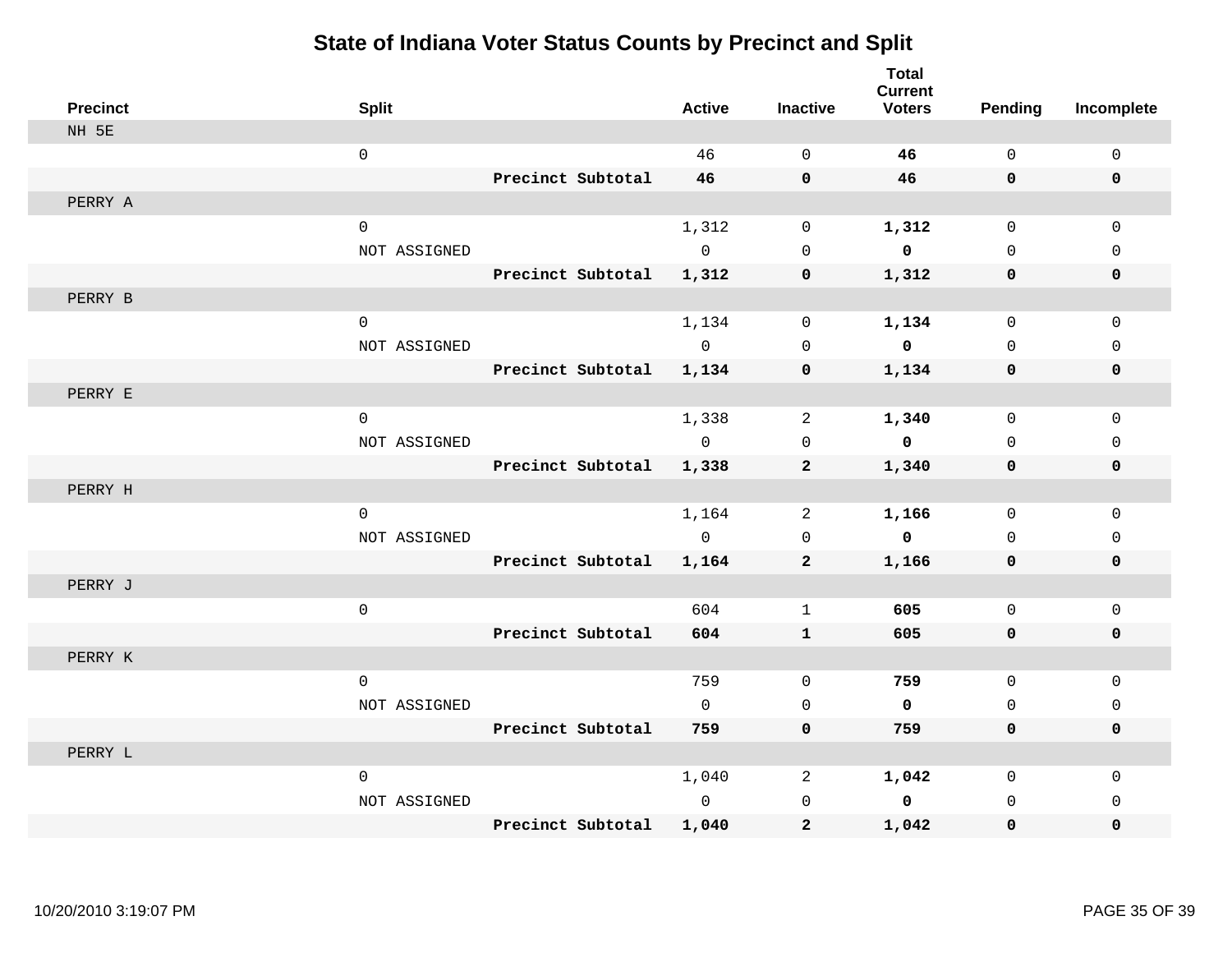| <b>Precinct</b> | <b>Split</b>        |                   | <b>Active</b> | <b>Inactive</b>     | <b>Total</b><br><b>Current</b><br><b>Voters</b> | <b>Pending</b>      | Incomplete  |
|-----------------|---------------------|-------------------|---------------|---------------------|-------------------------------------------------|---------------------|-------------|
| PERRY M         |                     |                   |               |                     |                                                 |                     |             |
|                 | $\mathbf 0$         |                   | 92            | $\sqrt{2}$          | 94                                              | $\mathbf 0$         | $\mathbf 0$ |
|                 | NOT ASSIGNED        |                   | $\Omega$      | $\Omega$            | $\mathbf 0$                                     | $\Omega$            | $\Omega$    |
|                 | PERRY M CITY        |                   | $\Omega$      | $\mathbf 0$         | $\mathbf 0$                                     | $\Omega$            | $\mathbf 0$ |
|                 |                     | Precinct Subtotal | 92            | $\overline{2}$      | 94                                              | $\mathbf 0$         | $\mathbf 0$ |
| PERRY N         |                     |                   |               |                     |                                                 |                     |             |
|                 | $\Omega$            |                   | 1,405         | $\mathbf 0$         | 1,405                                           | $\mathbf 0$         | $\mathbf 0$ |
|                 | NOT ASSIGNED        |                   | $\mathbf 0$   | $\mathbf 0$         | 0                                               | $\mathbf 0$         | $\mathbf 0$ |
|                 |                     | Precinct Subtotal | 1,405         | $\pmb{0}$           | 1,405                                           | $\mathsf{O}\xspace$ | $\pmb{0}$   |
| PERRY O         |                     |                   |               |                     |                                                 |                     |             |
|                 | $\mathsf{O}\xspace$ |                   | 871           | $\mathbf 0$         | 871                                             | $\mathbf 0$         | $\mathbf 0$ |
|                 |                     | Precinct Subtotal | 871           | $\mathbf 0$         | 871                                             | 0                   | 0           |
| PERRY R         |                     |                   |               |                     |                                                 |                     |             |
|                 | $\mathsf{O}\xspace$ |                   | 557           | $\mathbf 0$         | 557                                             | $\mathsf{O}$        | $\mathbf 0$ |
|                 |                     | Precinct Subtotal | 557           | $\mathbf 0$         | 557                                             | $\mathbf 0$         | 0           |
| PLEASANT A      |                     |                   |               |                     |                                                 |                     |             |
|                 | $\mathsf{O}$        |                   | 434           | $\sqrt{2}$          | 436                                             | $\mathsf{O}$        | $\mathsf 0$ |
|                 | NOT ASSIGNED        |                   | $\Omega$      | $\Omega$            | $\mathbf 0$                                     | $\Omega$            | $\Omega$    |
|                 |                     | Precinct Subtotal | 434           | $\mathbf{2}$        | 436                                             | 0                   | 0           |
| PLEASANT B      |                     |                   |               |                     |                                                 |                     |             |
|                 | $\mathbf 0$         |                   | 916           | $\mathsf{O}\xspace$ | 916                                             | $\mathsf{O}$        | $\mathsf 0$ |
|                 | NOT ASSIGNED        |                   | $\Omega$      | $\Omega$            | $\mathbf 0$                                     | $\Omega$            |             |
|                 |                     |                   |               | $\mathbf 0$         |                                                 |                     | 0           |
| PLEASANT C      |                     | Precinct Subtotal | 916           |                     | 916                                             | $\mathbf 0$         | 0           |
|                 |                     |                   |               |                     |                                                 |                     |             |
|                 | $\mathbf 0$         |                   | 878           | $\mathbf{1}$        | 879                                             | $\mathsf{O}$        | $\mathsf 0$ |
|                 | NOT ASSIGNED        |                   | $\mathbf 0$   | $\mathbf 0$         | 0                                               | $\mathbf 0$         | $\mathbf 0$ |
|                 |                     | Precinct Subtotal | 878           | ${\bf 1}$           | 879                                             | 0                   | 0           |
| SCIPIO          |                     |                   |               |                     |                                                 |                     |             |
|                 | $\mathbf 0$         |                   | 303           | 2                   | 305                                             | $\mathsf{O}$        | $\mathsf 0$ |
|                 | NOT ASSIGNED        |                   | $\mathbf{0}$  | $\mathbf 0$         | 0                                               | $\mathbf{0}$        | $\mathbf 0$ |
|                 |                     | Precinct Subtotal | 303           | $\mathbf{2}$        | 305                                             | $\mathbf 0$         | $\mathbf 0$ |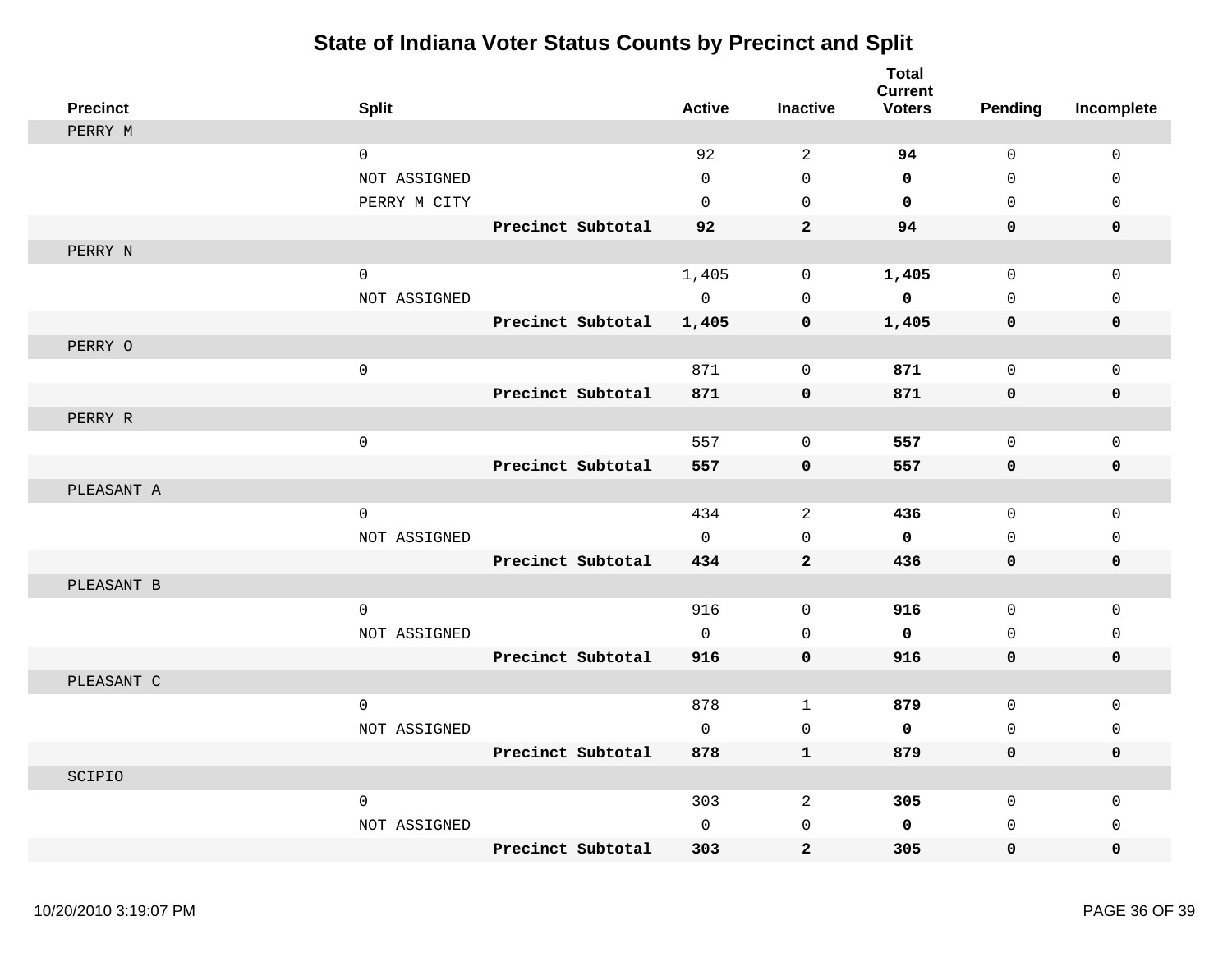| <b>Precinct</b> | <b>Split</b> |                   | <b>Active</b> | <b>Inactive</b>     | <b>Total</b><br><b>Current</b><br><b>Voters</b> | <b>Pending</b>      | Incomplete  |
|-----------------|--------------|-------------------|---------------|---------------------|-------------------------------------------------|---------------------|-------------|
| SPRINGFIELD A   |              |                   |               |                     |                                                 |                     |             |
|                 | $\mathsf 0$  |                   | 877           | 0                   | 877                                             | 0                   | 0           |
|                 | NOT ASSIGNED |                   | $\mathbf 0$   | $\mathsf{O}\xspace$ | 0                                               | $\mathsf{O}$        | 0           |
|                 |              | Precinct Subtotal | 877           | $\mathbf 0$         | 877                                             | 0                   | 0           |
| SPRINGFIELD B   |              |                   |               |                     |                                                 |                     |             |
|                 | $\mathsf 0$  |                   | 992           | $\overline{a}$      | 994                                             | 0                   | $\mathbf 0$ |
|                 | NOT ASSIGNED |                   | $\mathbf 0$   | $\mathbf 0$         | 0                                               | $\mathbf 0$         | 0           |
|                 |              | Precinct Subtotal | 992           | $\mathbf{2}$        | 994                                             | $\mathbf 0$         | $\mathbf 0$ |
| ST JOE A        |              |                   |               |                     |                                                 |                     |             |
|                 | $\mathsf 0$  |                   | 914           | $\mathbf{1}$        | 915                                             | $\mathsf{O}$        | 0           |
|                 | NOT ASSIGNED |                   | $\mathbf 0$   | $\mathbf 0$         | $\mathbf 0$                                     | $\mathbf 0$         | 0           |
|                 |              | Precinct Subtotal | 914           | 1                   | 915                                             | 0                   | 0           |
| ST JOE B1       |              |                   |               |                     |                                                 |                     |             |
|                 | 0            |                   | 929           | 3                   | 932                                             | 0                   | 0           |
|                 | NOT ASSIGNED |                   | $\mathbf 0$   | $\mathbf 0$         | $\mathbf 0$                                     | $\mathbf 0$         | 0           |
|                 |              | Precinct Subtotal | 929           | 3                   | 932                                             | 0                   | 0           |
| ST JOE B2       |              |                   |               |                     |                                                 |                     |             |
|                 | $\mathsf 0$  |                   | 763           | 2                   | 765                                             | 0                   | 0           |
|                 | NOT ASSIGNED |                   | $\mathsf{O}$  | 0                   | $\mathbf 0$                                     | 0                   | 0           |
|                 |              | Precinct Subtotal | 763           | $\mathbf{2}$        | 765                                             | 0                   | 0           |
| ST JOE C        |              |                   |               |                     |                                                 |                     |             |
|                 | $\mathsf 0$  |                   | 18            | 0                   | 18                                              | 0                   | $\mathbf 0$ |
|                 | NOT ASSIGNED |                   | $\mathbf 0$   | $\mathbf 0$         | 0                                               | $\mathbf 0$         | 0           |
|                 |              | Precinct Subtotal | 18            | $\mathbf 0$         | 18                                              | $\mathbf 0$         | 0           |
| ST JOE D        |              |                   |               |                     |                                                 |                     |             |
|                 | $\mathsf 0$  |                   | 5             | $\mathsf{O}\xspace$ | 5                                               | $\mathsf{O}$        | 0           |
|                 |              | Precinct Subtotal | 5             | 0                   | 5                                               | 0                   | 0           |
| ST JOE E        |              |                   |               |                     |                                                 |                     |             |
|                 | $\mathsf 0$  |                   | 63            | $\mathsf 0$         | 63                                              | $\mathsf{O}\xspace$ | $\mathsf 0$ |
|                 |              | Precinct Subtotal | 63            | $\pmb{0}$           | 63                                              | $\mathbf 0$         | $\mathbf 0$ |
| ST JOE F        |              |                   |               |                     |                                                 |                     |             |
|                 | $\mathsf 0$  |                   | 290           | $\mathsf 0$         | 290                                             | $\overline{0}$      | 0           |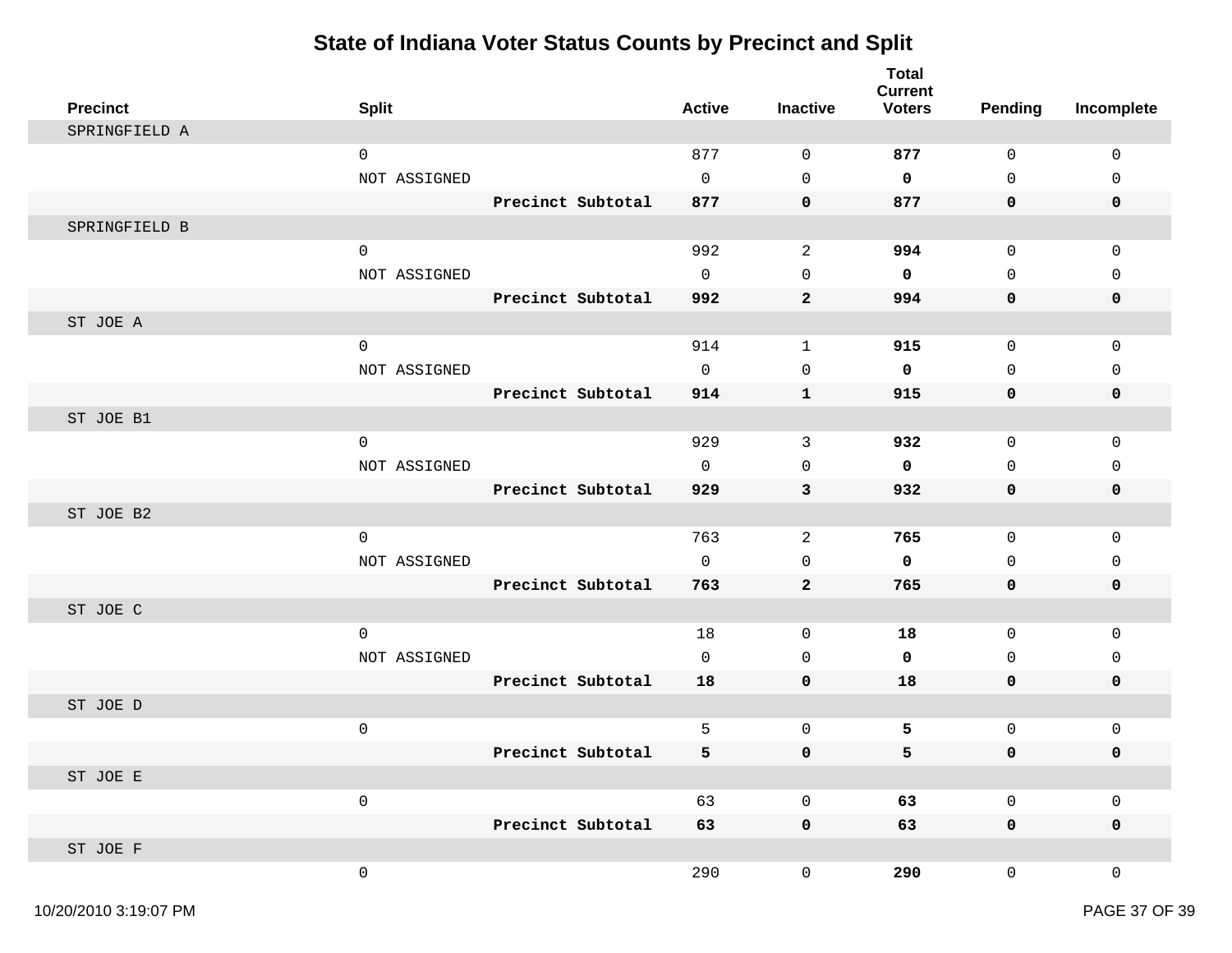| <b>Precinct</b> | <b>Split</b>        |                   | <b>Active</b>       | <b>Inactive</b> | <b>Total</b><br><b>Current</b><br><b>Voters</b> | <b>Pending</b> | Incomplete   |
|-----------------|---------------------|-------------------|---------------------|-----------------|-------------------------------------------------|----------------|--------------|
| ST JOE F        |                     |                   |                     |                 |                                                 |                |              |
|                 | NOT ASSIGNED        |                   | $\Omega$            | $\mathbf 0$     | $\mathbf 0$                                     | $\Omega$       | $\mathsf{O}$ |
|                 |                     | Precinct Subtotal | 290                 | $\mathbf 0$     | 290                                             | 0              | $\mathbf 0$  |
| ST JOE G        |                     |                   |                     |                 |                                                 |                |              |
|                 | $\mathsf 0$         |                   | 608                 | $\mathbf{1}$    | 609                                             | 0              | $\mathbf 0$  |
|                 |                     | Precinct Subtotal | 608                 | $\mathbf{1}$    | 609                                             | 0              | 0            |
| ST JOE H        |                     |                   |                     |                 |                                                 |                |              |
|                 | $\mathsf{O}\xspace$ |                   | $\mathsf{O}\xspace$ | $\mathbf{1}$    | ${\bf 1}$                                       | 0              | $\mathbf 0$  |
|                 |                     | Precinct Subtotal | $\mathbf 0$         | $\mathbf 1$     | $\mathbf{1}$                                    | $\mathbf 0$    | $\mathbf 0$  |
| ST JOE V1       |                     |                   |                     |                 |                                                 |                |              |
|                 | $\mathbf 0$         |                   | 89                  | $\mathbf{0}$    | 89                                              | 0              | $\mathbf 0$  |
|                 | NOT ASSIGNED        |                   | $\mathbf 0$         | $\mathbf 0$     | $\mathbf 0$                                     | 0              | $\mathbf 0$  |
|                 |                     | Precinct Subtotal | 89                  | $\pmb{0}$       | 89                                              | 0              | $\mathbf 0$  |
| WASHINGTON E    |                     |                   |                     |                 |                                                 |                |              |
|                 | $\mathbf 0$         |                   | 941                 | 2               | 943                                             | $\mathbf 0$    | $\mathbf 0$  |
|                 | NOT ASSIGNED        |                   | $\mathbf 0$         | $\mathbf 0$     | $\mathbf 0$                                     | 0              | $\mathbf 0$  |
|                 |                     | Precinct Subtotal | 941                 | $\mathbf{2}$    | 943                                             | 0              | 0            |
| WASHINGTON F    |                     |                   |                     |                 |                                                 |                |              |
|                 | $\mathsf{O}\xspace$ |                   | 1,186               | $\mathbf{1}$    | 1,187                                           | 0              | $\Omega$     |
|                 | NOT ASSIGNED        |                   | $\Omega$            | $\mathbf 0$     | $\mathbf 0$                                     | 0              | $\mathbf 0$  |
|                 |                     | Precinct Subtotal | 1,186               | $\mathbf{1}$    | 1,187                                           | 0              | 0            |
| WAYNE A         |                     |                   |                     |                 |                                                 |                |              |
|                 | $\mathsf 0$         |                   | 493                 | 2               | 495                                             | 0              | $\mathbf{0}$ |
|                 | NOT ASSIGNED        |                   | $\mathbf 0$         | $\mathbf 0$     | $\mathbf 0$                                     | 0              | $\mathbf 0$  |
|                 |                     | Precinct Subtotal | 493                 | $\mathbf{2}$    | 495                                             | 0              | 0            |
| WAYNE C         |                     |                   |                     |                 |                                                 |                |              |
|                 | $\mathbf 0$         |                   | 343                 | $\mathbf 0$     | 343                                             | $\mathbf 0$    | $\mathbf 0$  |
|                 | NOT ASSIGNED        |                   | $\mathbf 0$         | $\mathbf 0$     | $\mathbf 0$                                     | 0              | $\mathbf 0$  |
|                 |                     | Precinct Subtotal | 343                 | $\mathbf 0$     | 343                                             | 0              | 0            |
| WAYNE D         |                     |                   |                     |                 |                                                 |                |              |
|                 | $\mathbf 0$         |                   | 162                 | $\sqrt{2}$      | 164                                             | 0              | $\Omega$     |